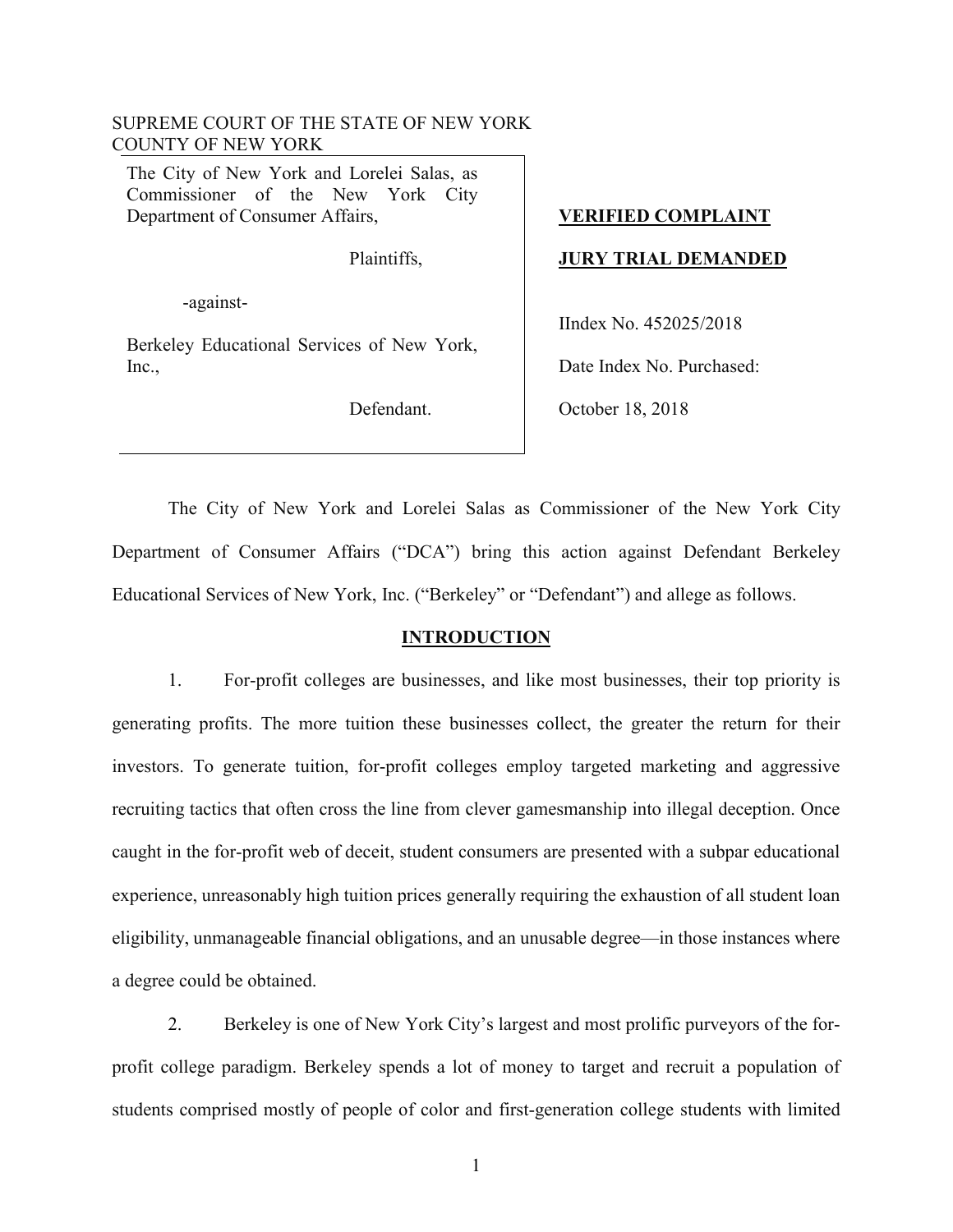financial literacy and little familiarity with higher education. Among other tactics, Berkeley misleads prospective students about employment prospects, trumpets tuition grants that sound substantial but in fact come with hidden strings attached and barely dent Berkeley's huge tuition mark-up, and lies about the programs offered by other colleges.

3. Once students enroll, Berkeley conceals vital loan information, makes it impossible for students to transfer, and railroads them into institutional loans. After students leave Berkeley most with crushing debt, and many with no degree—Berkeley abandons them to their debt; except where that debt is owed directly to Berkeley. In those cases, Berkeley delivers the coup de grace, by employing illegal debt collection tactics against its former students.

4. These deceptive practices violate the New York City Consumer Protection Law.

5. By this proceeding, DCA seeks restitution for harmed consumers, civil penalties, injunctive relief, and other relief as authorized by section 2203(h) of Chapter 64 of the New York City Charter ("Charter"), the New York City Administrative Code ("NYC Code"), and the Rules of the City of New York ("RCNY").

#### **PARTIES**

6. Plaintiff City of New York is a municipal corporation incorporated under the laws of the State of New York.

7. Plaintiff DCA is an agency of the City of New York responsible for protecting and enhancing the daily economic lives of New Yorkers to create thriving communities. DCA is charged with the protection and relief of the public from deceptive, unfair and unconscionable practices.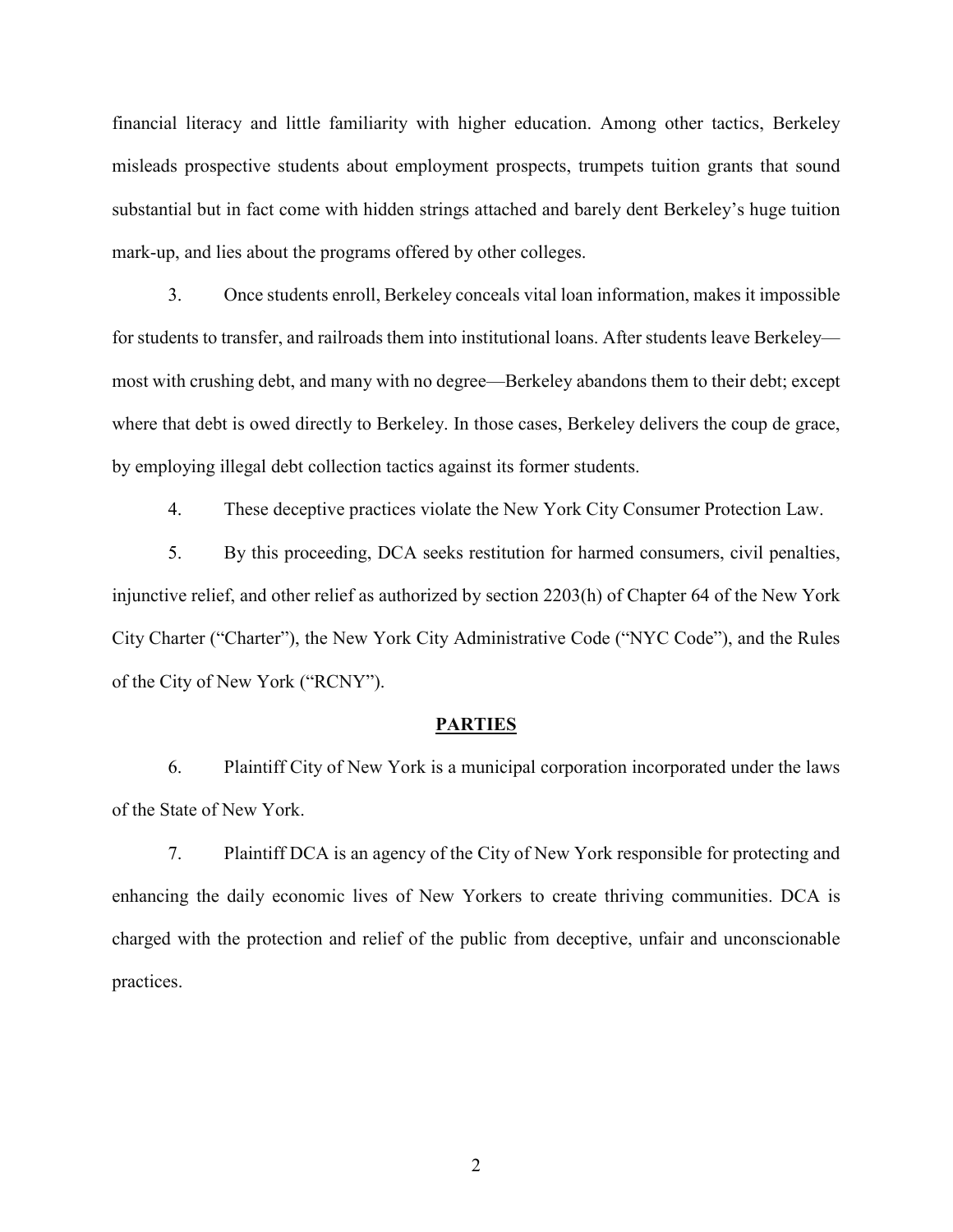8. Plaintiff Lorelei Salas is the Commissioner of DCA and is empowered under section 2203 of the New York City Charter to enforce the New York City Consumer Protection Law.

9. Defendant is a domestic business corporation with a principal executive office at 99 Church Street, White Plains, NY 10601. It operates an online degree program and campuses at multiple locations, including in Brooklyn and Manhattan, New York.

#### **VENUE**

10. Venue is proper under New York Civil Practice Law and Rules § 503(a) because DCA's principal office is located in this county.

#### **RELEVANT LAW**

11. The New York City Charter § 2203(d) authorizes DCA to enforce NYC Code § 20- 700 et seq. and 6 RCNY § 5-01 et seq. (collectively, "Consumer Protection Law" or "CPL"). The CPL bars "any deceptive or unconscionable trade practice in the sale . . . of any consumer goods or services[.]" NYC Code § 20-700. Deceptive practices include "any false . . . or misleading oral or written statement . . . which has the capacity, tendency or effect of deceiving or misleading consumers." NYC Code § 20-701(a). "To establish a cause of action under [the CPL] it need not be shown that consumers are being or were actually injured." NYC Code § 20-703(e). Violations of the CPL carry civil penalties of up to \$350, and up to \$500 for "knowing" violations. NYC Code  $\S$  20-703(a)-(b).

12. NYC Code § 20-703(c) authorizes the City, upon a finding by DCA of "repeated, multiple or persistent violation of any provision of" the CPL, to bring an action to compel disgorgement of all proceeds from the violations and pay DCA's investigation costs. NYC Code § 20-703(c). From the disgorged funds, the City may determine restitution for consumers if the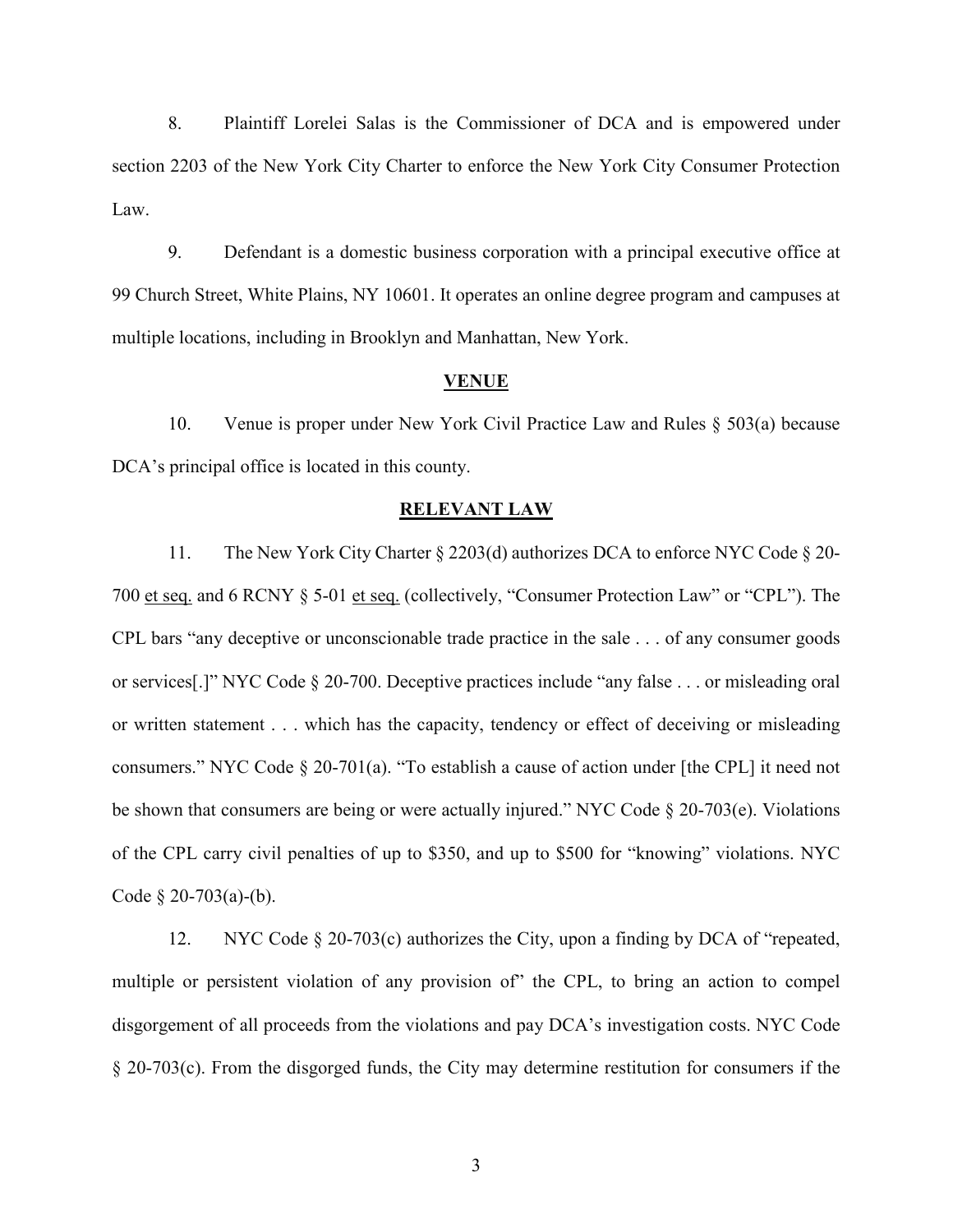deceptive transaction occurred within five years of the action's lawsuit. Id. The City may also seek orders enjoining the violative acts or practices. NYC Code § 20-703(d).

13. "Sellers offering consumer goods or services in print advertising and promotional literature must disclose clearly and conspicuously all material exclusions, reservations, limitations, modifications or conditions." 6 RCNY § 5-09(a).

14. The CPL specifically bars certain acts by debt collectors. See 6 RCNY §§ 5-76— 79 (the "Collection Rules"). Violations of the Collection Rules are both deceptive trade practices under NYC Code § 20-701(a) and unconscionable trade practices under NYC Code § 20-701(b). 6 RCNY § 5-77.

15. Under the Collection Rules, a "debt collector" is one "who . . . regularly collects or seeks to collect a debt owed or due or alleged to be owed or due." 6 RCNY § 5-76.

16. In connection with the collection of a debt, the Collection Rules bar debt collectors from using "any business, company, or organization name other than the true name of the debt collector's business[.]"  $6$  RCNY  $§$  5-77(d)(13).

17. The Collection Rules bar debt collectors from "us[ing] any unfair or unconscionable means to collect or attempt to collect a debt," including collecting "any amount . . . unless such amount is expressly authorized by the agreement creating the debt or permitted by law." 6 RCNY § 5-77(e).

#### **STATEMENT OF FACTS**

#### **I. The For-Profit College Industry**

 $\overline{a}$ 

18. For-profit colleges are an \$18 billion industry in the U.S.<sup>1</sup> Unlike nonprofit private and public colleges, they are structured as businesses. For example, some are publicly traded

<sup>&</sup>lt;sup>1</sup> Based on expenditures during 2014-15 academic year. Fast Facts: Expenditures, National Center for Educational Statistics (U.S. Department of Education) available at https://nces.ed.gov/fastfacts/display.asp?id=75.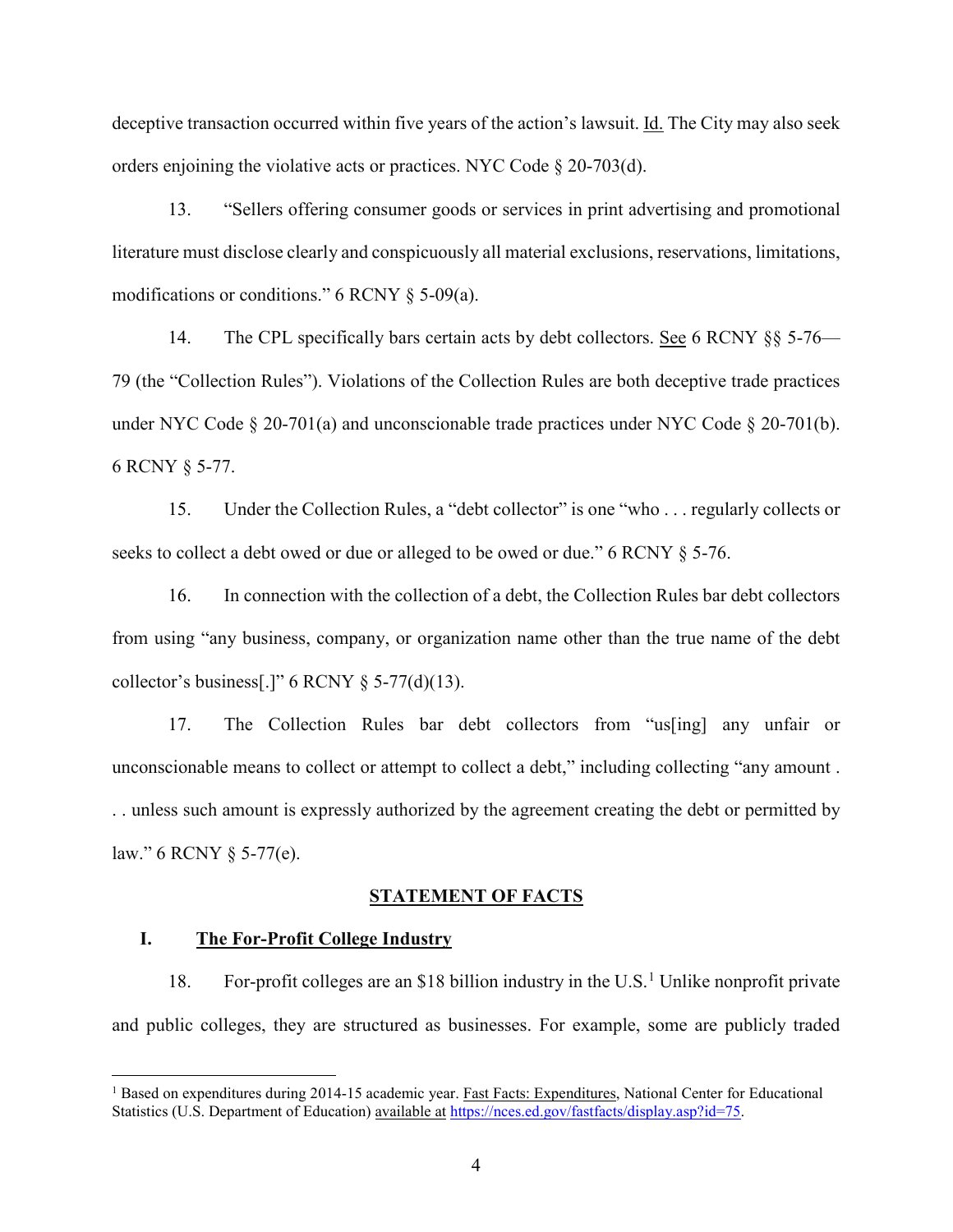companies and others are owned by private equity firms.<sup>2</sup> As businesses, they set tuition with the goal of maximizing revenue, rather than maximizing the educational experience of their students.<sup>3</sup> As a result, for-profit college tuition tends to be very high, with very little return on investment.<sup>4</sup>

19. For-profit colleges target low-income, less financially savvy students who are also less familiar with the mechanics of higher education.<sup>5</sup>

20. Deceptive sales tactics pervade the for-profit college industry. A U.S. Senate Report found that of the thirty for-profit colleges it reviewed,

> "virtually every company . . . misled some prospective students or omitted information with regard to the cost of the program, the availability and obligations of Federal aid, the time to complete the program, the completion rates of other students, the job placement rate of other students, the transferability of the credit, and the reputation and accreditation of the school."<sup>6</sup>

21. Students suffer because of for-profit colleges' voracious greed. When the federal government analyzed which colleges left their graduates with "unreasonable debt loads," almost all were for-profit institutions.<sup>7</sup> On average, students who enroll in for-profit colleges end up earning less money than they did before enrolling.<sup>8</sup> In New York State, 72 percent of African-American students who attend for-profit colleges default on their federal student loans ("Federal

 $<sup>6</sup>$  Id. at 53.</sup>

 $\overline{a}$ <sup>2</sup> For-Profit Higher Education: The Failure to Safeguard the Federal Investment and Ensure Student Success (U.S. Senate, Health Education Labor and Pensions Committee 2012) at 20 & 22, available at

https://www.help.senate.gov/imo/media/for profit report/PartI-PartIII-SelectedAppendixes.pdf (hereinafter "Senate Report").

<sup>&</sup>lt;sup>3</sup> Id. at 38.

<sup>&</sup>lt;sup>4</sup> Id. at 35.

 $\overline{5}$  Id. at 58.

 $7$  For-Profit Postsecondary Education: Encouraging Innovation While Preventing Abuses, A 2018 Toolkit for State Policy Makers (The Century Foundation and Institute for College Access & Success 2017) at 10, available at https://ticas.org/content/pub/profit-postsecondary-education (hereinafter "Encouraging Innovation").  $8$  Id.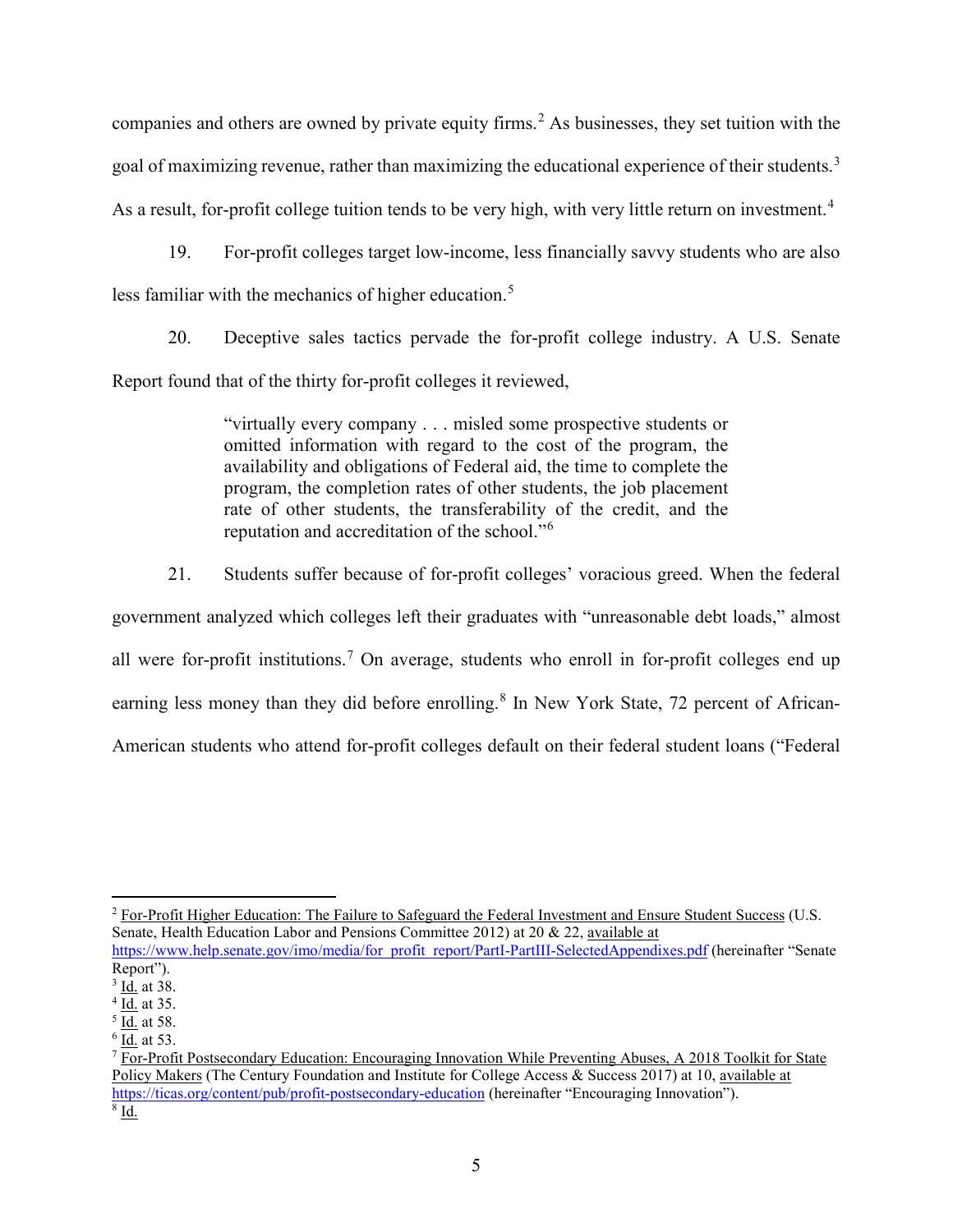Loans") within twelve years, which is nearly three times the rate of African-American students who attend public and nonprofit colleges.<sup>9</sup>

22. Government financial aid is the lifeblood of for-profit colleges—without it, students targeted by these schools would never be able to pay the exorbitant tuition. Tellingly, forprofit colleges rely much more on federal aid than do their nonprofit and public counterparts.<sup>10</sup> This reliance has led some for-profit colleges to generate revenue by deceiving students about Federal Loans. For example, students have complained that for-profit colleges promised grants that would pay their full tuition, then took out Federal Loans in the students' names without their knowledge. $11$ 

23. Put simply, driving unsophisticated students into debt is a common for-profit college business model.

### **II. Federal and State Financial Aid**

24. Students pay for educational needs in a number of ways, but the two most common are with monies from state and federal financial aid.

25. Pell Grants are administered through the U.S. Department of Education, and are provided to undergraduate students from low-income households. Awards are based largely on household income, and a formula governs the number of terms for which a student may receive a Pell Grant.<sup>12</sup>

26. Federal Loans come in different forms, including Direct Subsidized and Direct Unsubsidized. Direct Subsidized Loans are available up to a certain cap each year, depending on

<sup>9</sup> Yan Cao, Grading New York's Colleges (Century Foundation 2018) at 3, available at https://tcf.org/content/report/grading-new-yorks-colleges/.<br><sup>10</sup> Senate Report, supra note 2, at 24.

<sup>&</sup>lt;sup>11</sup> Emily Wilkins, "Student Debt Surprise: How Veterans Get Loans Without Knowing It" (Bloomberg Government May 22, 2018), available at https://about.bgov.com/blog/student-debt-surprise-veterans-get-loans-without-knowing/.<br><sup>12</sup> See 20 U.S.C.A. § 1070a; 34 CFR § 690.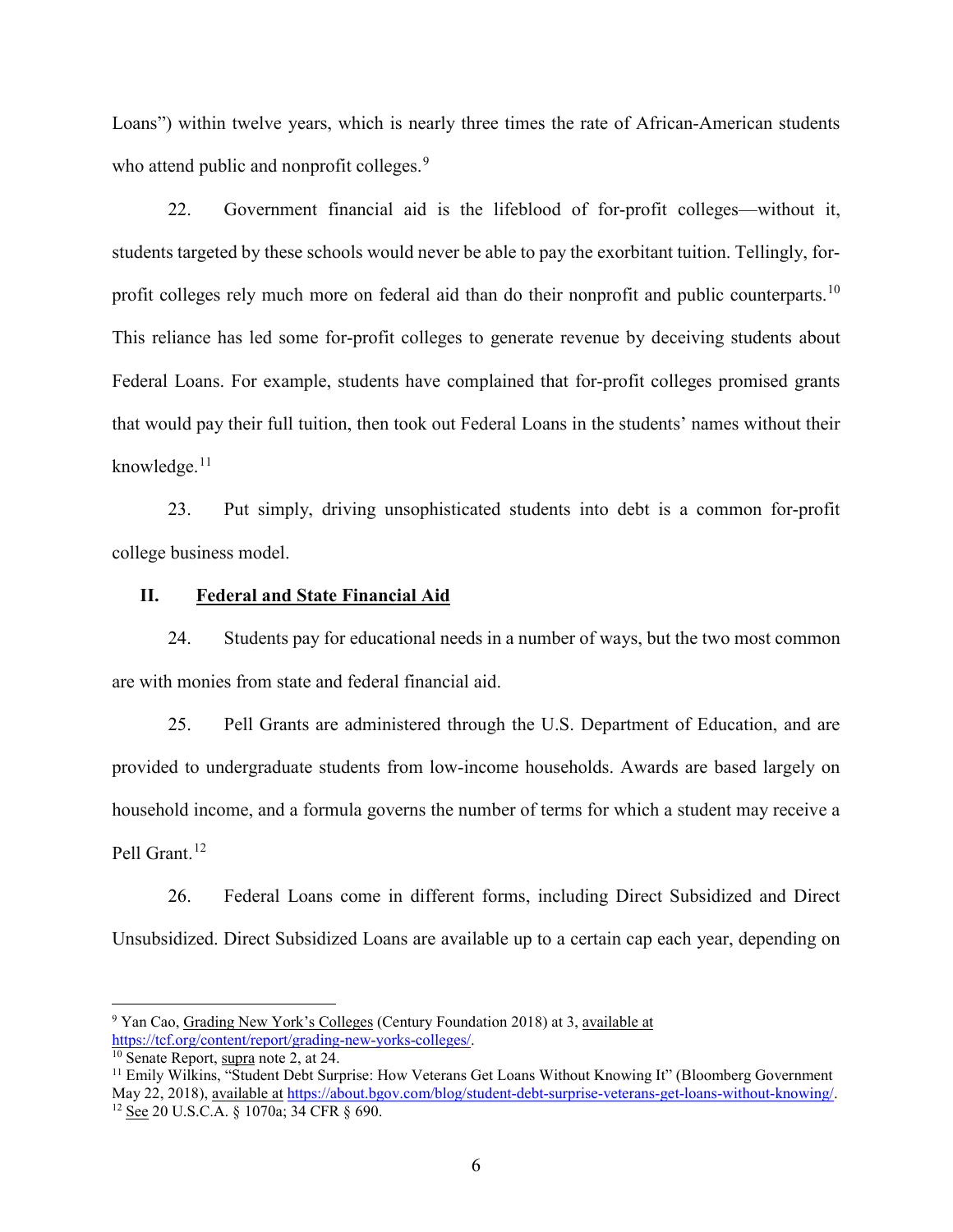the student's class year (upperclassmen receive more than underclassmen). Interest does not accrue on these loans while the student is enrolled in school. Direct Unsubsidized Loans do not carry this benefit. Their cap is higher for upperclassmen and financially independent students. There is also a cap on the aggregate amount that an undergraduate may borrow through the Direct Subsidized Loans and Direct Unsubsidized Loans, combined: \$57,500 (the "Federal Loan Cap"). The interest rate for Federal Loans disbursed during the 2018-19 year is 5.045%.<sup>13</sup>

27. To apply for Pell Grants and Federal Loans, students must complete the Free Application for Federal Student Aid ("FAFSA").<sup>14</sup>

28. Military veterans may qualify for educational benefits through the U.S. Department of Veterans Affairs ("VA Benefits").<sup>15</sup>

29. New York State also offers a financial aid program to students from low-income households, called the Tuition Assistance Program ("TAP"). Awards range from \$500 to \$5,165 per year.<sup>16</sup> TAP determinations are made based on the student's FAFSA.<sup>17</sup>

#### **III. Berkeley's Business Model**

30. Berkeley is a corporation owned by descendants of its former executive, Larry Luing, that offers associate, bachelor, and Master of Business Administration degrees. It does business as "Berkeley College," and has campuses in Manhattan, Brooklyn, and elsewhere in New York State, and also offers courses online.<sup>18</sup> Berkeley's undergraduate program enrolls more than 3,500 students, making it one of New York State's largest for-profit colleges.<sup>19</sup> It practices open

<sup>13</sup> See 20 U.S.C.A. § 10-71 et seq.; 34 CFR § 682.

 $14 \overline{\text{See}}$  20 U.S.C.A.  $\frac{8}{9}$  1090.

 $^{15}$  See 38 U.S.C.A. § 3001 et seq.; 38 CFR § 21.

<sup>&</sup>lt;sup>16</sup> See N.Y. Education Law  $\S$  667; 8 NYCRR  $\S$  2400 et seq.

 $17.8$  NYCRR § 2407.1(b)(1).

<sup>&</sup>lt;sup>18</sup> There is also a corporation in New Jersey that does business as "Berkeley College," which is not at issue here.  $19$  See National Center for Educational Statistics (Department of Education 2018), searchable at

https://nces.ed.gov/ipeds/use-the-data (hereinafter "NCES 2018"). See also The State of For-Profit Colleges (Center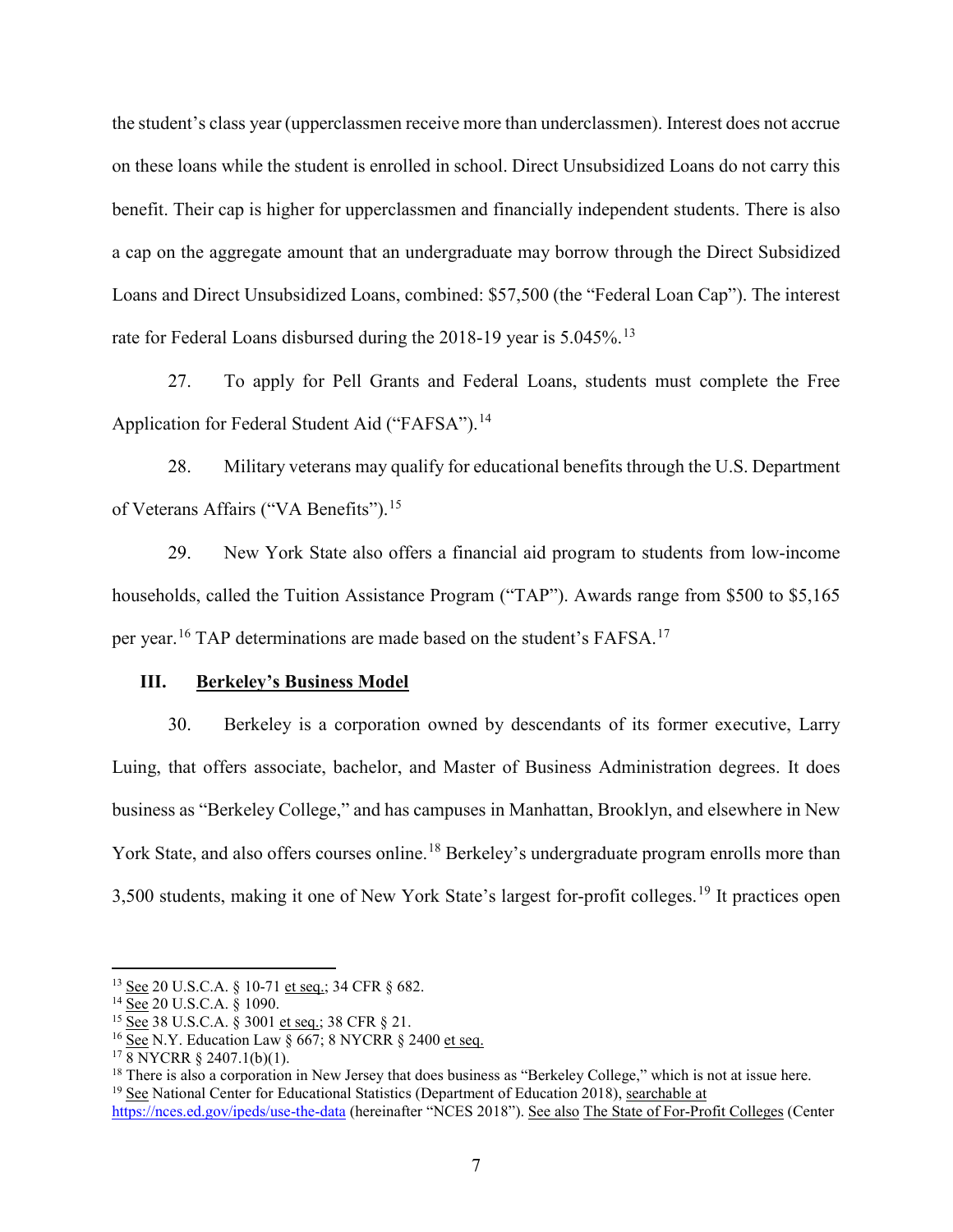admissions, meaning that it admits all high school graduates who complete an application and pay a fee—regardless of their educational background or abilities.

31. Berkeley charges full-time students  $$12,950$  per semester in tuition and fees.<sup>20</sup> In contrast, the City University of New York (CUNY) charges New York residents \$3,685 per semester at four-year campuses and \$2,720 at two-year campuses.

32. Despite its high tuition, Berkeley spends less than half of what CUNY spends on instruction at its four-year campuses:<sup>21</sup> CUNY spends over \$11,000<sup>22</sup> per student, while Berkeley spends only  $$5,161<sup>23</sup>$  Even at two-year campuses, CUNY outspends Berkeley by thousands of dollars per student, despite charging a mere fifth of Berkeley's tuition.<sup>24</sup>

33. The same is true of New York State's private nonprofit colleges, which, on average, spend \$19,025 on instruction, while charging less than Berkeley.<sup>25</sup> Even Berkeley's corporate peers, New York State's other for-profit, four-year colleges, which charge comparable tuition, spend thousands more than Berkeley per student on instruction.<sup>26</sup>

34. In addition to short-changing its students on instruction, Berkeley spends nothing on research,<sup>27</sup> and nothing on public service.<sup>28</sup> Instead, Berkeley invests heavily in its

for Responsible Lending 2017), available at https://www.responsiblelending.org/research-publication/state-profitcolleges (finding that Berkeley is the state's third-largest for-profit college by undergraduate enrollment).

<sup>&</sup>lt;sup>20</sup> See Berkeley's Website <u>available at http://berkeleycollege.edu/catalog-2017-2018/catalog-2017-2018-20568.htm</u>.<br><sup>21</sup> The United States Department of Education compiles this data and defines "instruction" at Glossary,

Center for Educational Statistics (Department of Education 2018), <u>available at https://nces.ed.gov/ipeds/glossary/</u>.<br><sup>22</sup> <u>See</u> NCES 2018. Figures are based on FY 2016 data. For example, Brooklyn College spends \$11,611; C

Staten Island spends \$11,062; John Jay College of Criminal Justice spends \$13,581; Lehman College spends

 $\frac{23}{10}$  Id.<br><sup>24</sup> Id. For example, Hostos Community College spends \$11,920 on instruction; LaGuardia Community College spends \$9,337.

 $2\overline{5}$  Cao, supra note 9, at 12.

 $26$  Id.

 $\frac{27}{28}$  See NCES 2018, supra note 19.<br> $\frac{28}{1d}$ .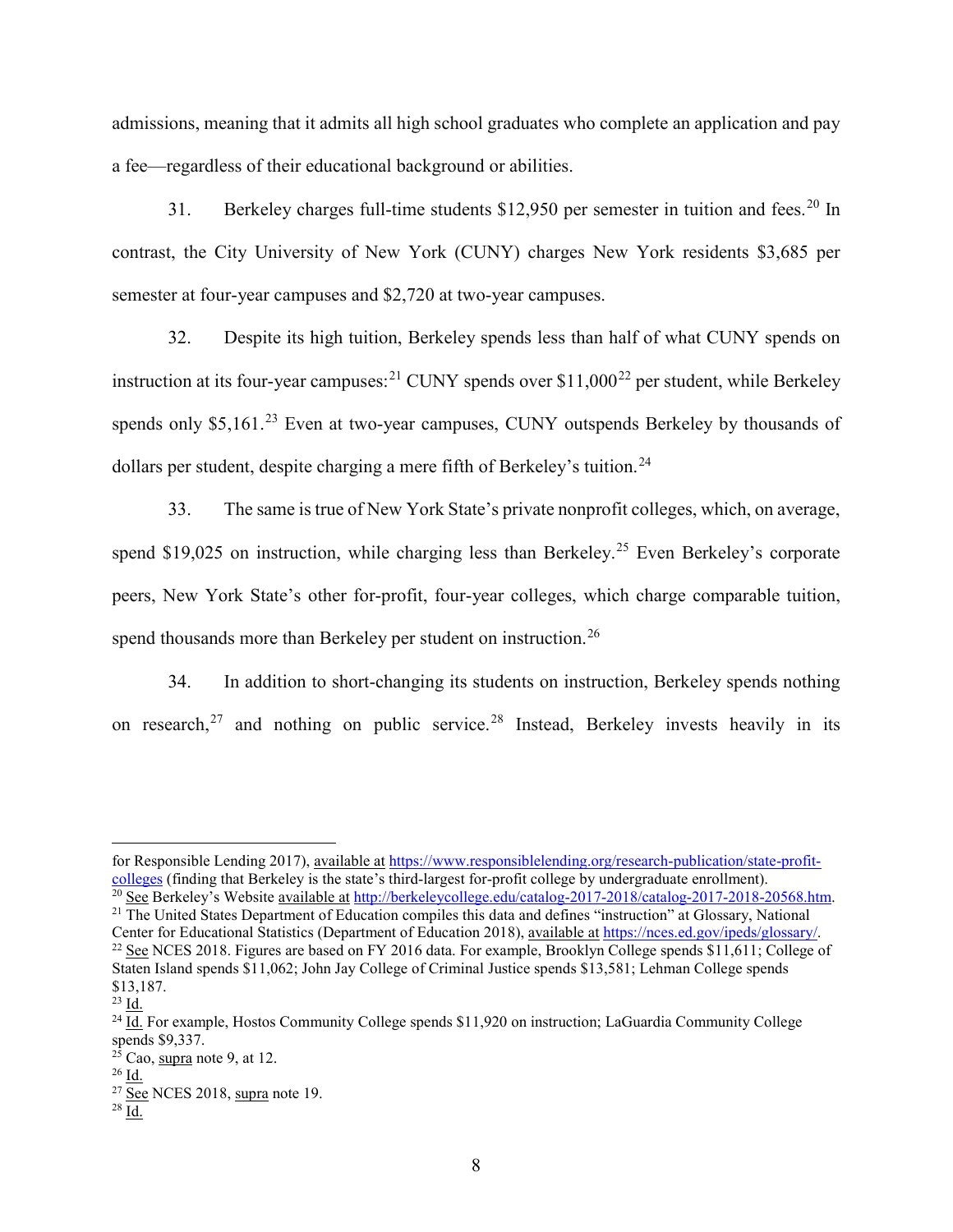"enrollment/admissions" and "enrollment services" departments where, from January 2015 through April 2017, it employed more than a hundred people.

35. Tellingly, most of Berkeley's revenue is from tuition and fees paid using financial aid monies awarded to students by the government.<sup>29</sup> More than two-thirds of Berkeley students take out Federal Loans,  $30$  borrowing, on average, over \$11,000 per year.  $31$  Many students also borrow, sometime unknowingly, money directly from Berkeley—loans that carry significant fees and penalties.

36. Berkeley's former students struggle to repay their debt. Of those who borrow Federal Loans, more than two-thirds fail to repay a single dollar,  $32$  and more than 10% default,  $33$ within three years of entering repayment.

37. As previously noted, Berkeley's students—the people who are paying dramatically higher bills for far less instruction—are mostly people of color; only 7% of its students identify as white. 34

#### **IV. How Berkeley Recruits and Profits from Students**

38. Berkeley recruits by luring vulnerable people to its offices under false pretenses. Once on Berkeley's campus, potential students are met by recruiters who pretend to be applicants' advocates by feigning interest in the applicant's life and educational desires, all while obscuring any information that might thwart Berkeley's attempt at a sale, e.g., actual costs.

39. Every step in Berkeley's process leading up to student registration is scripted—the telephone operators and the recruiters both are supposed to use scripts (they also ad lib). These

 $\overline{a}$ 

 $\frac{29}{30}$   $\frac{\text{Id.}}{\text{Id.}}$ 

 $31$  Id.

<sup>&</sup>lt;sup>32</sup> College Scorecard (U.S. Dept. of Education 2018), available for download at https://collegescorecard.ed.gov/data/. Figures are based on FY 2015 data.

 $\frac{33}{34}$  <u>See</u> NCES 2018, supra note 19.<br> $\frac{34 \text{ Id.}}{1 \text{ d.}}$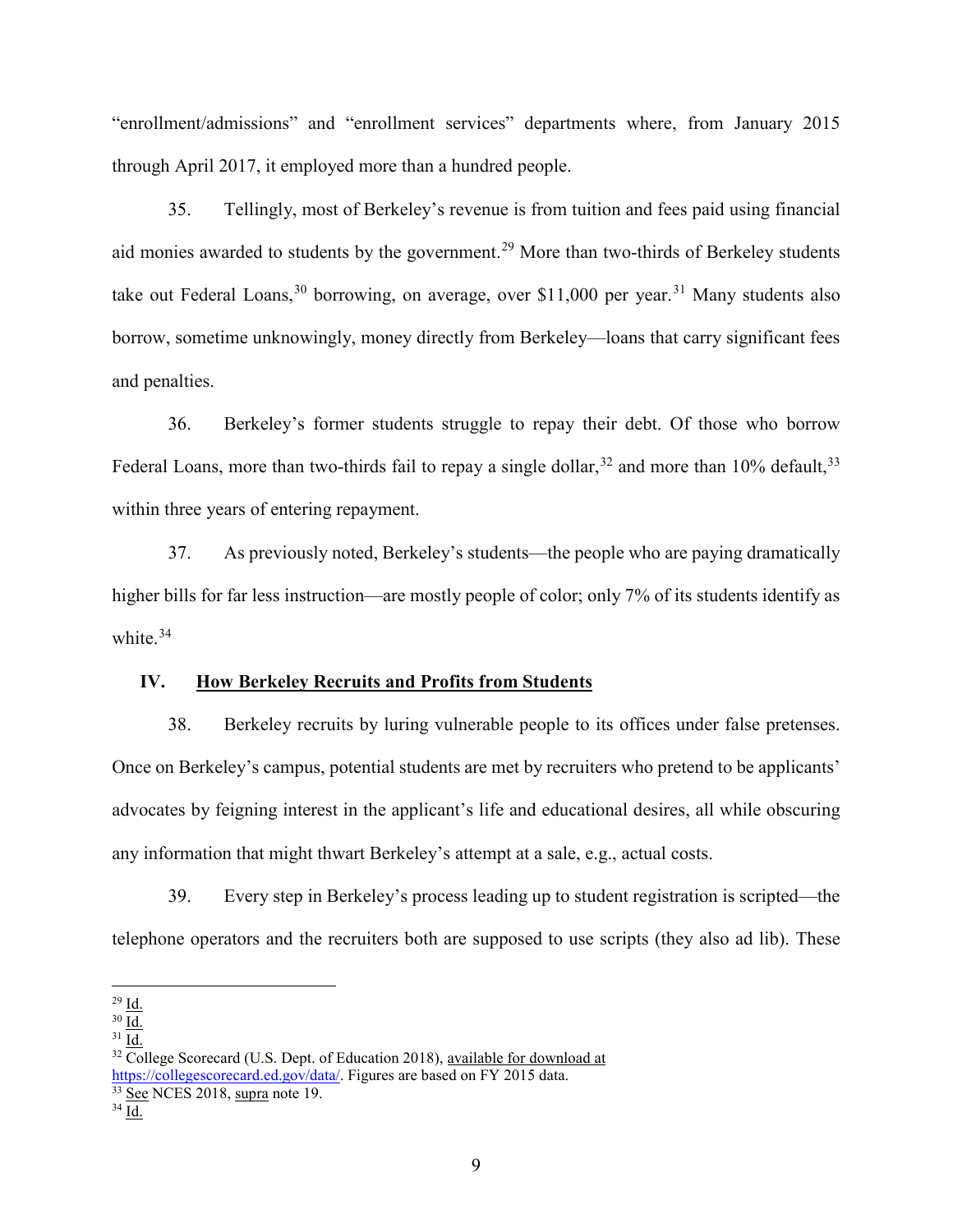scripts are designed to achieve one goal—trap students into contractual obligations that will allow Berkeley to siphon off as much of the student's available financial aid as possible.

#### *A. Berkeley Lures New Yorkers to Their Campuses Under False Pretenses.*

40. Berkeley targets prospective students through in-person high school recruiting and via conventional advertising campaigns.

41. The high schools that Berkeley visits tend to serve students of color in economically disadvantaged neighborhoods like East New York, Brooklyn, and their advertisements use slogans designed to play on a sense of hopelessness: for example, "Lost? We'll help you find your way."

42. Berkeley's recruitment strategy hinges on luring targets to campus for manipulative one-on-one meetings. Although Berkeley's website and phone operators refer to these meetings as personal interviews, career planning sessions, open houses, or financial aid workshops, in actuality the meetings are merely opportunities for Berkeley recruiters to give a scripted presentation, or "Sales Pitch."

43. Berkeley's admissions webpage states that "a personal interview is strongly recommended" and phone operators say that "a visit is part of the [admissions] process." These statements imply that the purpose of the appointment is for the students to sell themselves as part of a competitive admissions process, but in fact such an admissions process does not exist at Berkeley. The appointment is just the Sales Pitch.

44. Berkeley's phone operators are scripted to always tell prospective students that they should visit Berkeley—including when they want to pursue a major that Berkeley does not offer. For example, Berkeley does not offer teaching or engineering degrees. High school students who express an interest in teaching are told:

> "I have worked with some students in the past who were all set with the major of their choice and not willing to look into other options.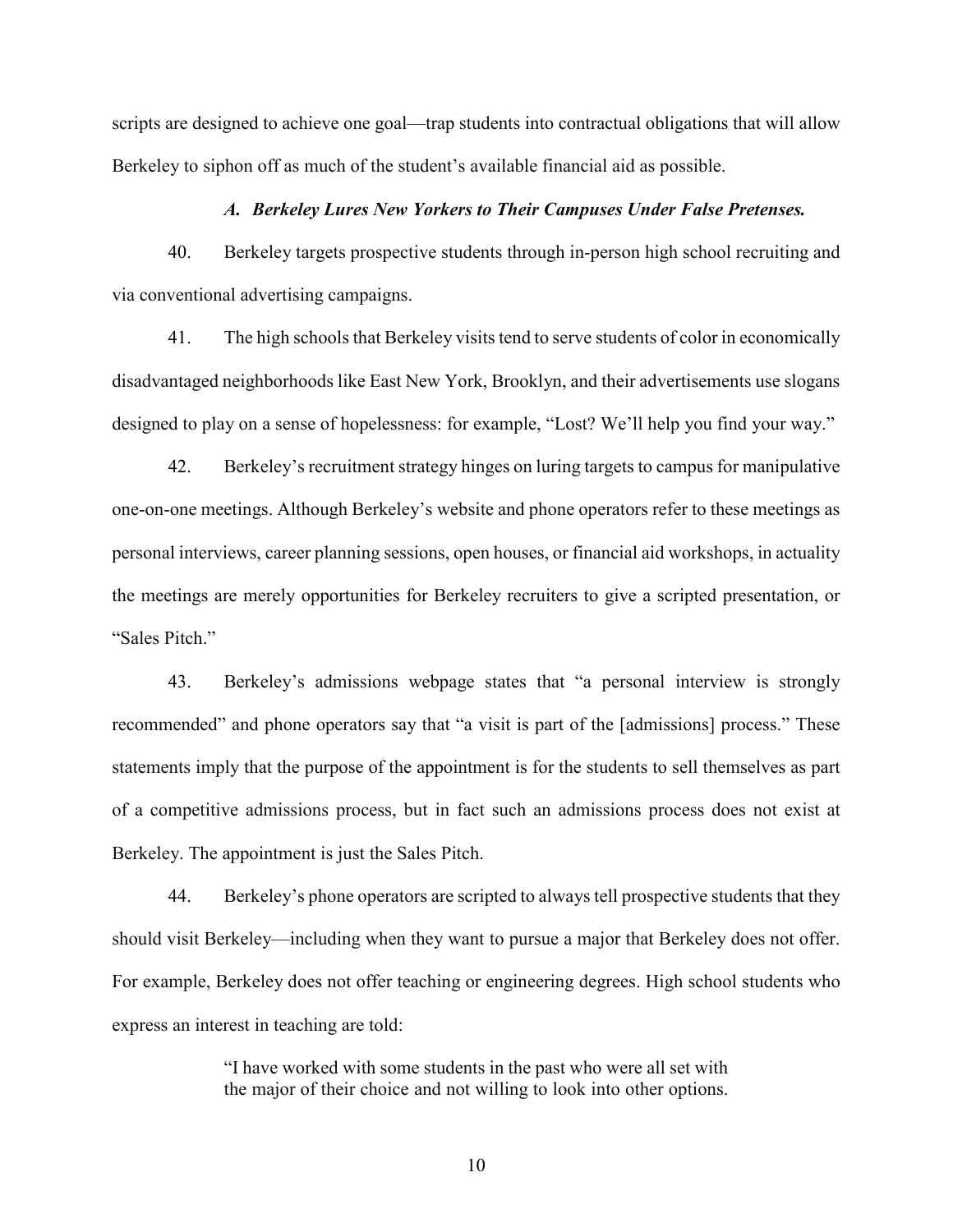Some have lost credits, wasted time, and money. I don't want that to happen to you."

Aspiring engineers are asked a dauntingly specific question about future plans, and then told:

"Engineering is a very demanding field and often requires obtaining a license after completing a college degree."

Both sets of prospective students are then pressured to attend "an informative visit" at Berkeley, i.e., the Sales Pitch.

45. Berkeley's phone operators are scripted to create a sense of urgency: "classes are filling up quickly, you need to visit now!"

46. Phone operators are also scripted to say, after eliciting answers to various personal questions, "I have no doubt that a career planning session would benefit you." They claim that Berkeley will "review hot careers for the future" with the prospective student.

47. These remarks imply that the phone operator is offering a career planning session.

In fact, the Recruiters at the Sales Pitch do not generally have any career planning or job market expertise, and their script does not include any meaningful career advice.

### *B. Berkeley's On Campus Recruiters Play on Prospective Students' Emotions and Obscure Material Facts About Berkeley.*

48. At the Sales Pitch, Berkeley presents itself as a concerned advocate for the prospective student.

49. Undercover DCA investigators attended the Sales Pitch three times: in March 2017 and April 2018 at the Manhattan campus ("Undercover 1" and "Undercover 2," respectively), and in April 2018 at the Brooklyn campus ("Undercover 3"). At each Sales Pitch, DCA met with a different Recruiter ("Recruiter 1," "Recruiter 2," and "Recruiter 3").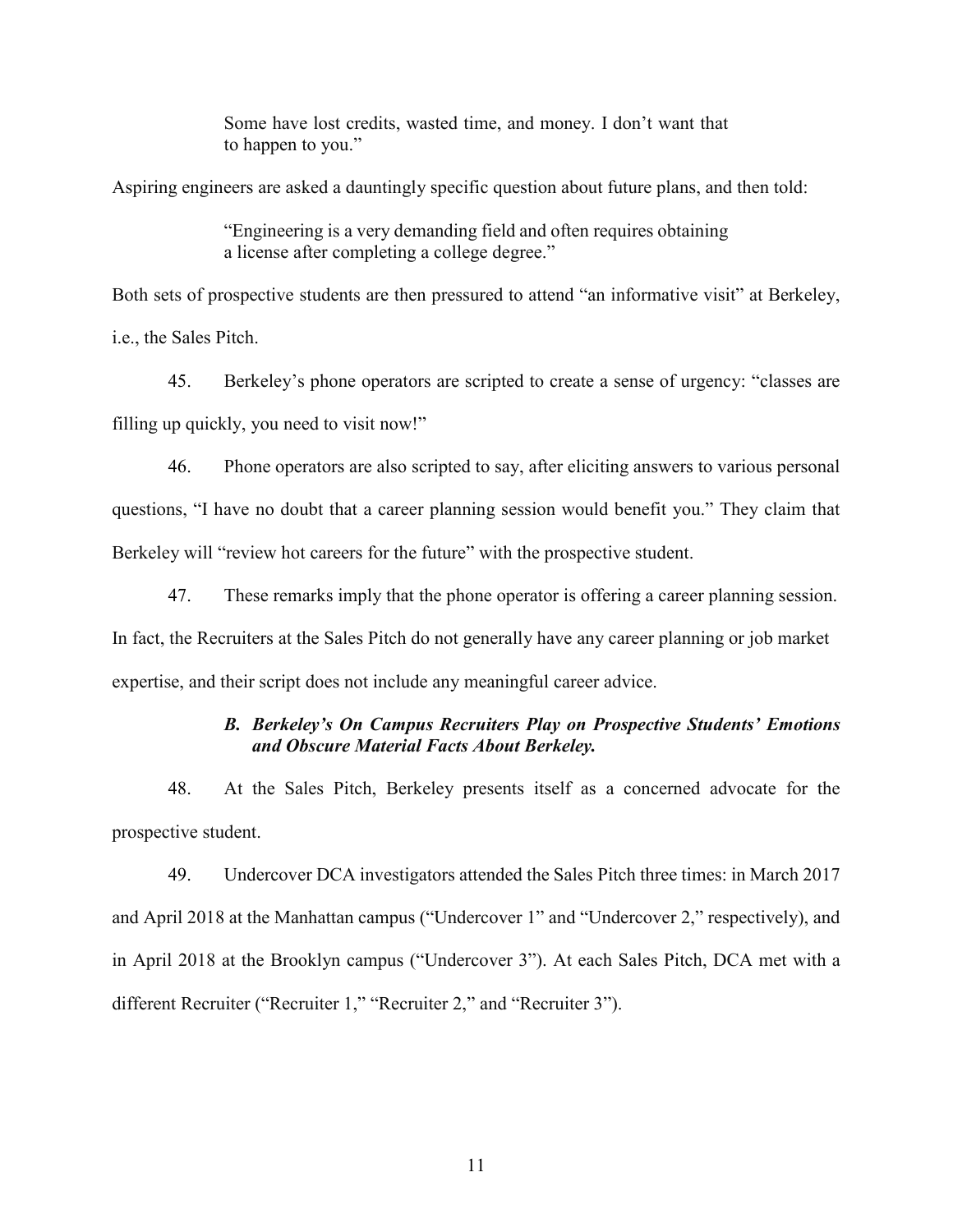50. The Sales Pitch script directs the Recruiter to "probe" the prospective student to elicit personal information, pretend to give personalized advice, and to pose as an advocate. Some examples of the script language include:

- "The purpose of this interview is to make sure Berkeley College is the right fit for you and that you will be the right fit for Berkeley College."
- "I will also let you know at the end of this interview **my recommendations as well**" (emphasis in original).
- "I need to get to know you better."
- "My concern is . . . Can I get you accepted to the college?" (Since Berkeley practices open admissions, Recruiters do not actually play a role in acceptance.)

51. Berkeley does not promote or describe itself during the first part of the Sales Pitch. The script directs, "no information about Berkeley should be given out. **Strictly fact finding**." (Emphasis in original.)

52. At Undercover 2 during the probe, Recruiter 2 said, "I'm not here to convince you to go to Berkeley."

53. Throughout the Sales Pitch, Recruiters cast themselves as advocates for the prospective student. Recruiter 1 disclosed the tuition price and added, "there are steps in which we look to conquer that . . . we don't want you to pay \$12,000. We want you to be comfortable." In Undercover 2, after DCA's investigator described her *paid* job as a caregiver, Recruiter 2 suggested that she report having no income on her FAFSA, stating: "if you're self-employed, clearly there's no income to report." Recruiter 3 vowed to "fight for" the prospective student when interacting with her Berkeley bosses.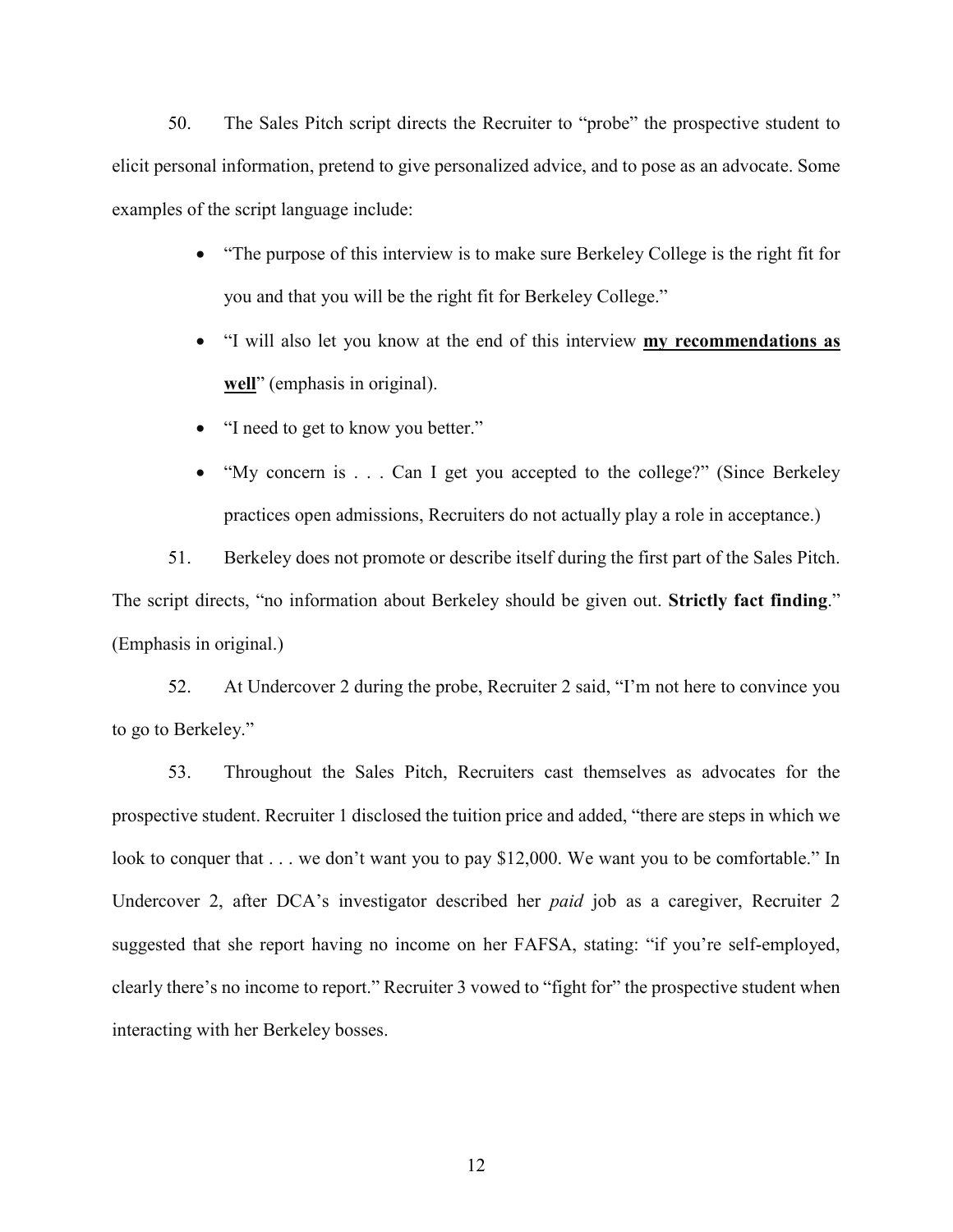54. Finally, the recruiting script directs the Recruiter to say, "at the beginning of this interview I mentioned that I would let you know if I thought Berkeley College would be a good choice for you." The script continues: "(Explain why.)"

55. At this point in the Sales Pitch, Recruiter 1 said that she could tell the DCA investigator wanted to attend Berkeley because she was asking so many questions.

56. According to the script, the Recruiter then helps the prospective student fill out an application, being careful not to mention the application fee until the end. ("DO NOT ask for the  $$50."$ 

57. About tuition, Recruiters are scripted to say that financial aid will "make it affordable," without providing any specific information. If the consumer still has questions about financial aid, the script directs the recruiter to squelch those questions with fake concern: "Do not be concerned about the tuition. My concern is . . . is Berkeley a good choice for YOU?"

58. This is not the only way that Recruiters handle questions about cost. Recruiters also erroneously claim that any college will require the prospective student to take out a loan, or that nobody attends college for free in the U.S. See  $\P$  161, 162, & 165. Some Recruiters imply that Federal Loan debt is no big deal (see  $\P$  71, 75, & 76), and some Recruiters say that students who work hard get scholarships (see ¶ 79).

#### *C. After Enrollment, Berkeley Maximizes Students' Federal Loan Burden.*

59. After the Sales Pitch, Berkeley presents financial aid award estimates to prospective students that presupposes they will max out their Federal Loan eligibility for the coming year. These estimates include need-based aid from Berkeley.

60. Berkeley's policies preclude extending need-based aid to students unless they are maximizing their Federal Loan burden. Berkeley generally does not explain this to students.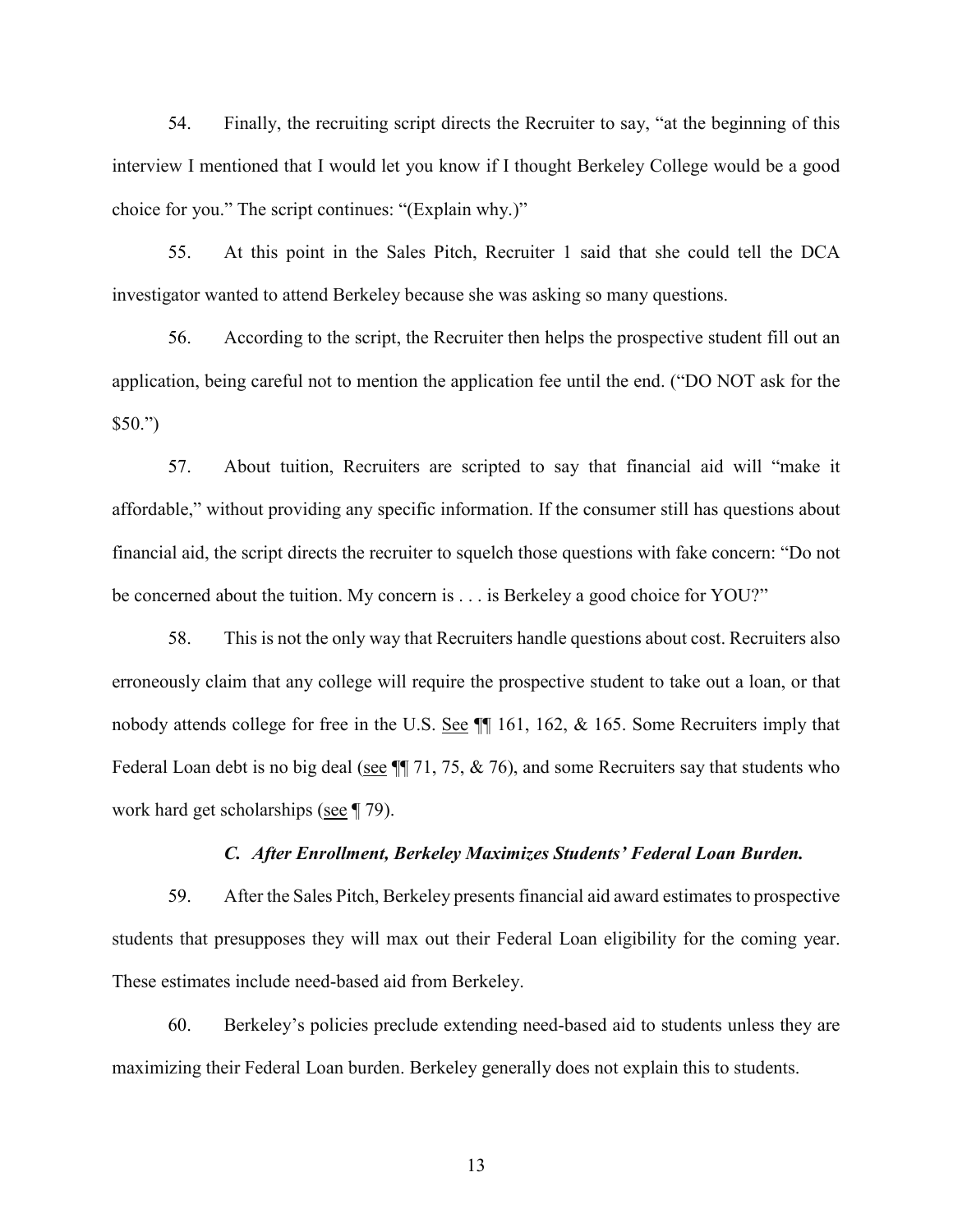61. Berkeley students must request and fill out special paperwork if they do not wish to receive Federal Loans.

62. In sum, when all goes according to script, vulnerable New Yorkers visit Berkeley's campuses expecting career advice, but instead are met with a "probe" designed to play on their personal feelings and insecurities, receive no meaningful career advice, and leave committed to a program the purpose of which is to exhaust their financial aid eligibility.

#### **V. Berkeley's Illegal Conduct**

63. Berkeley engages in a wide range of illegal, deceptive and unconscionable conduct.

64. When prospective students are considering attending Berkeley, Berkeley deceives them about practically all types of financial aid, including Federal Loans, institutional grants, and institutional loans. It also falsely disparages other colleges and makes false representations about transfer credits, majors, and careers.

65. Once enrolled, Berkeley deceives students about the cost of continued attendance, and other facts about financial aid.

66. After students leave Berkeley, Berkeley tries to collect debt from them that they do not owe, lies about when debt accrued, cloaks its identity when it communicates with them, lies about the existence of legal judgments, and deceives them about re-enrolling at Berkeley.

#### *A. Berkeley Lies About Federal Loans.*

67. Many prospective students are understandably nervous about borrowing thousands of dollars, and some simply do not wish to do it. Berkeley overcomes their reluctance by inducing them to rely on it for advice, lying to them about the facts of financial aid, discouraging them from reviewing third-party information about financial literacy, and/or, sometimes, obscuring that information.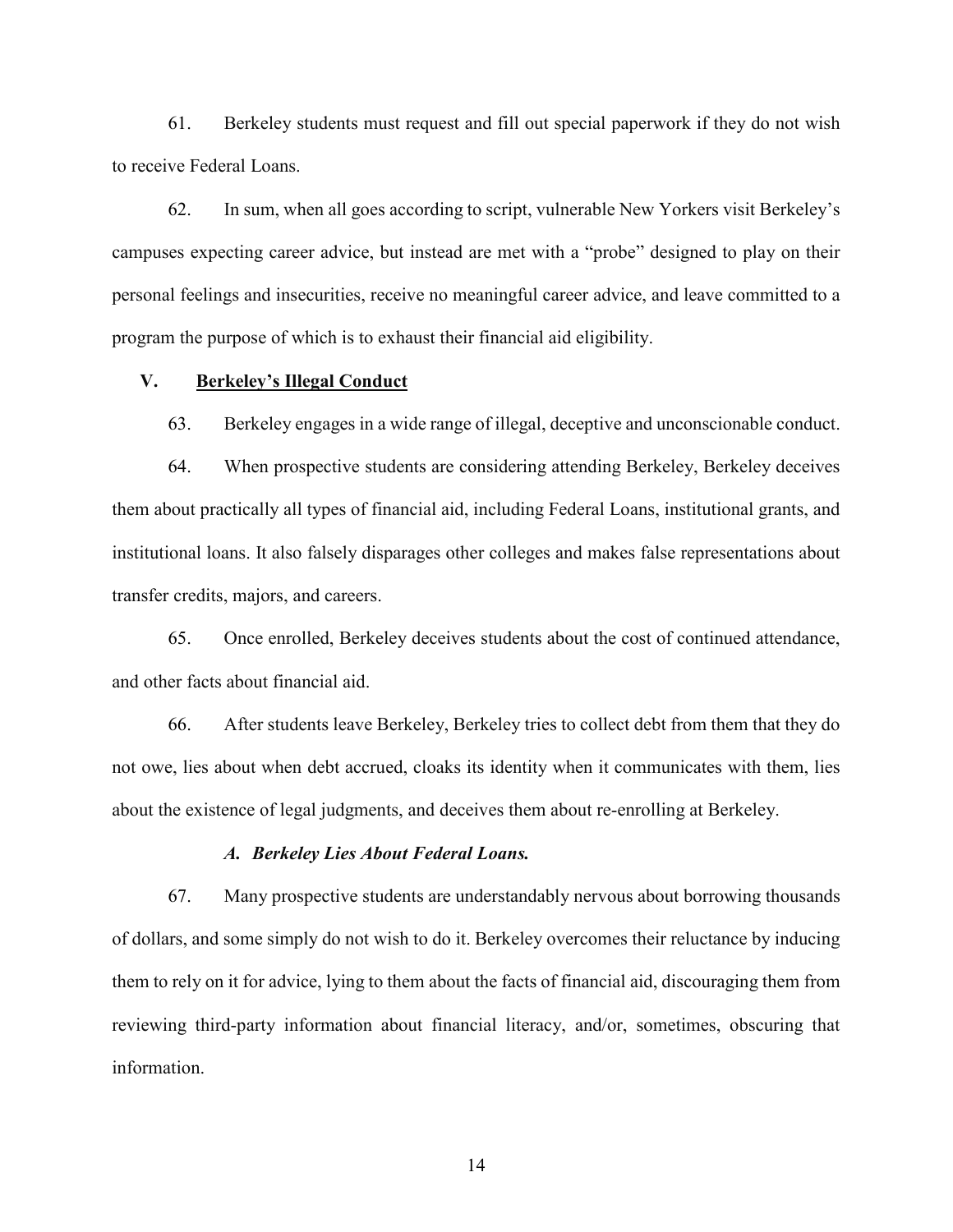68. The CPL bars Berkeley from making "any false . . . or misleading oral or written statement . . . . or other representation of any kind . . . in connection with the sale . . . or in connection with the offering for sale . . . of consumer goods or services, or in the extension of consumer credit . . . which has the capacity, tendency or effect of deceiving or misleading consumers." NYC Code § 20-701(a).

69. At the Sales Pitch, Recruiters induce prospective students to rely on Berkeley for financial aid information by pretending to advocate on prospective students' behalf (see ¶ 53). To do so, Berkeley touts its ability to personally guide students through the financial aid process. According to Berkeley's website, a "staff of professionals helps students and families to understand the financial options and complete any necessary applications.<sup>35</sup>

70. "We coddle," Recruiter 1 said to DCA's investigator. "That's the difference between us and a public school, you do get more time from us, more intimacy, more help in a sense." Recruiter 2 said, after describing financial aid, "my job is to get you through the process as seamless as possible." Recruiter 3 said, when discussing financial aid, "the beauty of Berkeley is students working one-on-one [with Berkeley]." She later claimed that "our financial aid director sits with every student . . . so you know it's being completed correctly."

71. In fact, their job is to get the prospective student to use as much aid as possible. To that end, some Recruiters minimize the gravity of borrowing tens of thousands of dollars in Federal Loans. For example:

> a. Recruiter 1 said that she had borrowed "fifty-five grand for school" and "it's not annoying to pay back every month because I talk to [the loan servicer], I'm open with them." She described loan servicers as "very flexible" and "so good," and

<sup>&</sup>lt;sup>35</sup> "Tuition and Financial Aid," available at http://berkeleycollege.edu/admissions bc/finances htm (accessed October 12, 2018).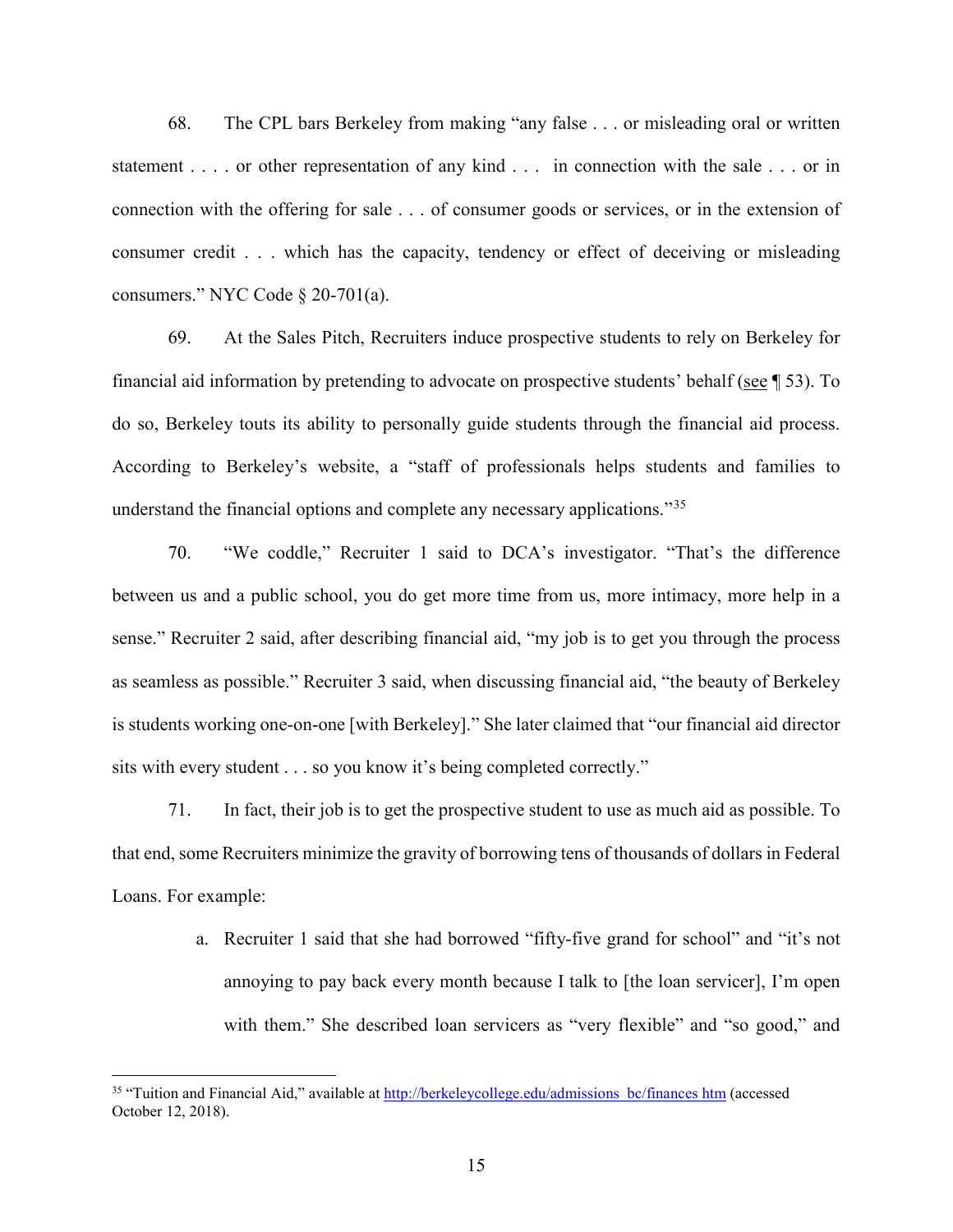claimed that "once you're keeping in touch with them and you're open with them and tell them this month I really don't have it, they will push you off for a month." This warm and fuzzy portrayal of indebtedness is absurd. Student loan servicing is a trillion-dollar industry in which debtors' comfort is irrelevant. When borrowers do not pay, servicers—who are essentially debt collectors—act against them.

b. Recruiter 1 also claimed that her loan servicer gave her "a year, free" after she had a baby. This statement is, at best, incomplete, and at worst, an outright lie. Even deferred loans can accrue interest depending on the type of loan it is, and that interest is capitalized—so that is certainly not "free." All loans placed on forbearance accrue interest.

See also **[1]** 75-78.

72. How student loans work is important information, so before students borrow Federal Loans, the Department of Education requires them to take an interactive course that explains the financial aid process and administers comprehension quizzes ("Entrance Counseling").<sup>36</sup> Berkeley interferes in this process by commandeering students' computers during the course, filling in answers and rapidly clicking through the pages, or telling them the answers. In this way, Berkeley ensures that information about Federal Loans comes only from Berkeley.



Berkeley's interference during Entrance Counseling. All recall Berkeley representatives standing over their shoulders to fill in answers, and either clicking through a module or urging them to click through quickly. Other students recall Berkeley filling in answers for them.

<sup>36</sup> See 34 CFR § 685.304.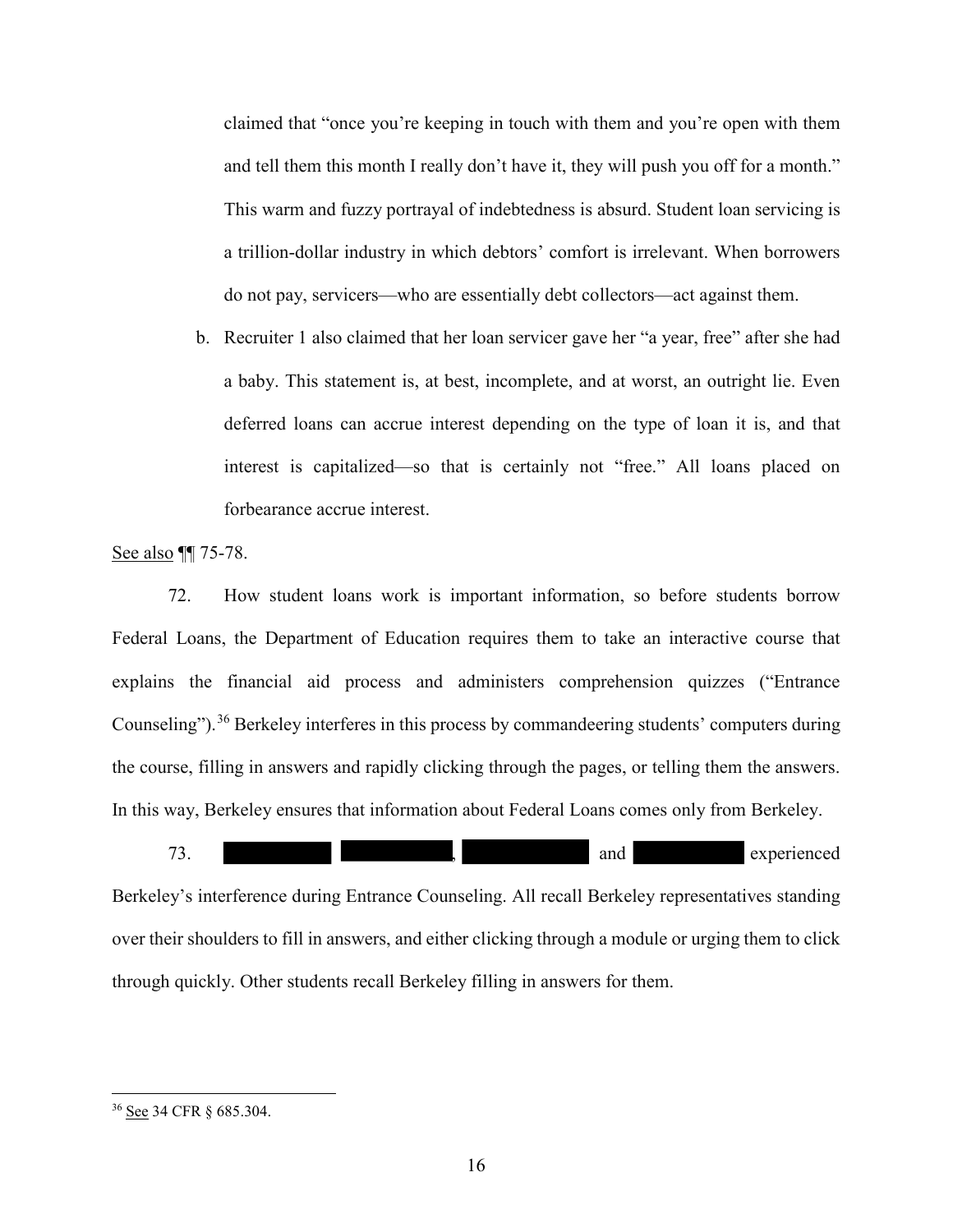74. Some Recruiters, either by design or ignorance, simply give wrong information. Recruiter 2 told DCA's investigator that TAP had to be paid back if the student did not graduate. This is false. Recruiter 2 had been working for Berkeley for nearly three years when he made this elementary error.

75. Recruiter 2, when asked how much graduates paid per month on their Federal Loans, floated a hypothetical scenario where the alum would pay \$25 or \$50 per month (but would not mind because of her great job). Once again, this is misleading at best, and an outright lie at worst. Even someone who borrowed only \$5,000 would pay more than \$25-50 per month on a tenyear repayment plan. Further, the average loan burden of Berkeley students is over \$11,000 per year, or \$44,000. On a standard ten-year repayment plan, that alum would pay over \$400 per month. On a twenty-year earnings-based plan, even with a low adjusted gross income of \$35,000, the alum would pay  $$141$  per month.<sup>37</sup>

76. Recruiters also bungle the issue of default. Recruiter 3 defined Federal Loan default as meaning, "you didn't make a payment, you didn't reach out to [loan servicers], you did absolutely nothing, you ignored them trying to help you." She added that "literally the only way you reach that status (default) is if you've done nothing for a year plus, no payment, no phone call, nothing."

77. This is a lie. Default is simply a matter of missed payments, and calling one's loan servicer does not prevent default. Like Recruiter 1, Recruiter 3 explained how the servicers "work with you" and are "there to help you," creating the impression that no one is ever unable to meet their Federal Loan obligations if they regularly chat with their servicer.

 $37$  The U.S. Dept. of Education provides a calculator available at https://studentloans.gov/myDirectLoan/mobile/repayment/repaymentEstimator.action.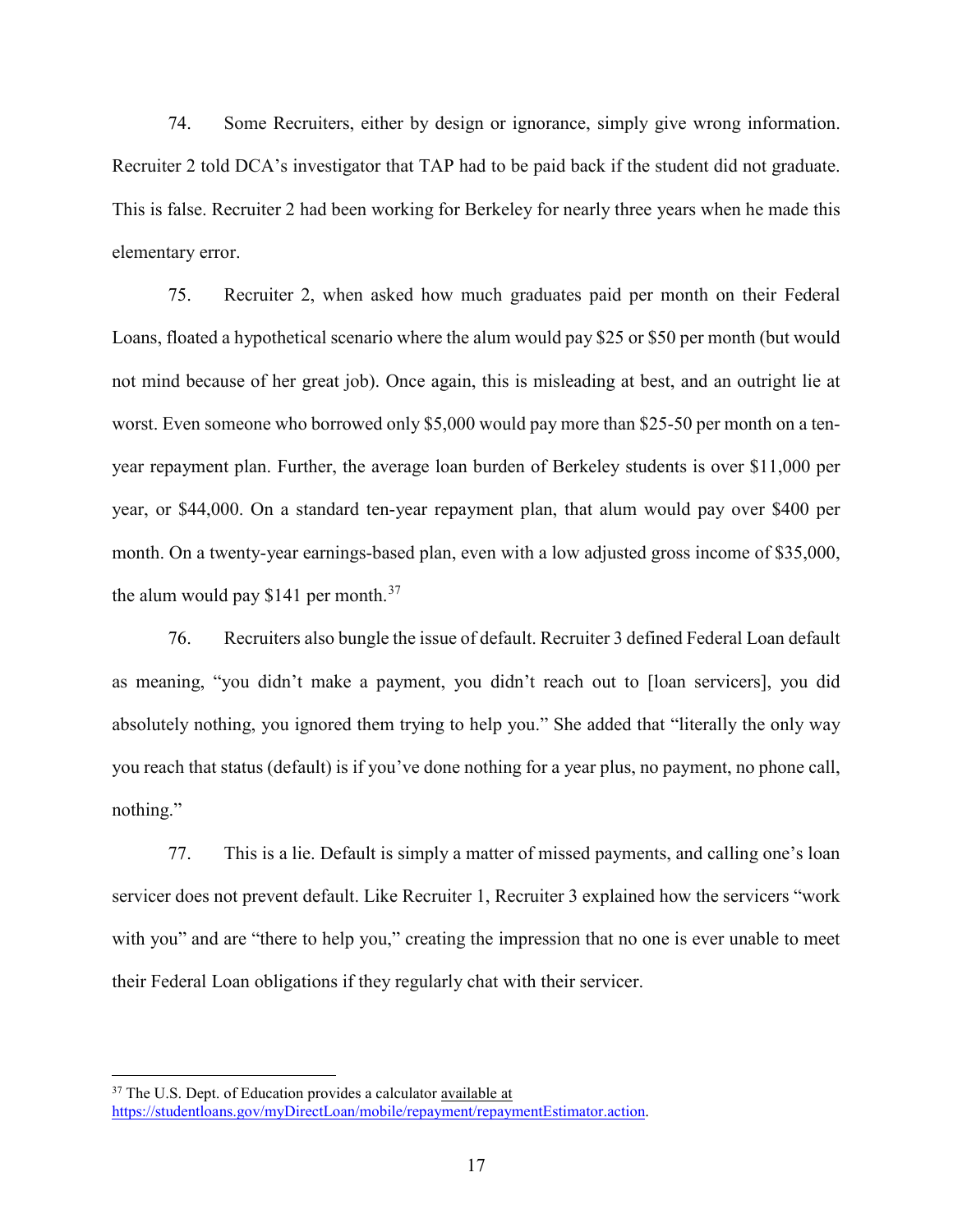78. To compound these oral falsities, Berkeley disseminates written materials to students before the term begins that state: "Loans generally have three repayment options: Defer Payments, Pay only interest and Make Full Payments." In fact, deferments and interest-only plans are not "generally" available; they are only available under certain limited circumstances.

79. When prospective students start asking pointed questions about financial aid, Berkeley dodges and weaves. For example, in 2016, when inquired about the aid documents Berkeley gave him, no one could answer his questions. First, financial aid administrator Steven Perry told him that it did not matter whether understood the documents, and he could figure it out later in the year. When persisted, Perry gave him a phone number to call that seemed connected to the federal government, but when he called, the person on the line told him that Berkeley needed to answer his questions. Perry then directed back to his Recruiter, Doris Jaquez, who scheduled him to meet with the enrollment director, Stephen Weinstein. Weinstein contradicted Perry by admitting he would need to take three terms per year to graduate (not two) in the timeframe Perry had promoted, and when pressed him, he said that should not worry about paying for Berkeley because if he worked hard, he would receive scholarships in future terms.

80. Berkeley dealt with other students' concerns about Federal Loans by lying to them.

81. was researching New York colleges in spring 2014. Her goal was to open an animal welfare agency that employed people with special needs. She wanted to continue her education but was concerned about costs.

82. At Berkeley met Recruiter Doug Colon. After she told him about her college search and her determination to find an affordable school, he gave her good news: because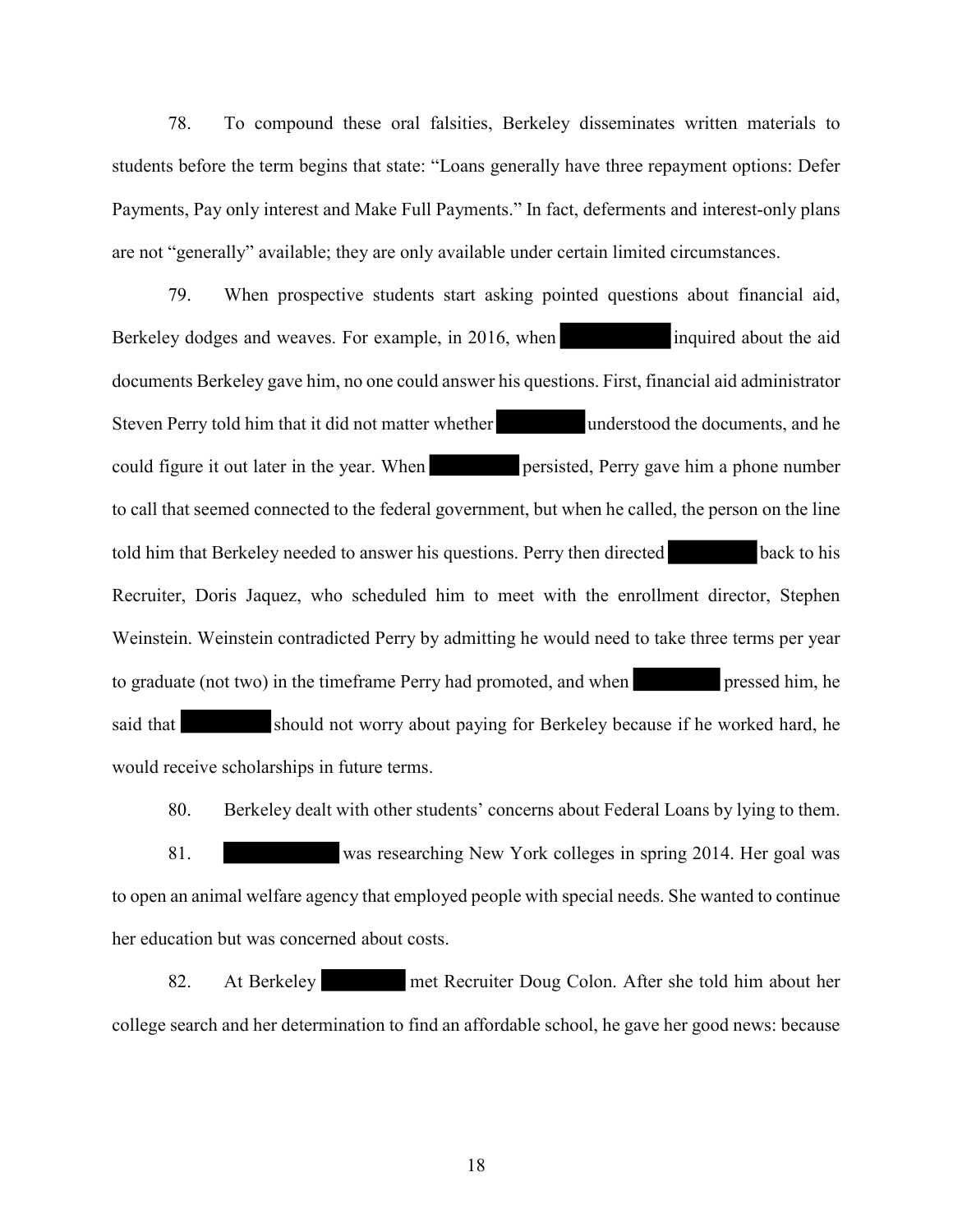of her academic record and inspiring career goals, she qualified for a Berkeley scholarship. The scholarship would cover all her part-time attendance except for about \$200 per term.

83. was thrilled. She signed all the paperwork that Berkeley gave her.

84. Over the next year, attended Berkeley part-time. She earned high grades and felt excited about her future. In spring 2015, she checked with the financial aid office to make sure that her scholarship would renew for the next year. Berkeley told her that she would have to borrow money. Not only that—Berkeley told her that she had *already* borrowed \$13,197 in Federal Loans. Her scholarship had only amounted to \$1,130 per term, while part-time tuition and fees totaled \$4,475 per term.

85. was floored. Berkeley put her in touch with Will Moya, the Campus Operating Officer. He told her that he could not help her because Colon no longer worked at Berkeley, and besides, she had signed for the loans.

86. Moya—who has since been promoted to Vice President—also told that he could not help her view her file, so she asked the financial aid office. Some of the documents she had never seen before. One contained her e-signature, but it baffled her—it was full of boilerplate language and did not contain information that she would have recognized as a loan application, such as the amount of money she was borrowing.

87. Moya did not question account. Rather, he told colleagues that he was "sure she missed communication from her lenders" by not reading her postal mail. He noted that Berkeley had collected all required signatures for the Federal Loans.

88. tried contacting multiple offices at Berkeley, but the Berkeley administration was monolithically dismissive of her.

89. withdrew from Berkeley. She has not returned to college.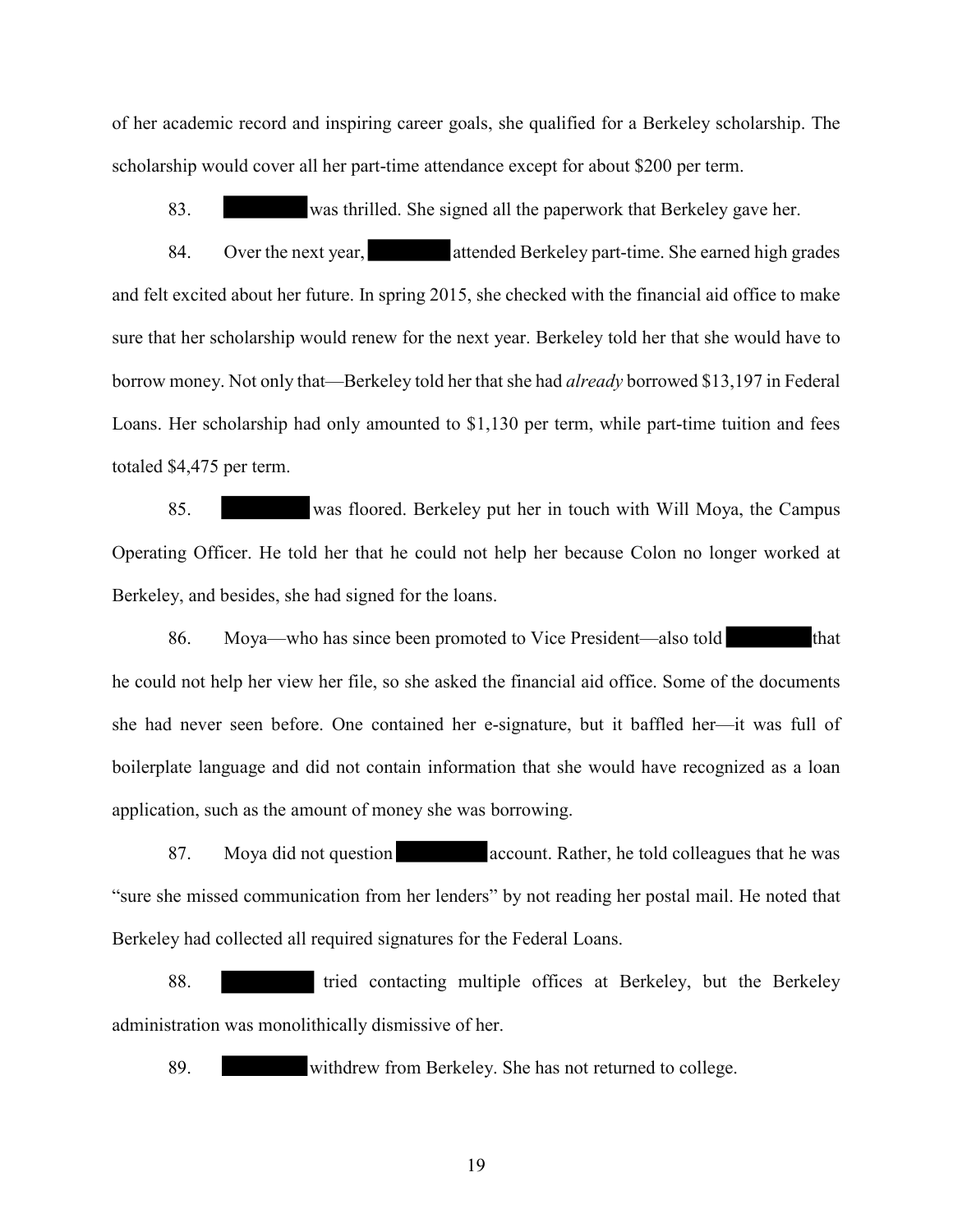90. Berkeley also deceived **about Federal Loans.** She was vears old in August 2011 when she visited Berkeley with her mother. She had been admitted to an acting college but turned it down because it was too expensive. comes from a large family that prides itself on paying expenses without resorting to loans.

91. The Recruiter asked mother if she was interested in a parent loan. Her mother said no, and that she would pay tuition out of pocket.

92. The Recruiter warned and her mother that tuition was very expensive, but they reiterated that they did not want to borrow loans. The Recruiter moved on to describing the grants and payment plans for which was eligible. The matter appeared closed.

93. The Recruiter then had complete paperwork. In addition to a computer session where a Berkeley representative directed her, she also sat with the Recruiter to sign a document related to her FAFSA that did not say she was taking out a loan. Some documents described her "eligibility" for loans; they did not say she would automatically be loaned money.

94. On September 14, 2011, a Master Promissory Note ("MPN") was signed electronically in name and her Entrance Counseling was completed. The MPN authorized Berkeley to procure Federal Loans on behalf for ten years.

95. balance for the term was \$1,851—a large sum, but her mother was able to pay it.

96. attended Berkeley on and off until her graduation in early 2017. During that time, she would pay tuition by visiting Berkeley's financial aid office and asking how much she owed, then submitting a check from her mother or submitting her mother's credit card information.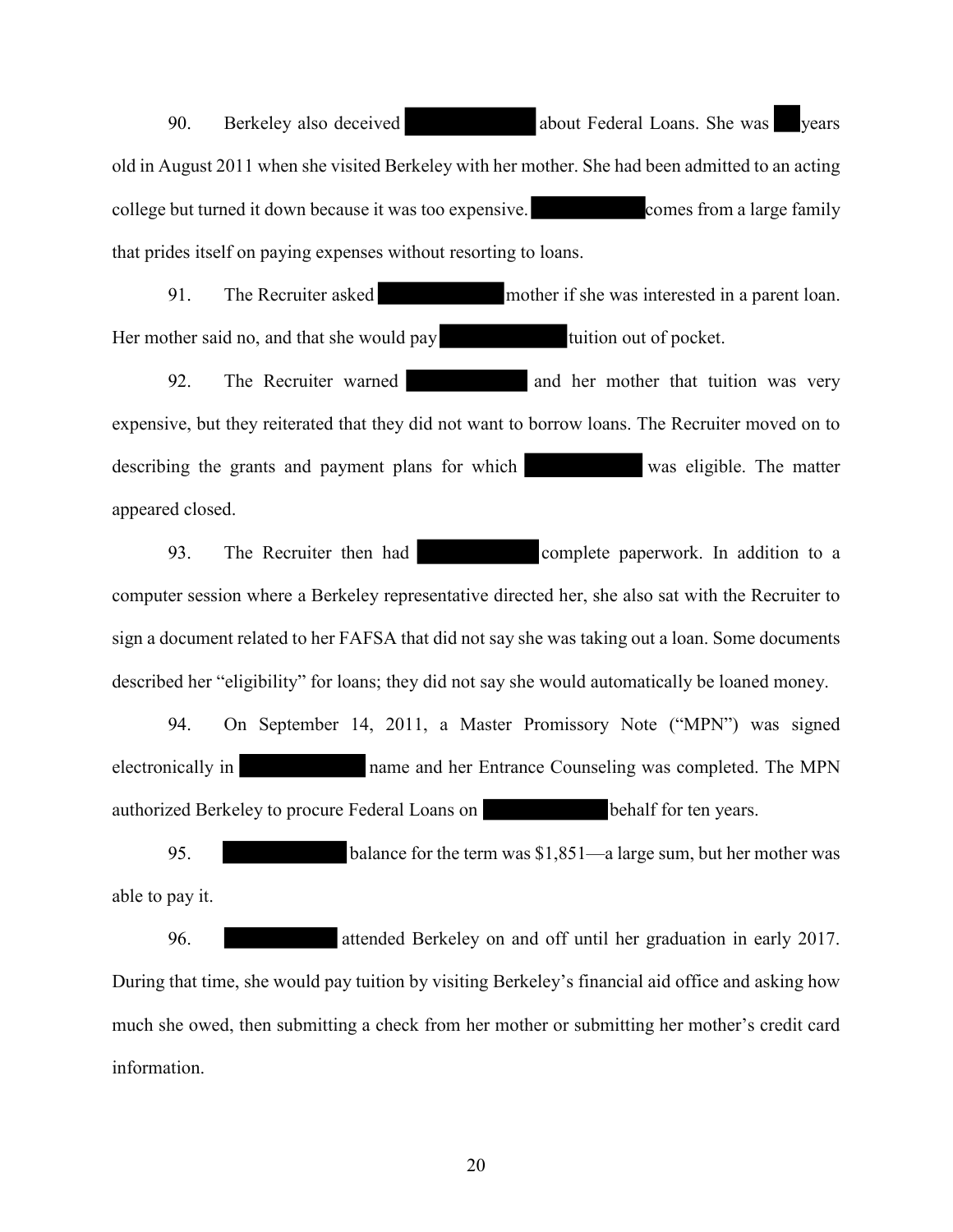97. Sometimes viewed her balance online and found it alarmingly high, but when she asked Berkeley about it, she was told not to worry—the number did not reflect all her grants and scholarships.

98. In July 2017, mother told her that she had received something strange in the mail—it looked like a student loan servicer was seeking payment on a balance of \$28,834.

99. went to Berkeley, where she told financial aid officer Oscar Vasquez what had happened. In the face of her panic about the giant surprise debt, Vasquez appeared unconcerned. Rather, he kept showing how expensive Berkeley tuition was and asking, "you think your parents could afford to pay that every semester?" She countered that she had received over \$20,000 in scholarships. Vasquez shook his head and said she would not have been eligible for those without taking out Federal Loans (a remark that made no sense to her at the time). Ultimately Vasquez did nothing but condescend to interval to its seemed to be saying that Berkeley had done her a favor by taking out Federal Loans in her name.

100. For months afterward, struggled to obtain her records from Berkeley and unearth the policies that had stealthily led her into debt. She endured an epic runaround between Vasquez, Moya (the COO), Theresa Bryant (the financial aid director), and various other representatives in the registrar and financial aid departments. Sometimes they stood her up. She overheard Vasquez say to a colleague that he could not get rid of her. When arrived for a scheduled appointment simply to pick up documents, Bryant snuck out a back door to avoid her—after she had been waiting for three hours.

101. Finally, Bryant kept an appointment with Considering Bryant's title, hoped to receive answers. Among her questions: was there really a policy that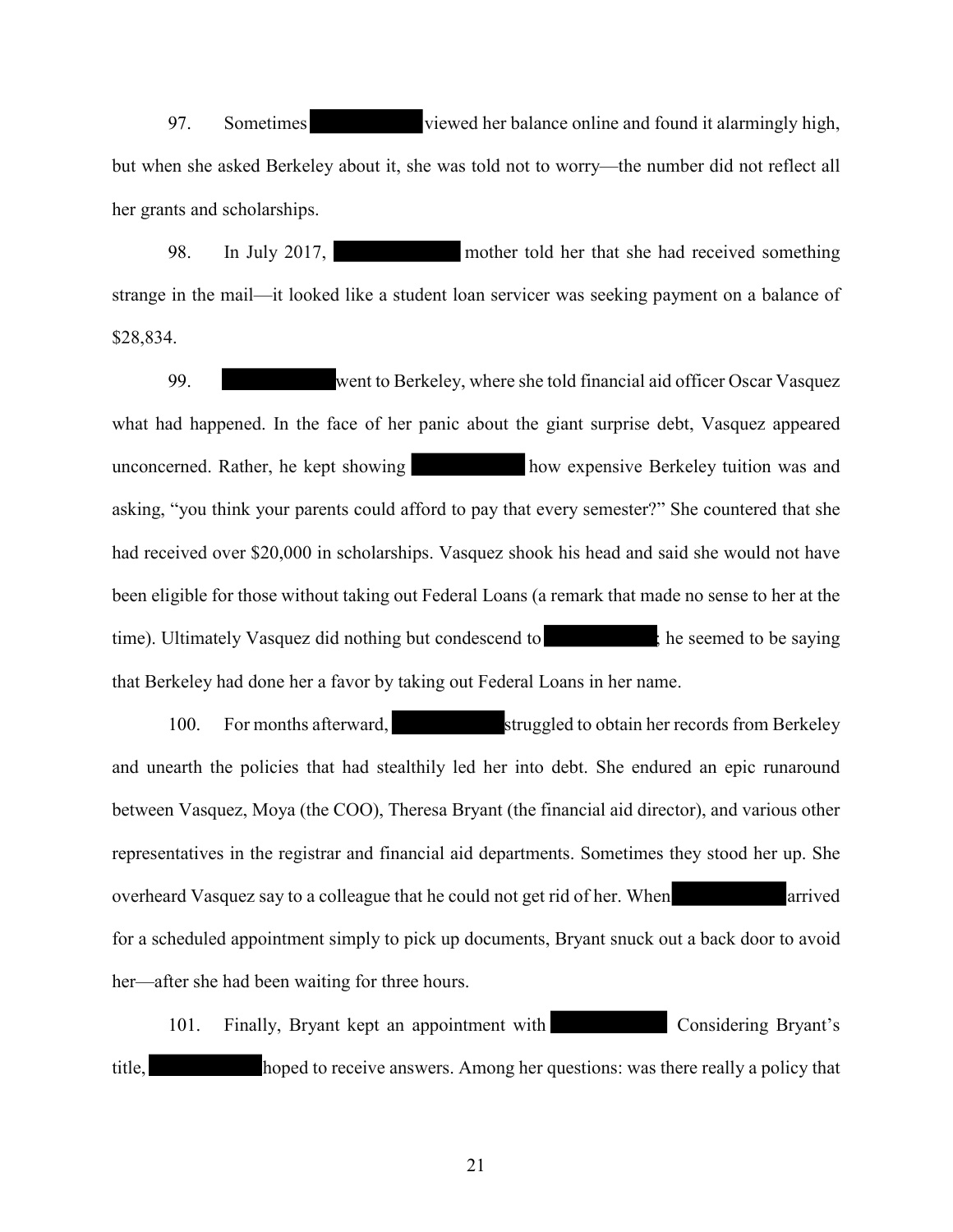conditioned grants on borrowing loans? There was (see ¶¶ 147-48), but Bryant refused to tell her that. Instead she claimed that she did not know the rules governing financial aid. did not accept that answer, and so another runaround ensued: back to the registrar, which sent her back to financial aid.

102. Ultimately, Berkeley did nothing to help with the debt it had incurred in her name.

103. fell into a similar trap. She was a teenager from East Flatbush, Brooklyn when she visited Berkeley with her grandmother in December 2014. She felt nervous about attending college, though she thought it was crucial for her future.

104. Berkeley showed the financial aid she was eligible for, including loans. understood this to be an option and nothing more. Her family's college financing plan was for her to work part time, and for her grandmother to pay whatever tuition that grants did not cover.

105. Like many families, and her grandmother assumed that student loans required opt-in; in other words, that Berkeley would only help arrange the loans if they asked Berkeley to do so. In fact, the opposite is true. Berkeley automatically arranges student loans for all eligible students. To opt *out* of student loans, the student must request a specific form and submit that to the financial aid office.

106. Berkeley presented with a stack of papers to sign and initial. Berkeley pressured her to sign quickly. She believed that this was necessary to receive grants.

107. None of the forms looked to like a contract or application for a loan, and in fact, none of them was. One was a "financial aid lifetime eligibility summary" that contained lots of numbers, but they were all hypothetical—the amount that could possibly borrow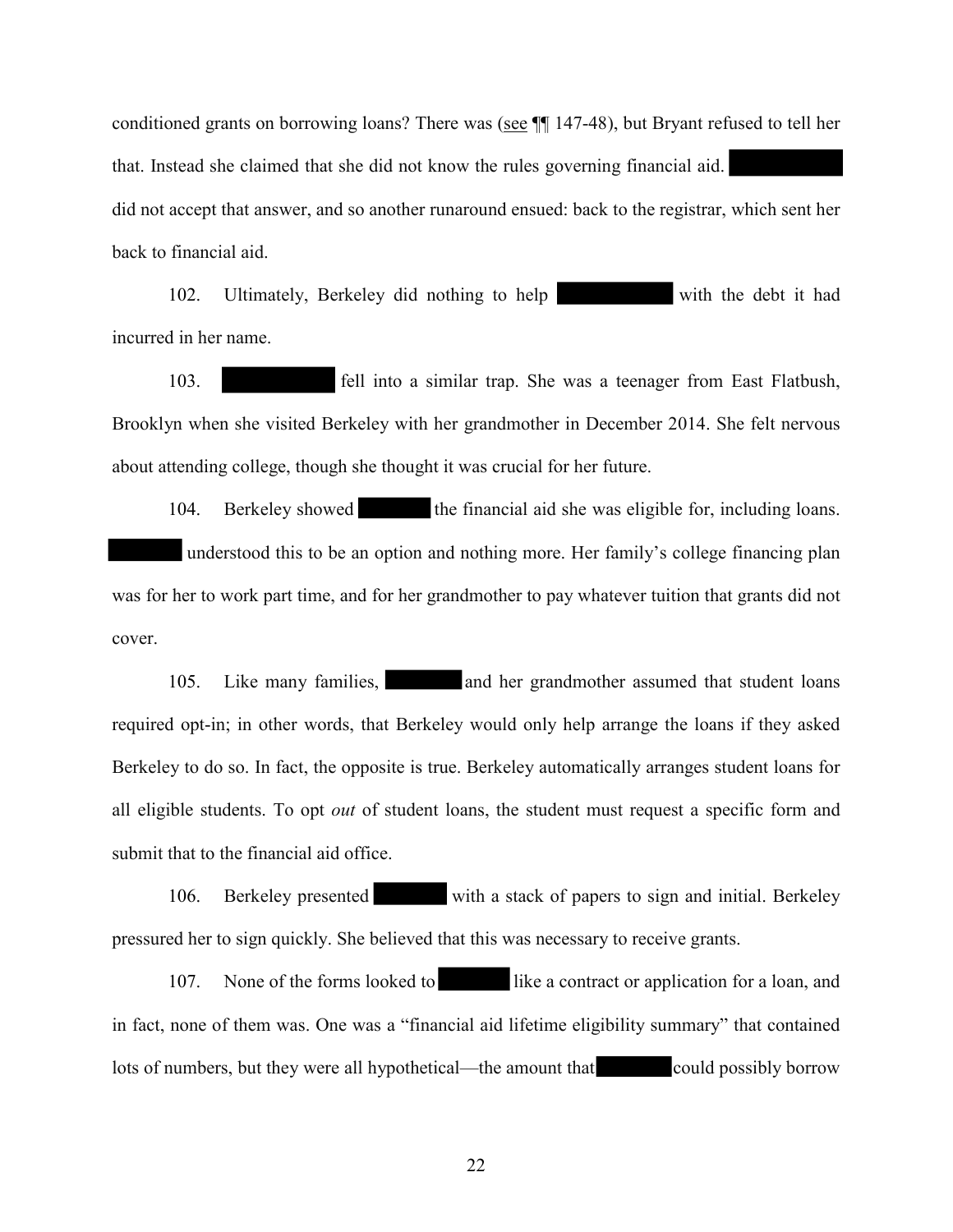over six years. Similarly, the "student loan repayment chart" contained hypothetical repayment plans for loans of various sizes (the figures were inaccurate). A third form, "Financial Aid Session (FAS) Talking Points," stated that Berkeley had discussed dozens of topics with her, some of them relevant (e.g., "loans need to be repaid") and some of them not (financial aid for New Jersey residents). On the sole sheet of paper that stated she was taking out loans—the "borrowing acknowledgement form"— did not sign her name but initialed nine times. This form did not contain any figures, e.g., the amount of the loan.

108. On the same day while at Berkeley, sat at a computer. A Berkeley representative sat behind her and told her what to write. The representative also clicked through the pages for . Records reflect that her Entrance Counseling was completed and her MPN was electronically signed on this day.

109. struggled at Berkeley academically. After the Spring 2015 term she withdrew to focus on earning money. Later she learned that over those two terms, she had borrowed \$6,217 in Federal Loans.

110. Berkeley violated the CPL at least twice within the last three years by interfering with Entrance Counseling. DCA seeks penalties for these violations as described in the appended Schedule A, and any other such violations that it identifies before the end of trial.

111. Berkeley violated the CPL at least five times within the last three years by misrepresenting or omitting material facts about Federal Loans. DCA seeks penalties for these violations as described in Schedule A, and for any other such violations that DCA discovers before the end of trial.

112. Berkeley violated the CPL every time that it told a student or prospective student, orally or in writing, that interest-only payment plans and deferment were "generally available" for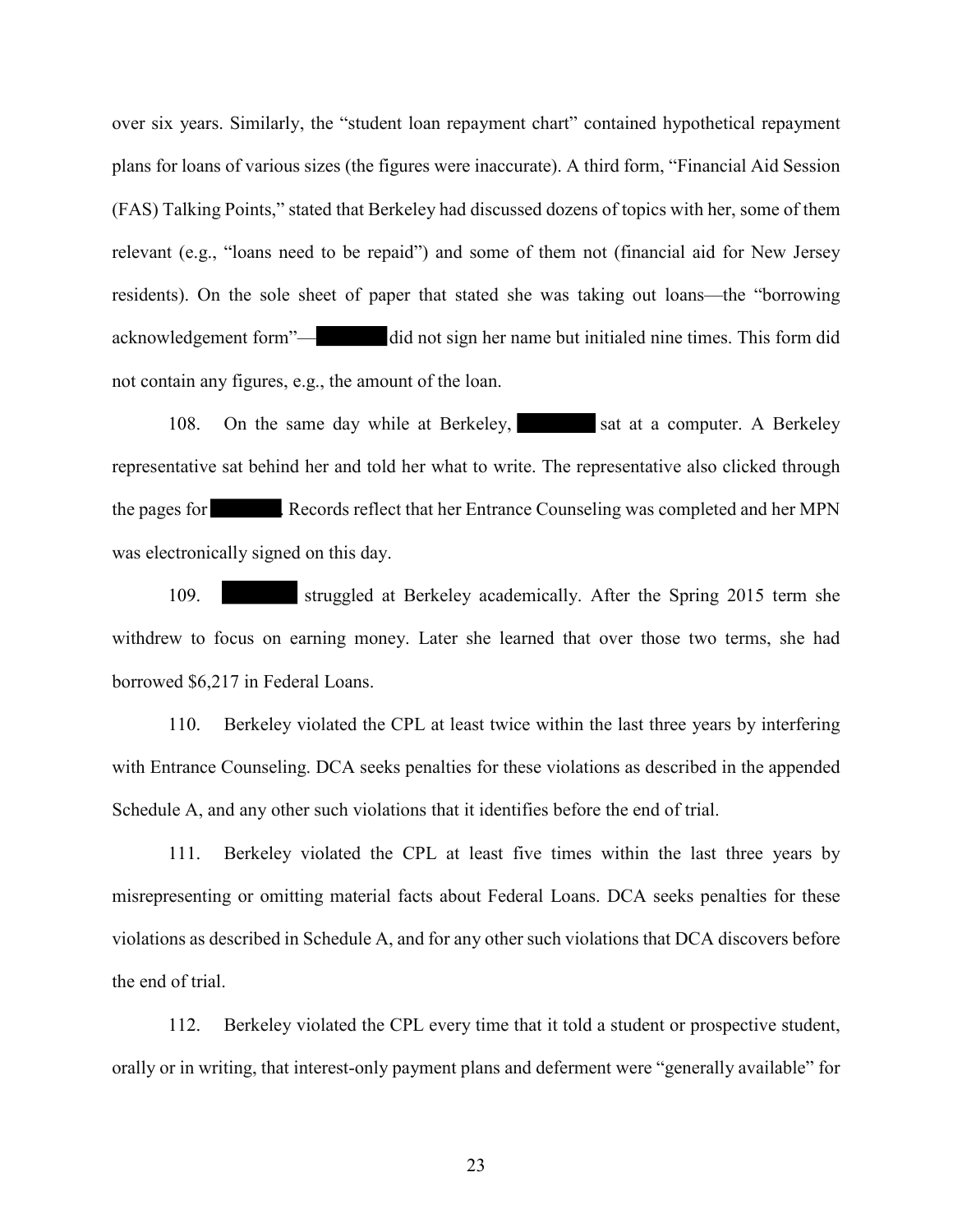loans, including on the "Berkeley College Challenge Loan Application/Disclosure Form." DCA seeks penalties for these violations as described in Schedule A, and for any other such violations that it discovers before the end of trial.

113. Berkeley violated the CPL at least 43 times in the last three years by procuring Federal Loans in students' names after interfering with their Entrance Counseling, making false representations about Federal Loans, or providing the misleading "Disclosure Form" (the number of violations reflects each loan procured). DCA seeks penalties for these violations as described in Schedule A, and for any other such violations that DCA discovers before the end of trial.

114. DCA seeks disgorgement of all revenue Berkeley received within the last three years in the form of Federal Loan disbursements for students deceived about Federal Loans, including those listed in Schedule A, and any others that DCA discovers before the end of trial (collectively the "Federal Loan Consumers").

115. DCA seeks restitution to all Federal Loan Consumers in the amount of all the Federal Loans borrowed in their names, plus applicable interest, within the last five years, and all monies paid directly to Berkeley within the last five years. These students include



116. DCA seeks an order compelling Berkeley to vacate any judgments it holds against Federal Loan Consumers, discontinue the underlying actions, cease all collection activity, and ask all the major credit bureaus to delete information about Berkeley on these consumers' credit reports.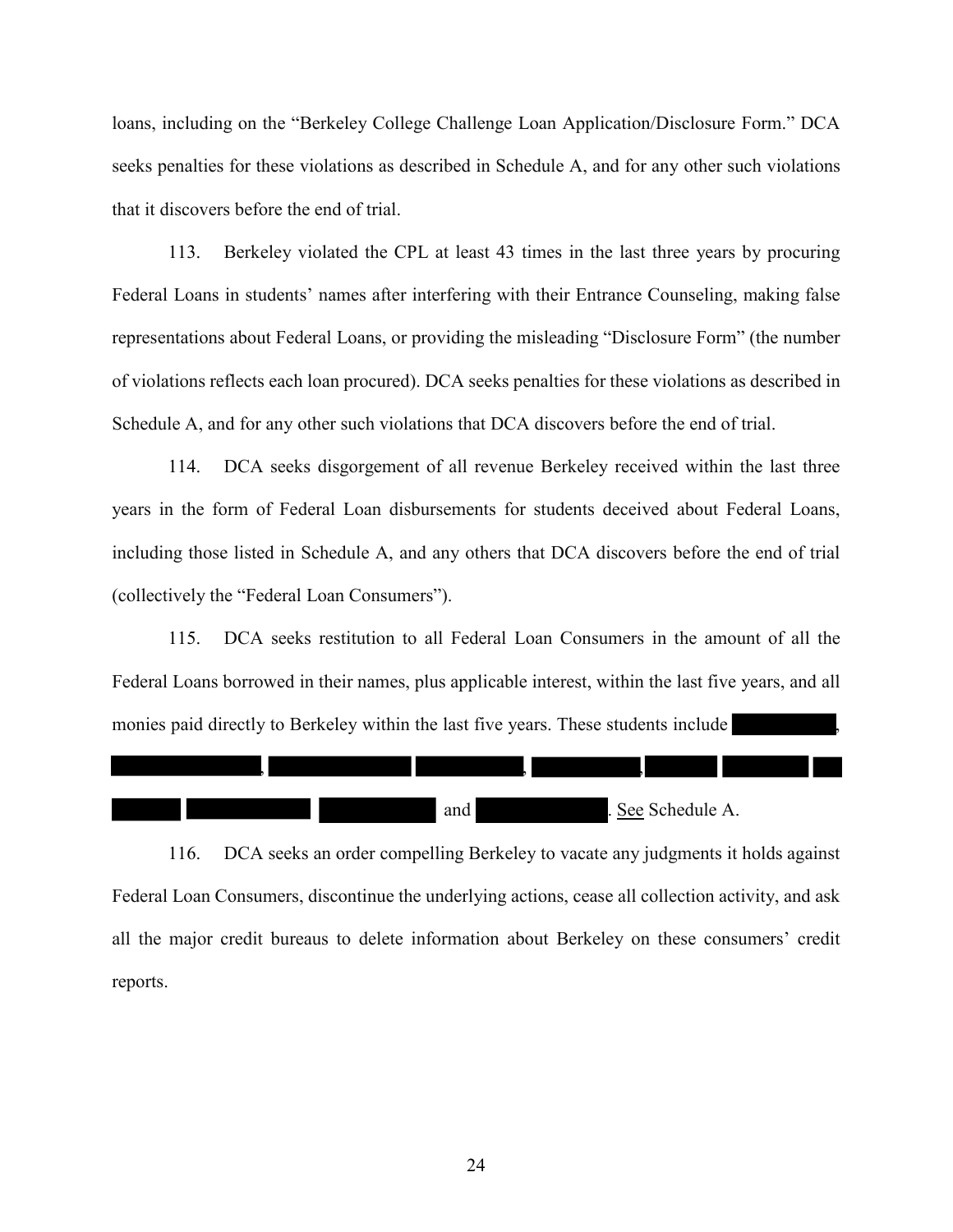117. Finally, DCA seeks an order enjoining Berkeley from interfering with Entrance Counseling in any way, including by completing the process for students; and from disseminating materials that describe interest-only payment plans and deferments as "generally available."

### *B. Berkeley Tricks Students and Prospective Students into Taking Out Institutional Loans.*

118. Berkeley tricks students into borrowing money not only from the federal government, but also from Berkeley (the "Institutional Loan," which is distinct from the Challenge Loan described at ¶ 222). Berkeley representatives block students from paying their balance any other way, misrepresent the terms of the financing, and even generate loans without telling students.

119. The CPL bars Berkeley from making "any false . . . or misleading oral or written statement . . . or other representation of any kind . . . in the extension of consumer credit . . . which has the capacity, tendency or effect of deceiving or misleading consumers." Code  $\S$  2-701(a). This includes "the use . . . of . . . ambiguity as to a material fact or failure to state a material fact if such use deceives or tends to deceive[.]" Id. at subd. 2.

120. Berkeley uses various forms to bind students to Institutional Loans, including the "Payment Plan Promissory Note" and the "COO Registration Exception Request Contract" (referring to the Campus Operating Officer's authority to "extend payment deadlines"). Regardless of the Institutional Loan's format, it binds borrowers to the same terms:

- a. They must pay their balance over a period of less than three months;
- b. They must pay a finance charge of \$20, even if they pay off the loan early;
- c. They must pay a fee of \$75 for each late payment; and,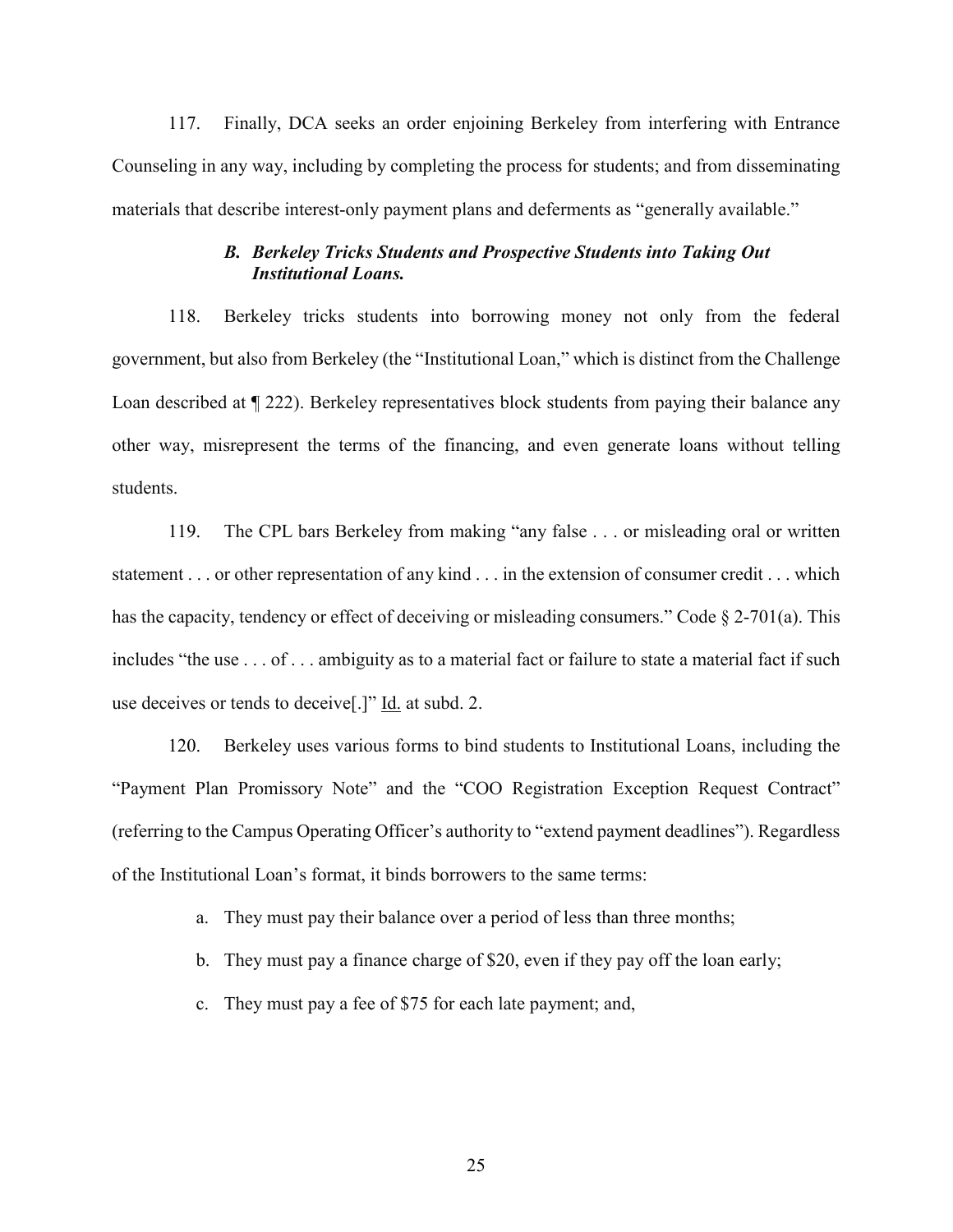d. If they do not "repay this Loan as agreed" then Berkeley "may prevent distribution of the student's official Berkeley College academic transcripts and/or diploma" (the "Transcript Denial Policy").

121. Orally and in writing, Berkeley often refers to the Institutional Loan as a "payment plan." For example, Recruiter 3 told DCA's investigator that students could rely on payment plans with Berkeley that carried no interest or penalties. This was a lie.

122. Several students have complained to DCA about these practices. When Berkeley was recruiting (the prospective student who decided not to enroll), he and his mother repeatedly stated that they would not borrow money from any source other than the federal government, and that they would pay any balance owed to Berkeley out of pocket.

123. balance for the first term, after applying all financial aid, would have been \$2,312.50. mother said she wanted to pay it all at once. On at least two occasions, Berkeley told them that they could not pay it all at once, but rather would have to use a payment plan. They were sent to a cashier to make their first payment of \$583.

124. After paid, the cashier gave him a pile of documents. He noticed that other young people in the room were rushing, signing too quickly to have read them. He asked the cashier if the documents were for a loan. The cashier said no.

125. noticed that one of the documents referred to the payment plan as a "loan" with a "finance charge." He pointed that out to the cashier. The cashier said that usually no one reads the documents, and he called over a supervisor. She did not answer

question, either. Then Jaquez, the Berkeley Recruiter, who had been nearby during the interaction,

told not to worry about the documents, and that it was not a big deal.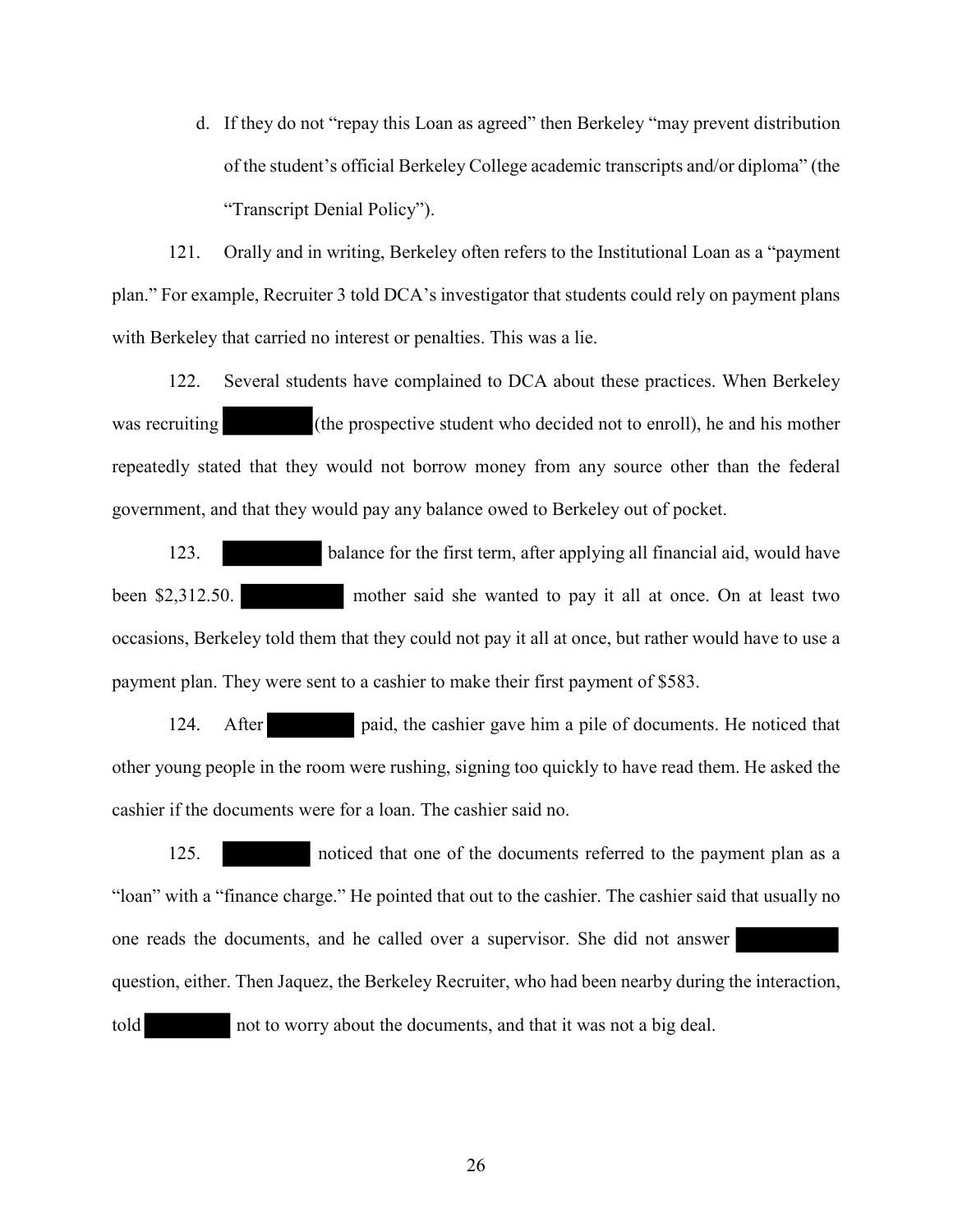126. was correct about the documents—they were a promissory note for the Institutional Loan. And he was not the only person to whom Berkeley mischaracterized them.

127. (the student who investigated her surprise loans after graduating) and her mother insisted that they did not want to take out any loans (see ¶¶ 90-92), but Berkeley provided her four Institutional Loans that it called "payment plans," at a total financing cost of \$80.00. She complied with the "payment plans" without realizing they were loans.

128. As with , Berkeley told that his family must pay tuition on a "payment plan," even though his mother was prepared to pay up front. Berkeley said the payment plan was more "convenient." He ultimately signed documents for 11 Institutional Loans, paying \$220 in finance charges.

129. never even signed the papers that trapped her in Institutional Loans. She re-enrolled at Berkeley for the Winter 2016 term. This time, she was not eligible for government aid. Berkeley instead charged the full cost of the term to her—\$8,250. But it did not send her a bill. Instead it generated an Institutional Loan, adding a \$20 finance fee, for a total of \$8,270. Had she known about it, would have found this sum astronomically high. But she did not know about it. According to Berkeley's own records, never signed the contract for the Institutional Loan.

130. took the spring term off to focus on her new job at , then reenrolled in August 2016. Berkeley told her that she owed \$7,770 for past terms, but not to worry if she graduated, that debt would be forgiven. She was upset about the surprise balance, but she felt helpless to address it, and anyway, it had always been her intent to complete college.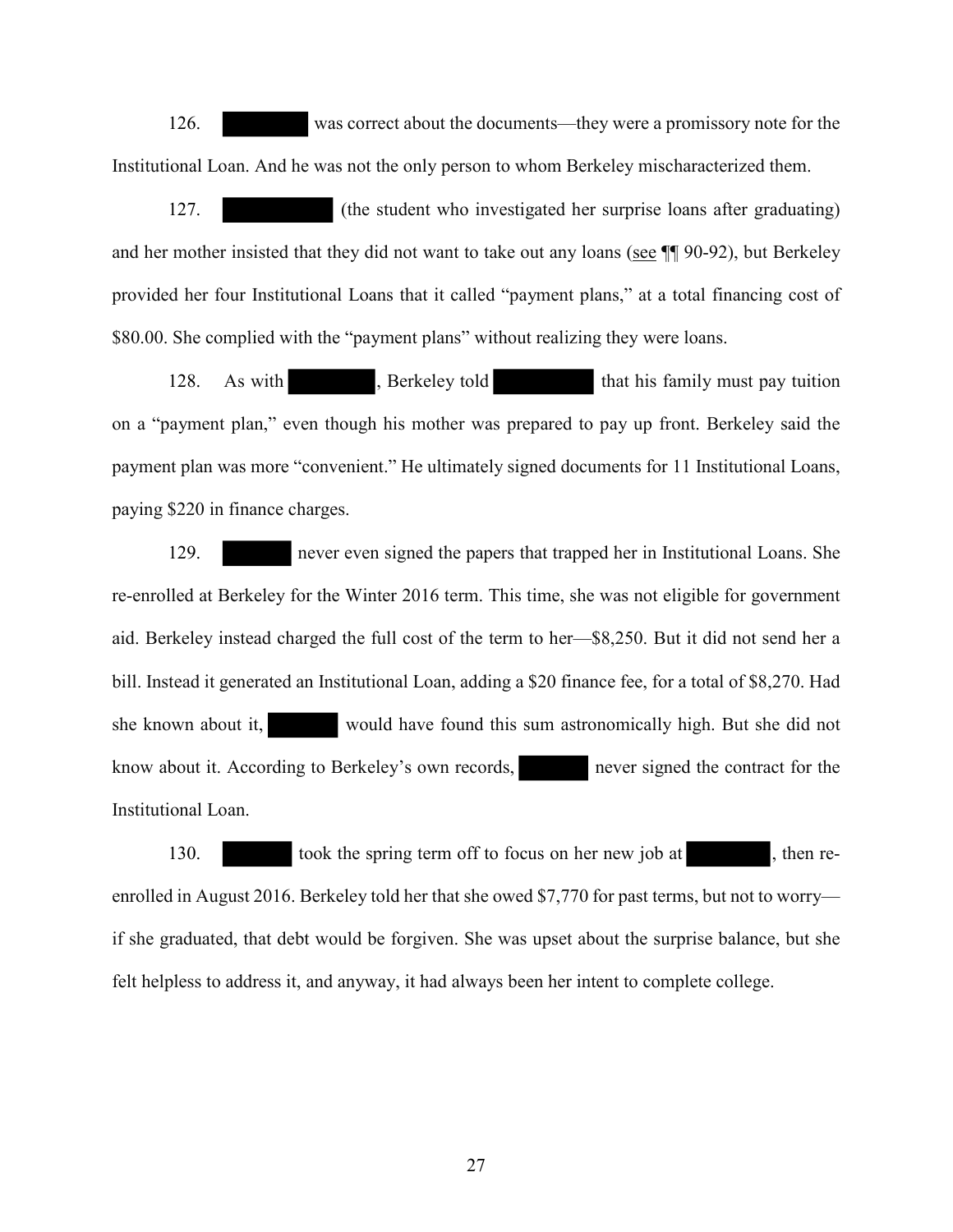131. Two months later, Berkeley generated another Institutional Loan and processed it without consent, knowledge, or signature. This time the loan—which did not include the past term's outstanding balance—was \$12,395.

132. Within months, Berkeley dismissed . In early 2017, soon after her dismissal, her credit nosedived, and she began receiving frequent debt collection phone calls.

133. Until pays off the debt collectors, they may, after following applicable procedures, add interest and fees to debt, garnish her wages, seize funds from her bank account, and (for the Federal Loans) intercept her tax refunds and, eventually, her social security payments.38 Student loan debt is generally not dischargeable in bankruptcy.

134. When Berkeley generated an Institutional Loan for in July 2016, it had already billed her a \$20 finance fee. She never signed the Institutional Loan.

135. When a student signs for an Institutional Loan, not only does Berkeley garner a fee, but it gains leverage over the student. If she fails to follow the terms of the Institutional Loan, then the Transcript Denial Policy prevents her from transferring. (CUNY and other colleges require that applicants produce transcripts of all previous college work, even if they do not hope to transfer the credits.) She also may be hounded by debt collectors—unless she agrees to re-enroll.

136. Berkeley violated the CPL by failing to tell students that their tuition was being financed by Institutional Loans, telling them that they were required to take out an Institutional Loan, and otherwise lying about Institutional Loans. Berkeley committed at least 8 violations related to the Institutional Loan within the last three years. DCA seeks penalties for these violations as described in Schedule B, and any other such violations that it identifies prior to trial.

<sup>&</sup>lt;sup>38</sup> The U.S. Dept. of Education summarizes the law at https://studentaid.ed.gov/sa/repay-loans/default/collections.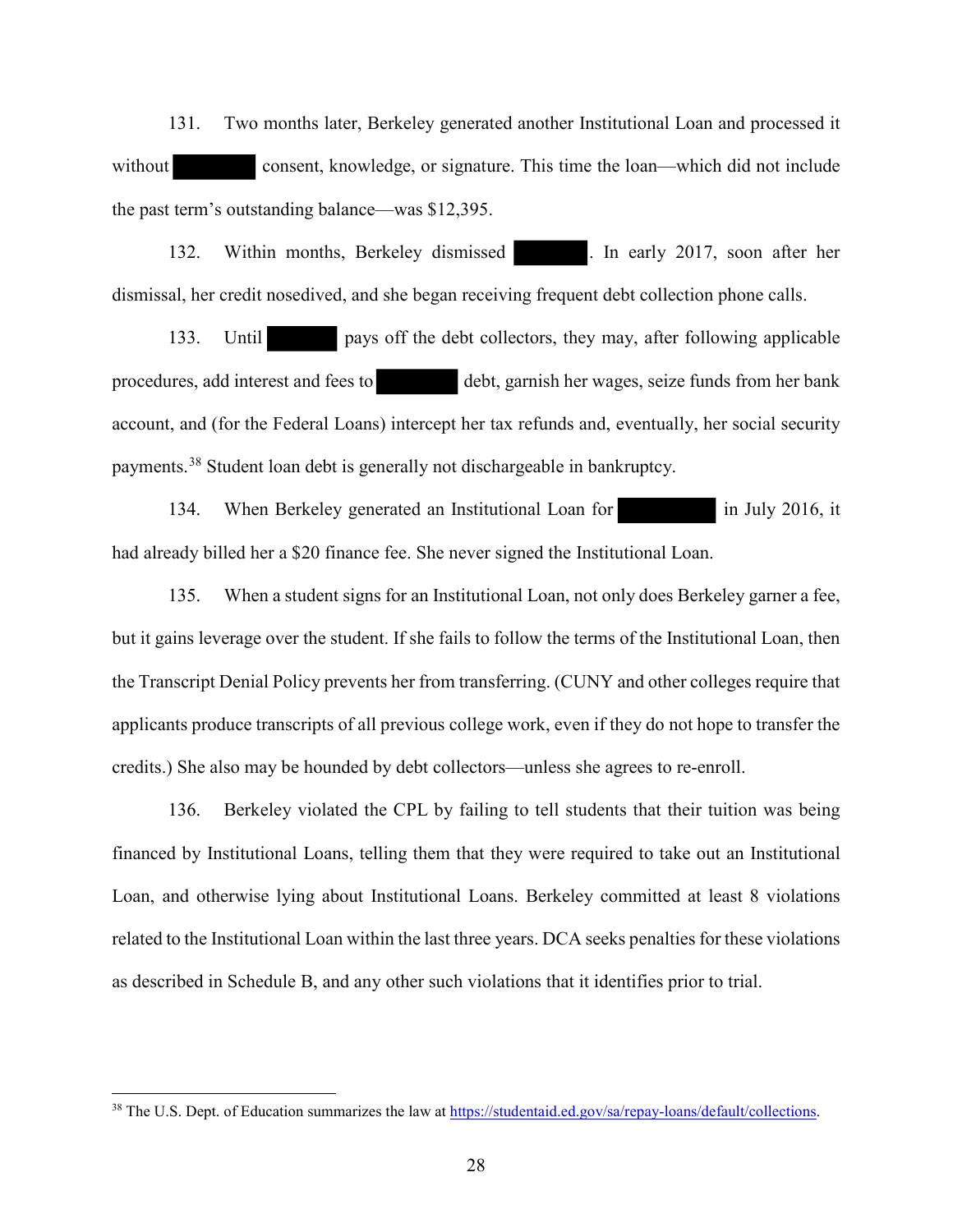137. DCA seeks disgorgement of any revenue Berkeley received as finance fees, late fees, or other fees related to the Institutional Loan within the last three years, from or on behalf of the students deceived about Institutional Loans, including

, and any others that DCA discovers before the end of trial (collectively the "Institutional Loan Consumers"). See Schedule B.

138. DCA seeks restitution for the Institutional Loan Consumers for all monies that they paid as finance fees, late fees, or other fees related to the Institutional Loan within the last five years.

139. DCA seeks an order compelling Berkeley to release official transcripts to all Institutional Loan Consumers.

140. DCA seeks an order compelling Berkeley to move to vacate any judgments it holds against Institutional Loan Consumers, discontinue the underlying actions with prejudice, cease all collections activity, and ask all the major credit bureaus to delete information about Berkeley on these consumers' credit reports.

#### *C. Berkeley Deceives Students about Institutional Grants.*

141. Berkeley vigorously promotes its grants but does not disclose that they require students to maximize their Federal Loan burden.

142. The CPL requires that:

"Sellers offering consumer goods or services in print advertising and promotional literature must disclose clearly and conspicuously all material exclusions, reservations, limitations, modifications or conditions."

#### 6 RCNY § 5-09(a).

143. Berkeley's website homepage advertises that "\$59+ million in Berkeley College institutional aid was provided to qualified students during the 2016-2017 award year." It also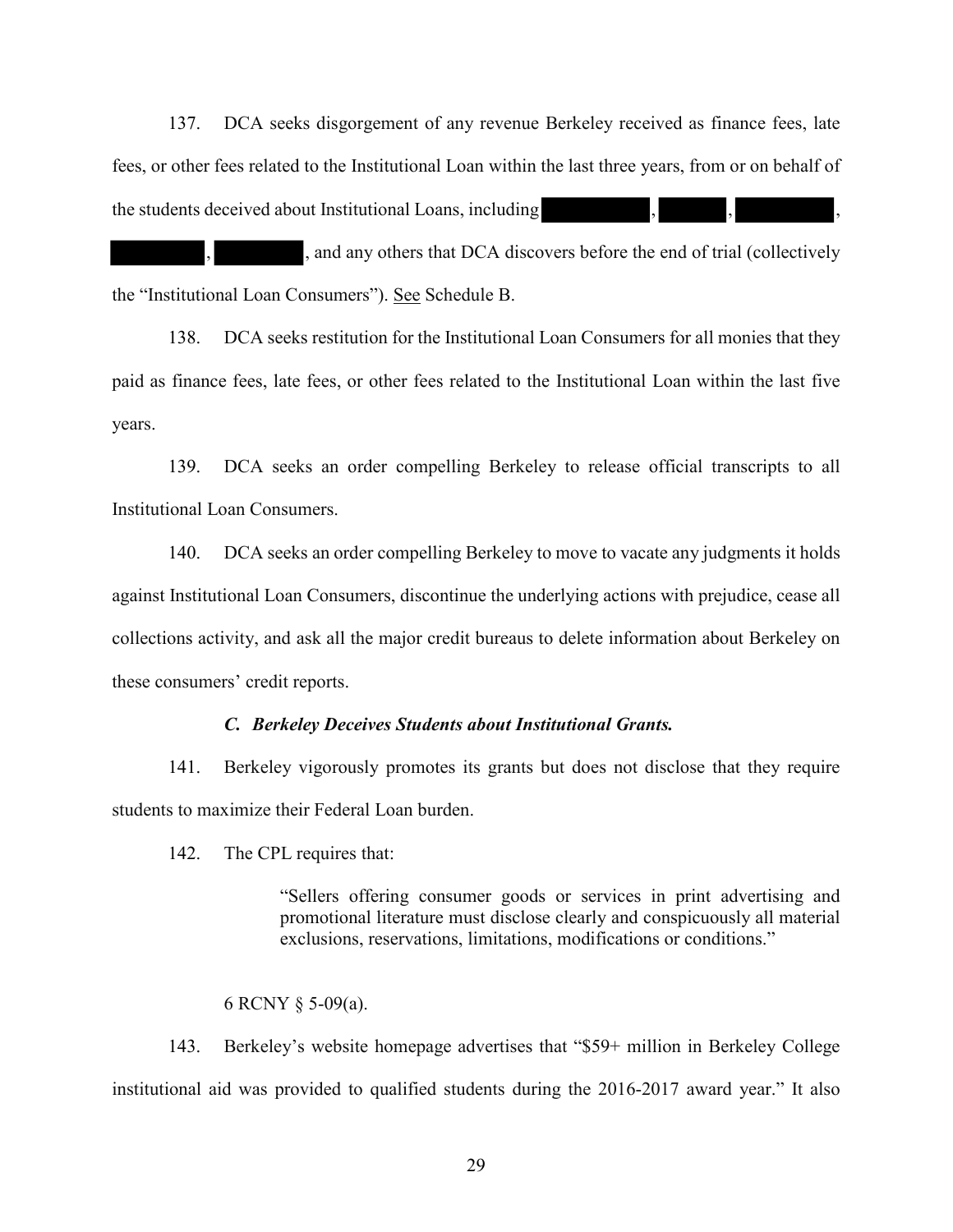advertises this figure in flyers given to prospective students. The flyer discloses that awards are applied "after all other federal and state grants and scholarships are calculated," but does not mention loans.

144. Recruiter 1 told the DCA investigator that "we're very general [sic] with scholarships and grants." She disclosed Berkeley's tuition and said, "we minus Pell, we minus TAP, and we minus a whole bunch of other stuff from Berkeley College itself." From this presentation, it sounds as though prospective students are likely to receive multiple grants from Berkeley regardless of whether they borrow money.

145. Berkeley's handbook and catalog describe its financial aid policy:

Berkeley College recommends that students avoid unnecessary borrowing. College financial aid packages are developed with this goal in mind.

146. The advertisements, oral assurances, and handbook are inconsistent with Berkeley's actual financial aid policy, which it generally does not disclose to students:

> Students are required to borrow in order to receive Automatic NIA (needbased institutional aid). Students must exhaust all options before being considered for DNIA (discretionary need-based institutional aid).

147. This policy means that students must borrow the maximum amount that the federal government will lend them (the "Federal Maximum") before Berkeley will offer need-based assistance. The Federal Maximum is based on students' class standing (upperclassmen have higher Federal Maximums) and whether they are financially independent (independent students have higher Federal Maximums).

148. In the 2016-2017 academic year, at least seven million dollars of Berkeley's "institutional aid" was need-based, i.e., required students to borrow the Federal Maximum. Berkeley does not disclose this when it advertises institutional aid.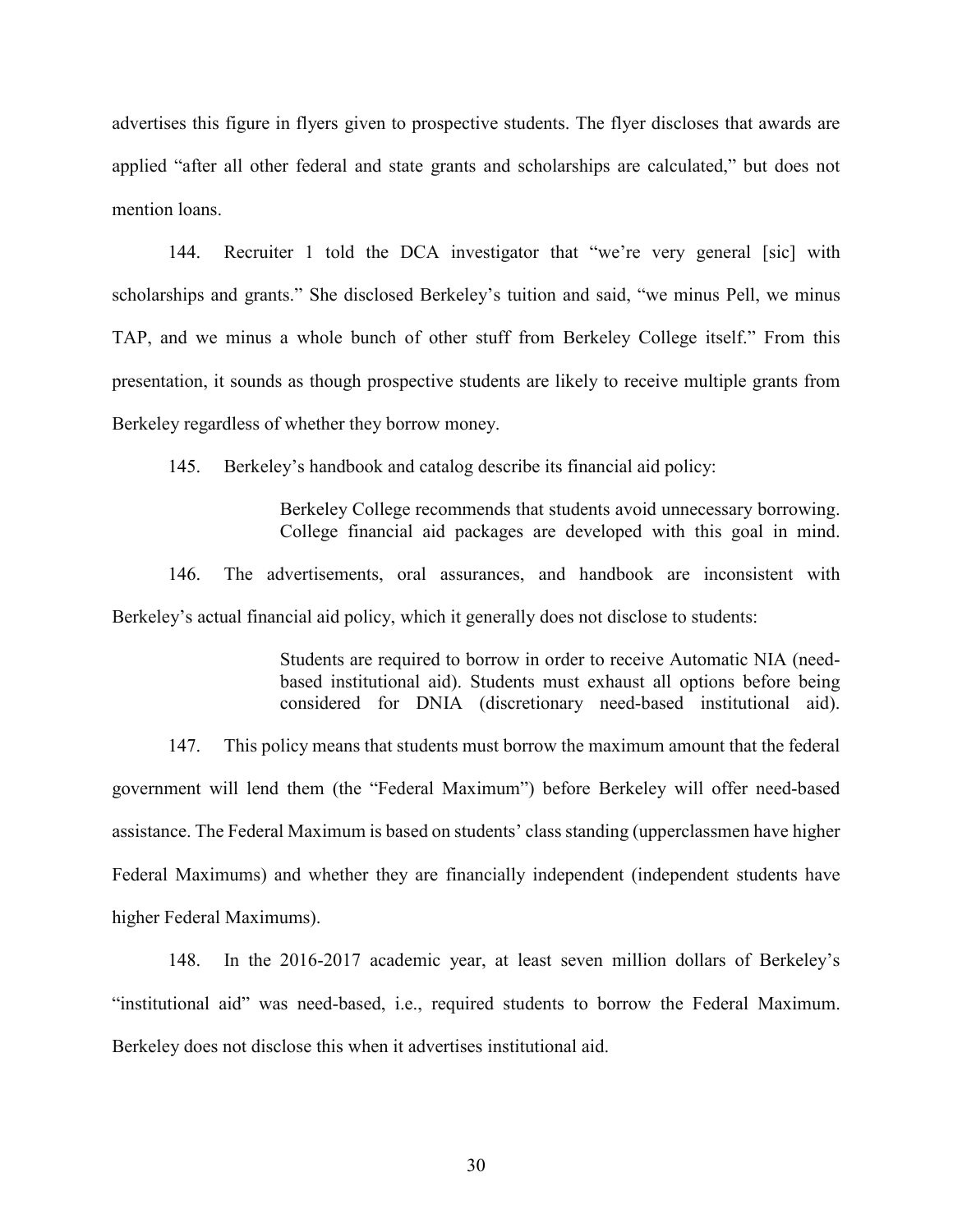149. The requirement to borrow the Federal Maximum is a condition on Berkeley's institutional aid.

150. Additionally, whenever Berkeley promises institutional aid without disclosing the requirement that students also borrow the Federal Maximum, Berkeley is making a misleading misrepresentation.

151. Upon information and belief, Berkeley has advertised the quantity of its institutional grants, without proper disclosures, every day for the last three years, with each day constituting a separate and distinct violation.

152. Berkeley violated the CPL 1,096 times omitting material facts and/or attaching secret conditions to institutional aid. DCA seeks penalties for these violations.

#### *D. Berkeley Falsely Disparages Competitors.*

153. Many of Berkeley's prospective students also consider attending CUNY. To compete, Berkeley falsely disparages public education by claiming that their programs take longer to complete and require students to borrow money.

154. The CPL bars businesses from "disparaging the goods, services, or business of another by false or misleading representations of material facts[.]" Code  $\S$  20-701(a)(3).

155. In conversations with prospective students, Berkeley hypes the possibility of graduating early (the "Accelerated Degree"). This is done by taking summer courses, an option generally available at many colleges, and certainly at CUNY. Thus, Berkeley claim that its Accelerated Degree is somehow unique is false.

156. When prospective students tell a Berkeley phone operator that they are considering community college,  $39$  the operator responds, "you might want to investigate Berkeley's 2 year

<sup>&</sup>lt;sup>39</sup> "Community colleges" offer associate degrees, a k.a. two-year degrees, but not bachelor/four-year degrees.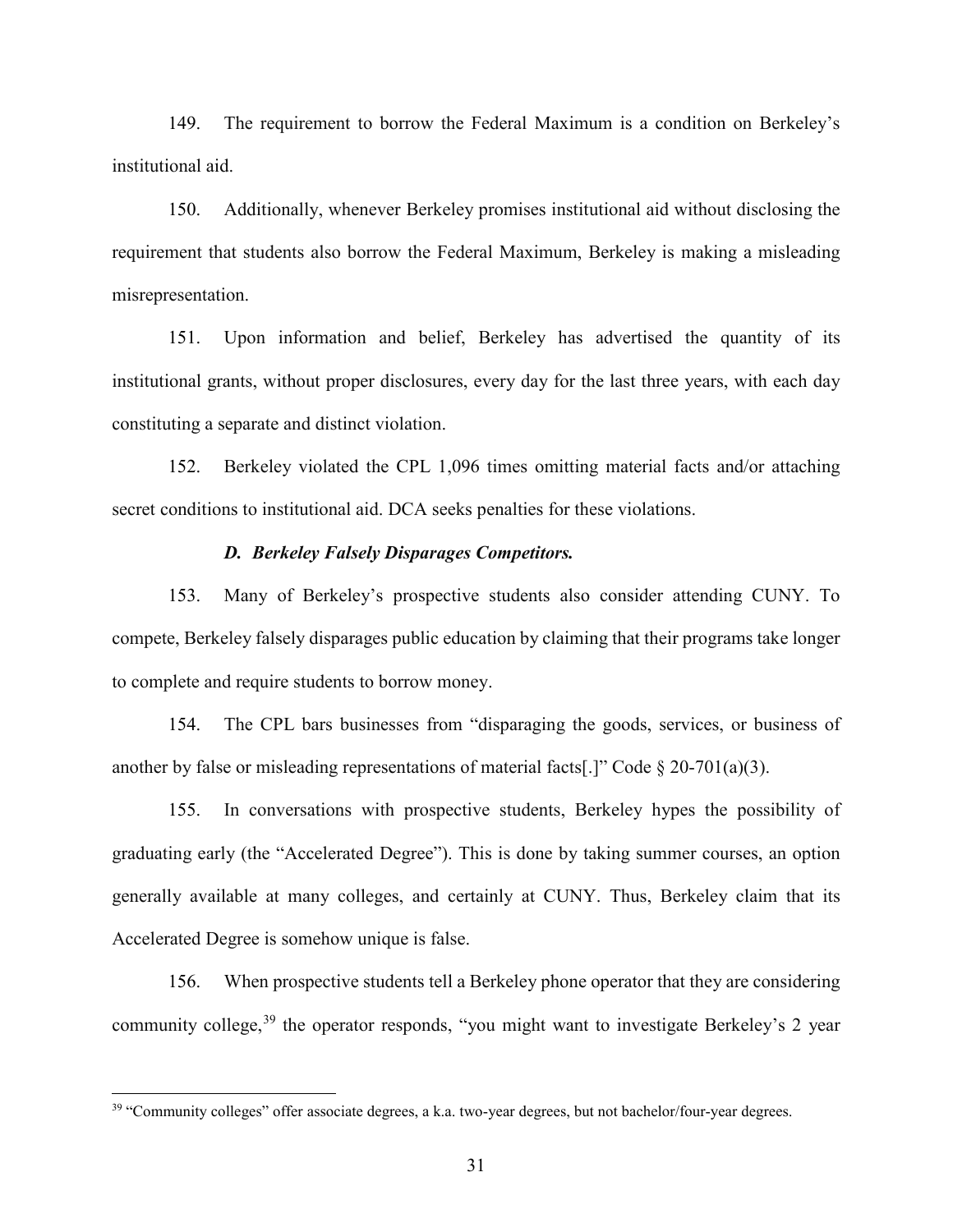associates degree program because if you choose continuous enrollment (no semesters off), you will be able to complete it in 16 months<sup>[1]</sup>. This implies that such a pace is not possible at community college—but it is.

157. According to Recruiter 2, a Berkeley student could complete a bachelor's degree in 2.5 years. He added that "at other schools it does take about four to five years." He explained the alleged gap by saying that, at Berkeley, "we're only offering you what you need. You're not here taking music, you're not taking history, you're not taking science." Recruiter 3 said that a student could complete an associate degree at Berkeley in twelve months, but that at "community schools it takes longer." (Berkeley refers to CUNY institutions as "community schools," though that is not a term generally used in higher education parlance.)

158. In fact, the determining factor in the length of a degree program is the number of credit hours, which is set by federal regulation; students at other schools may graduate early by taking summer courses, regardless of whether the school requires some credits to be related to general education requirements such as history.

159. Until 2016, when Berkeley's academic calendar used quarters instead of semesters, Recruiters told students that they could graduate faster at Berkeley because quarters were shorter than semesters. This was false. While quarters are shorter than semesters, students must earn more "quarter credits" to complete the same degree.<sup>40</sup> Contrary to what Berkeley told prospective students, whether a college operates on semesters or quarters does not materially affect the length of degree programs.

160. Berkeley made other false representations about competitors. For example:

<sup>&</sup>lt;sup>40</sup> While Berkeley emphasizes the possibility of graduating early, very few Berkeley students actually graduate early. In fact, *only 19% of Berkeley students complete four-year degrees within four years*; those who graduate in less time are only a fragment of that already low figure. See NCES 2018, supra note 19.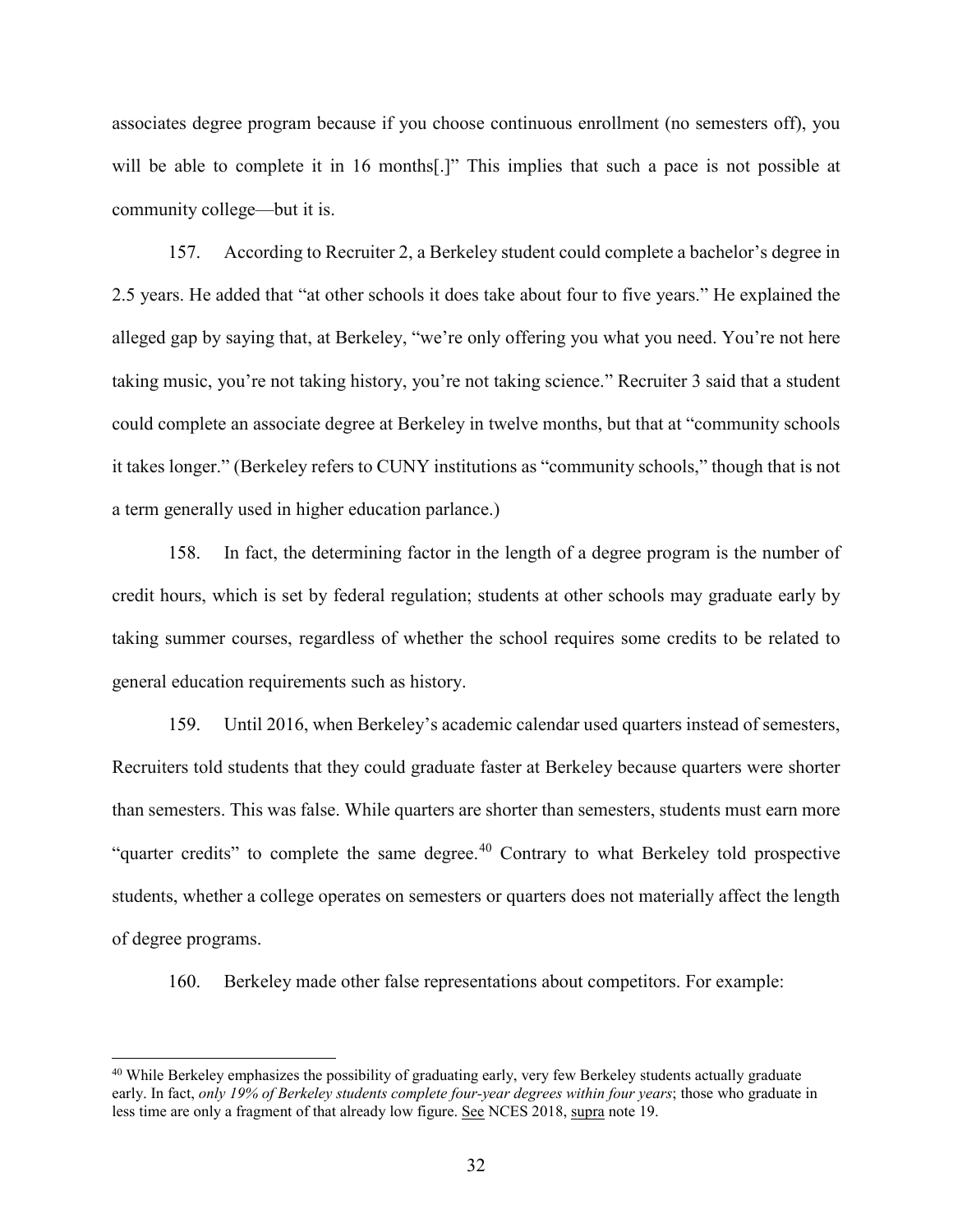- a. Recruiter 1 stated that if a student earned more than \$15,000 per year, CUNY Queens College "would say well you do need to take out a loan." This is a lie— CUNY does not force students to take out loans. In fact, students with income higher than \$15,000 may receive government grants that cover the entire cost of CUNY, 41 whose tuition is only a fraction of Berkeley's, thus manageable for many students even without loans or grants.
- b. Recruiter 1 stated that at "the community schools," "you're very on your own, you can't really ask that many questions because there's no one to ask."
- c. Unprompted, Recruiter 1 offered her opinion of public schools, stating that she would "definitely" choose a private school instead. She claimed to have had a harrowing experience at CUNY Hostos Community College: "I hated it there. It was like a WIC office.<sup>42</sup> They shouted out my social security number across the whole financial aid office. . . . It was definitely horrible."
- 161. Recruiter 3 said of attending college for free: "not in America . . . not happening."

162. tried to compare Berkeley to CUNY. She visited Berkeley in 2011 and mentioned that she was also considering CUNY. The Recruiter deceptively told her that she would graduate sooner from Berkeley because Berkeley's academic calendar used quarters instead of semesters. The Recruiter also said that she would not have to pay anything out of pocket at Berkeley.

<sup>&</sup>lt;sup>41</sup> Throughout the time period covered by this complaint, low-income New Yorkers have been eligible for Pell and TAP Grants that together covered the entire cost of attending CUNY. Beginning in 2018, the Excelsior Scholarship has covered the cost of attending CUNY for many middle-income New Yorkers as well, albeit with more strings attached.

<sup>&</sup>lt;sup>42</sup> WIC stands for Women, Infants, and Children. It is a federal nutrition program that assists low-income women through pregnancy and feeding an infant.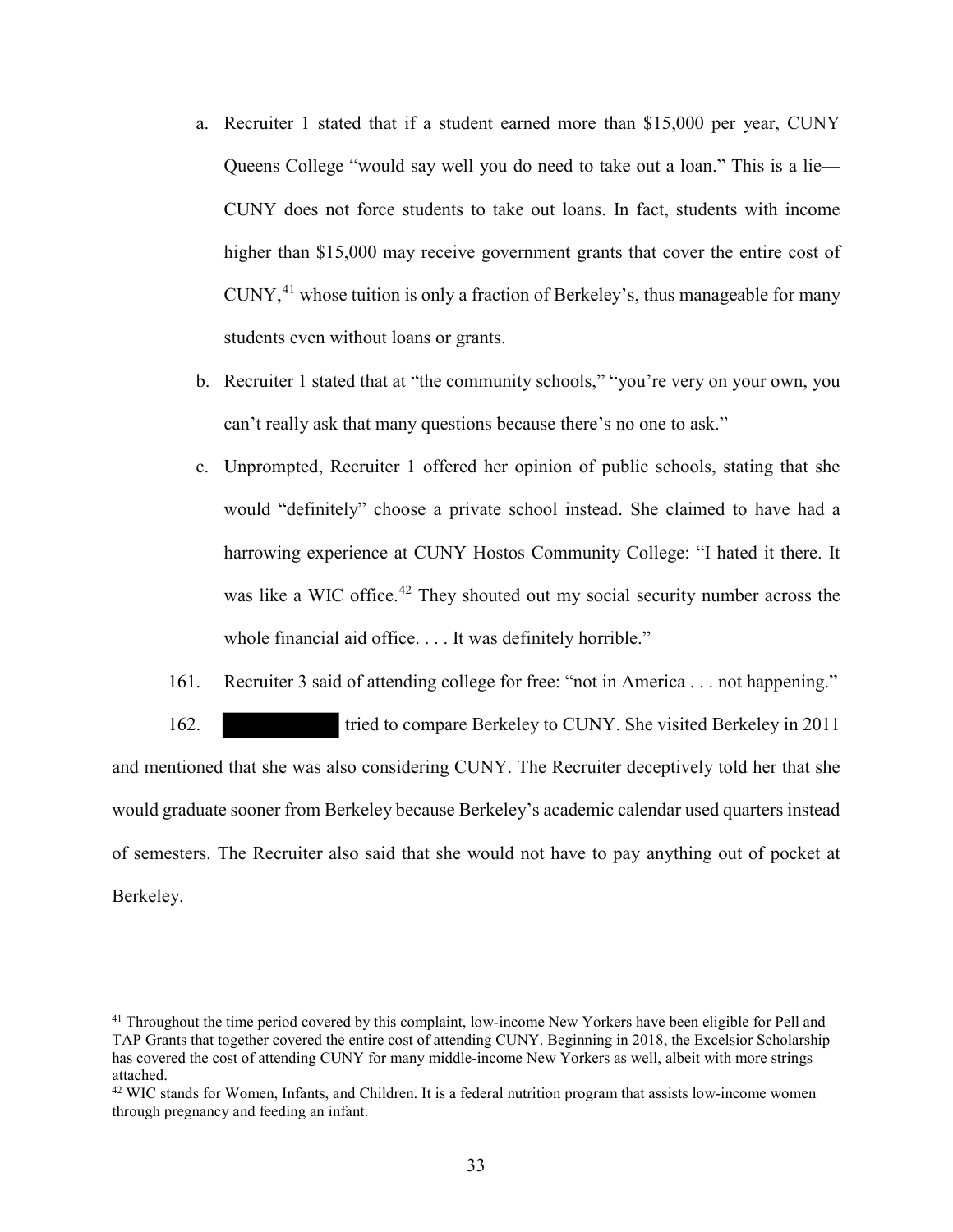163. was convinced by the Sales Pitch and enrolled. She did have out of pocket costs at Berkeley, and eventually had to switch to part-time status because she could not afford them. Now, seven years after a Recruiter told her she would graduate sooner if she enrolled at Berkeley, she is still working on her bachelor's degree.

164. In April 2018, told Berkeley that she wanted to transfer to CUNY so that she would not need any more loans. Berkeley told her that she would not be able to afford attending CUNY part-time without borrowing money. Berkeley costs \$12,950 per semester; CUNY costs \$3,685—the math speaks for itself.

165. Berkeley has violated the CPL at least twice in the last three years by claiming that the Accelerated Degree was unique or that other colleges required longer enrollment periods. DCA seeks penalties for these violations as described in Schedule C, and for any other such violations that it identifies prior to trial.

166. Berkeley violated the CPL at least three times in the last three years by falsely claiming that other colleges require students to borrow money or that it is impossible to attend them for free. DCA seeks penalties for these violations as described in Schedule C, and for any other such violations that it identifies prior to trial.

167. DCA seeks disgorgement of all compensation received by Berkeley from or on behalf of all consumers deceived about other colleges (the "Disparagement Consumers") within the last three years, including:

and any others that DCA discovers before the end of trial. See Schedule C.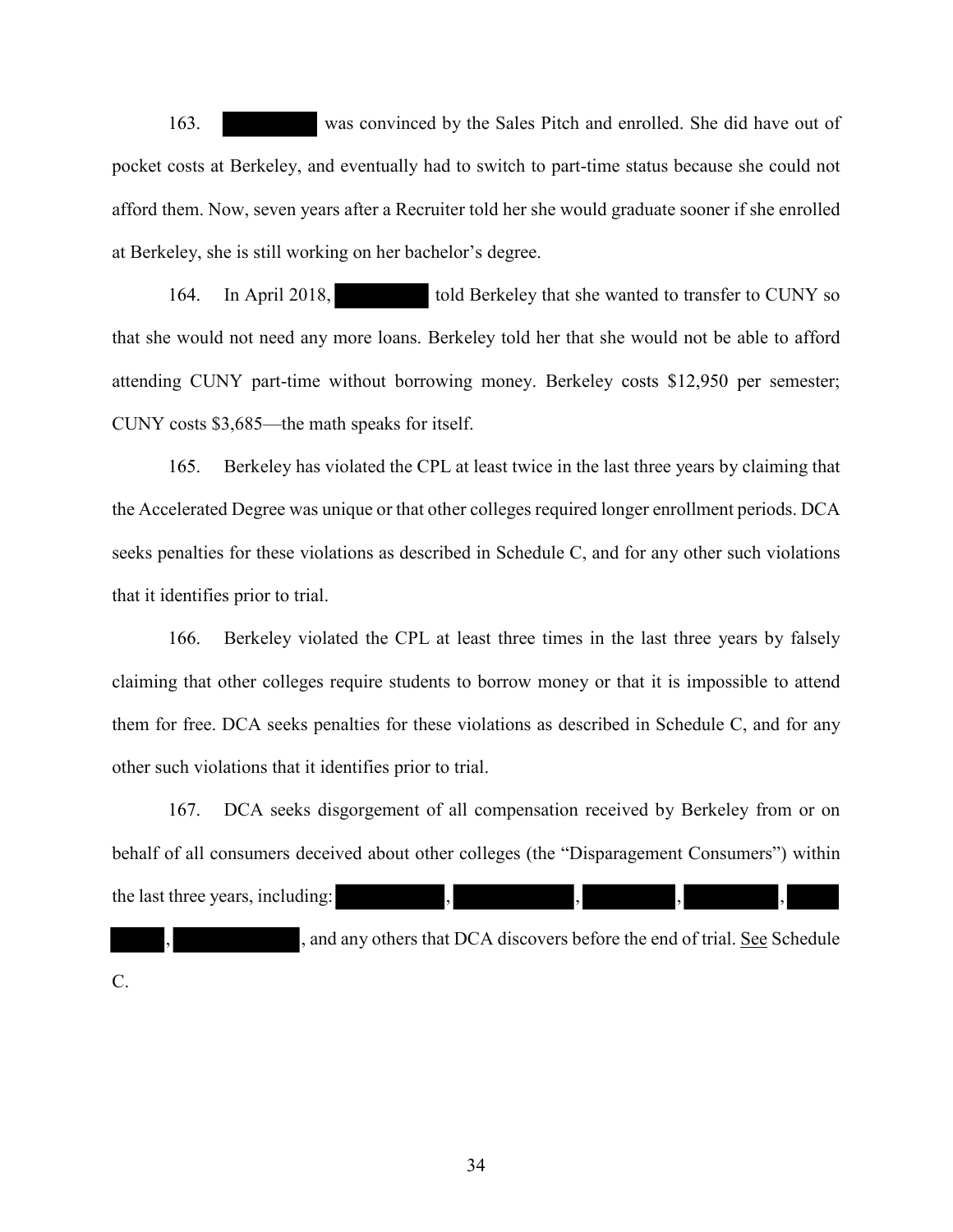168. DCA seeks restitution, plus applicable interest, for all Disparagement Consumers who transacted with Berkeley within the last five years, and all monies paid directly to Berkeley within the last five years.

169. DCA seeks an order compelling Berkeley to issue official transcripts to all Disparagement Consumers.

170. DCA seeks an order compelling Berkeley to vacate any judgments it holds against Disparagement Consumers, discontinue the underlying actions with prejudice, cease all collections activity, and ask all the major credit bureaus to delete information about Berkeley on these consumers' credit reports.

171. DCA seeks an order enjoining Berkeley from illegally disparaging other colleges.

#### *E. Berkeley Deceives Students about Transfer Credits, Majors, and Careers.*

172. During the Sales Pitch, Recruiters say practically whatever they think the prospective student wants to hear about academic programs, employment, and transfer credits. Recruiters steer prospective students into programs of study in which they have shown no interest and have no aptitude, leaving some unable to obtain jobs in their field of study. Berkeley's website compounds the Recruiters' deceptions with false and misleading information.

173. The CPL bars Berkeley from making any "false . . . or misleading oral or written statement . . . in connection with the sale . . . or in connection with the offering for sale . . . of consumer goods or services . . . which has the capacity, tendency or effect of deceiving or misleading consumers." Code § 20-701(a).

174. The Sales Pitch script says, "Programs, give them what they want/interested in." It does not account for the hypothetical situation where a prospective student wants a program that Berkeley does not offer.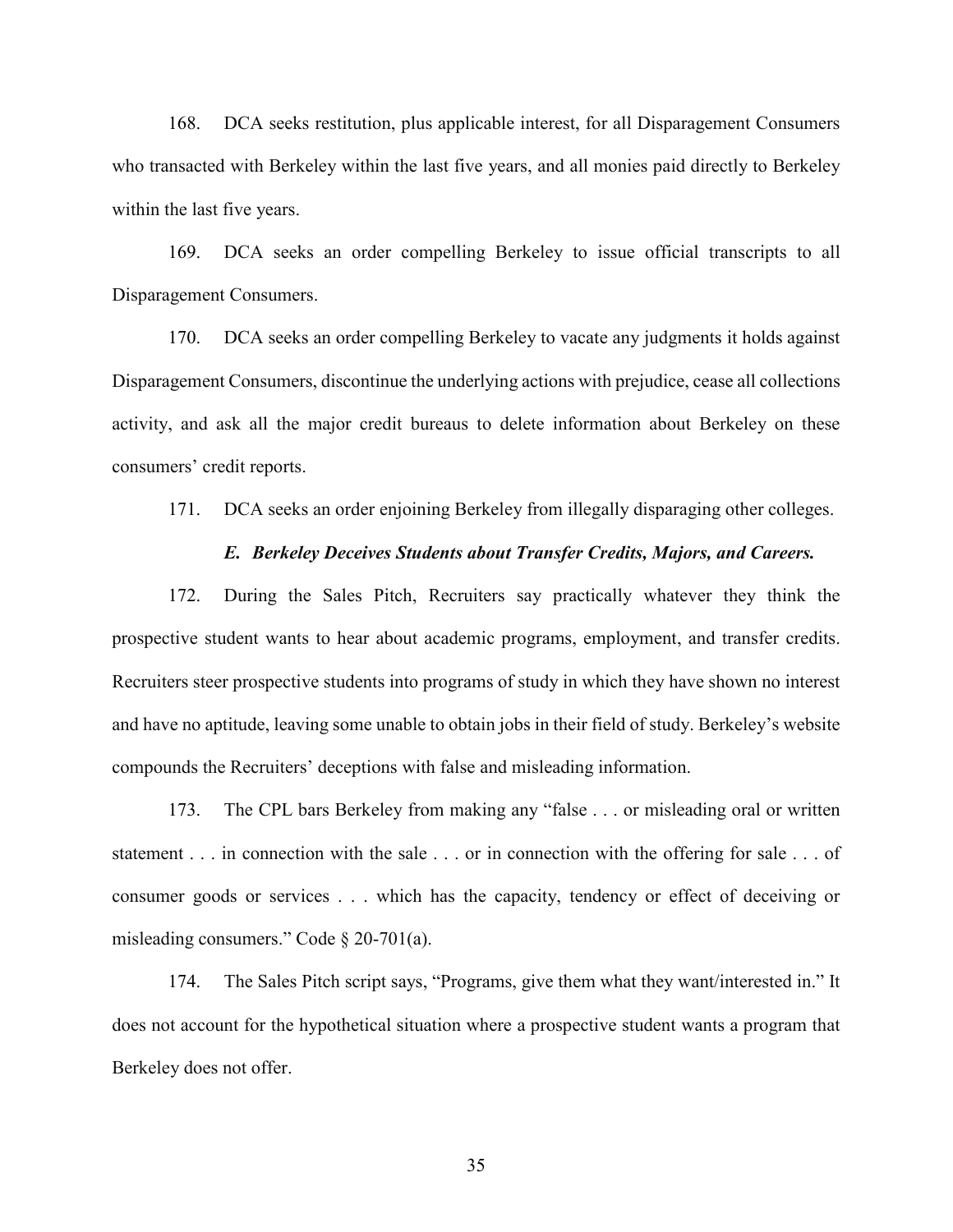175. Recruiter 1 said that if a graduate held Berkeley degrees in financial services and accounting, "no matter what, [the career services office] will get you a good job." This is a lie, since no school can guarantee anyone a job.

176. Recruiter 3 stated that "96% of our students graduate and are employed once they graduate." This is deceptive, at best, and an outright lie, at worst. First, Berkeley's graduation rate is only 29%.<sup>43</sup> Second, upon information and belief, there is no reliable basis for claiming that even that small percentage are actually are employed.

177. Berkeley especially fogs the question of accounting degrees. An important credential for New York accountants is the Certified Public Accounting (CPA) license, but Berkeley's accounting program does not make a graduate eligible for the license.<sup>44</sup> Recruiter 1, when pressed about the CPA license, said that Berkeley financial services majors are "set up to take that exam."

178. Berkeley's website describes its accounting degree as "a baccalaureate program that contributes to preparing students for the rigorous CPA exam[.]" In fine print, far at the bottom, the page discloses that its graduates "do not automatically become [CPAs], and such programs are not specifically intended to prepare graduates for the CPA examination."<sup>45</sup> This does not clarify the earlier claim; for those who find it, it simply muddies the issue further. Elsewhere Berkeley's website includes a page—linked to its business degree page—called "Accounting at a Glance." It states, "many accountants become [CPAs]."<sup>46</sup>

<sup>&</sup>lt;sup>43</sup> See NCES 2018, supra note 19.<br><sup>44</sup> See 8 NYCRR § 70.2, requiring, among other things, that applicants have completed 150 credit hours. Berkeley's accounting programs are 60 and 120 credits, respectively.

<sup>45</sup> Available at http://berkeleycollege.edu/academics bc/accounting htm, accessed October 12, 2018.

<sup>46</sup> Available at http://berkeleycollege.edu/student experience bc/career-outlook 11001 htm, accessed October 12, 2018.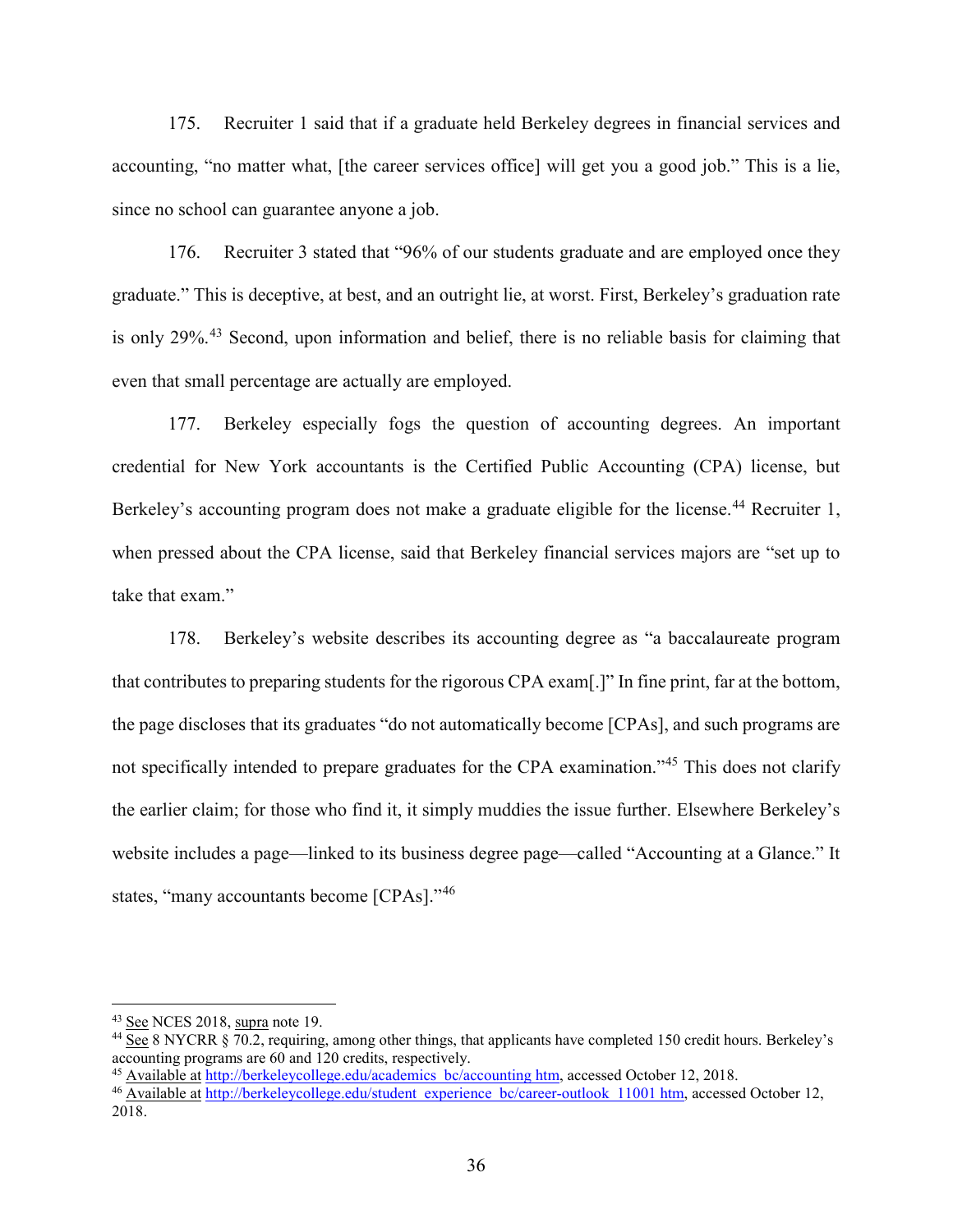179. wanted to become an accountant as soon as possible, which meant finding a college that would accept his transfer credits from .

180. During his 2015 Sales Pitch, Berkeley claimed that it would accept most of his credits, and that he only needed two additional credits to join its four-year accounting degree program. All he needed to do, Berkeley claimed, was obtain a 2.0 GPA in his first term at Berkeley.

181. enrolled in Fall 2015, borrowing over \$4,000 in Federal Loans and paying over a thousand dollars out of pocket, and met the necessary GPA threshold. But when he tried to register for accounting classes the next semester, Berkeley would not let him.

182. When sat down with a dean at Berkeley, he was told that the Recruiter had made a mistake—he did not need two more credits, but rather *four more courses*. Moreover, Berkeley declined credit for six of his courses from . This would delay his graduation by a year.

183. According to Berkeley's internal records, the Recruiter had evaluated transcript as though it came from a U.S.-based institution—a blunder that was squarely Berkeley's fault. Moya, the Campus Operating Officer, acknowledged to a colleague that "admissions process wasn't smooth." But Berkeley did nothing to compensate him for the time and money he had spent under false pretenses.

184. Frustrated and disillusioned, withdrew in February 2016. Within a month, a collections agency began calling him about money he allegedly owed to Berkeley. The amount seemed to rise unaccountably. He eventually paid his balance with a credit card—about \$2,000. He still, however, owed thousands of dollars in Federal Loans because of one term at Berkeley. has not returned to school.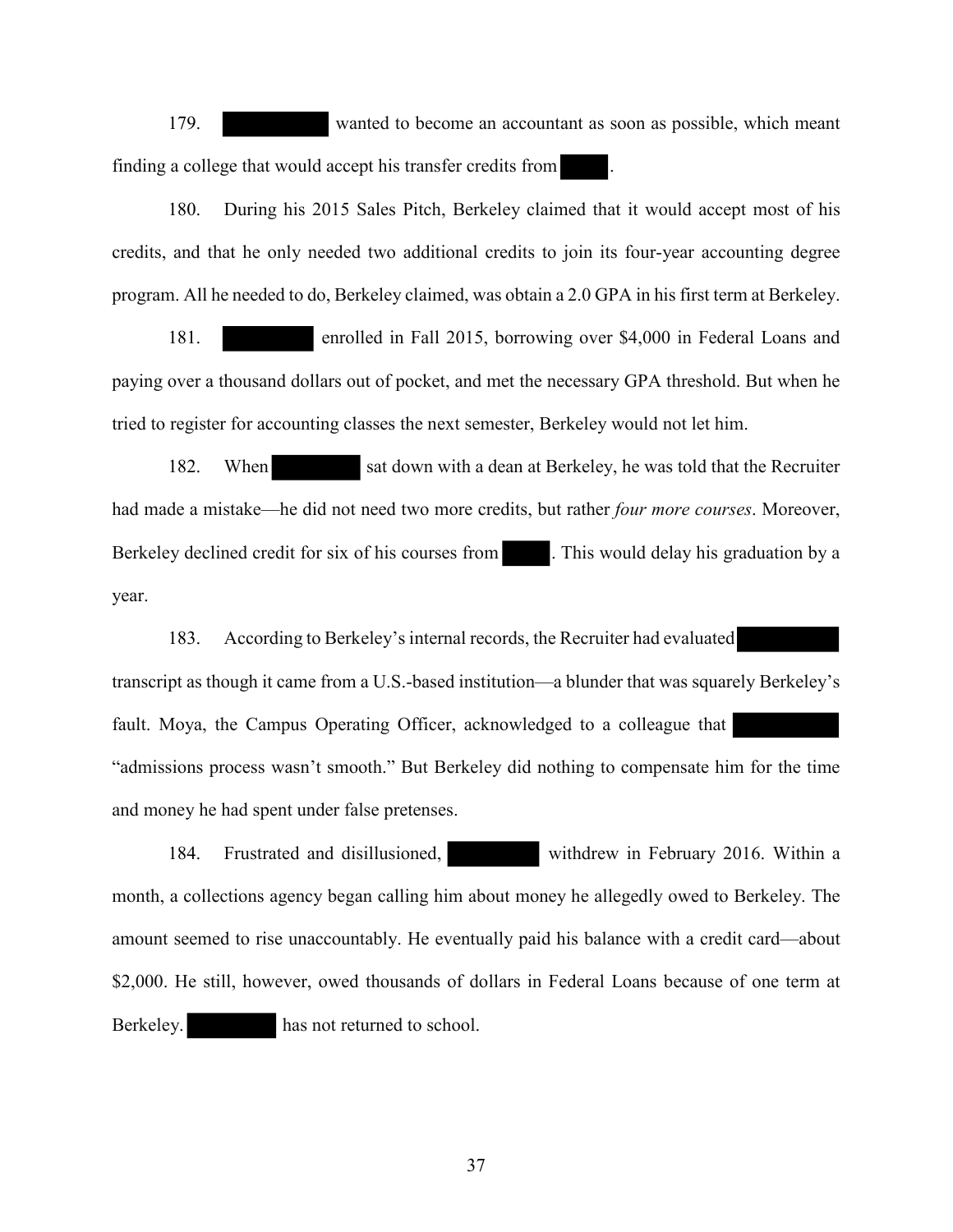185. also hoped to transfer credits when he moved to New York in 2015. He had been a senior at the state of the state in majoring in computer science. Exploring the possibility of transferring, he met with a Berkeley Recruiter. He told the Recruiter that he was dissatisfied with tech and wanted to pursue a career serving the community.

186. The Recruiter told that she understood, and that they would sit down together to choose the right major for him—later. In the meantime, she said, he should enroll at Berkeley as an information technology management major. That way, she said, although he would lose some transfer credits, he would maintain his status as a senior. a sample agreed and filled out the required paperwork.

187. is a and used his to pay Berkeley's tuition.

188. was assigned to an academic advisor. He told the academic advisor what he had told the Recruiter, and like the Recruiter, the academic advisor promised that they would sit down later to chart a course for him. But that never happened. Berkeley just kept pushing him along the information technology track. Meanwhile, realized that Berkeley had only accepted about half his credits for transfer, so he was not a senior. The arrangement was the worst of both worlds: he was working toward a degree that he did not want, and he had been set back years.

189. Finally, in 2016, gave up and withdrew. His are exhausted, and he has not returned to college.

190. Berkeley violated the CPL at least 2,192 time by posting false and/or misleading CPA information on two pages of its website for at least three years, with each day of posting constituting a separate and distinct violation. DCA seeks penalties for these violations as described in Schedule D, and any other such violations that it identifies prior to trial.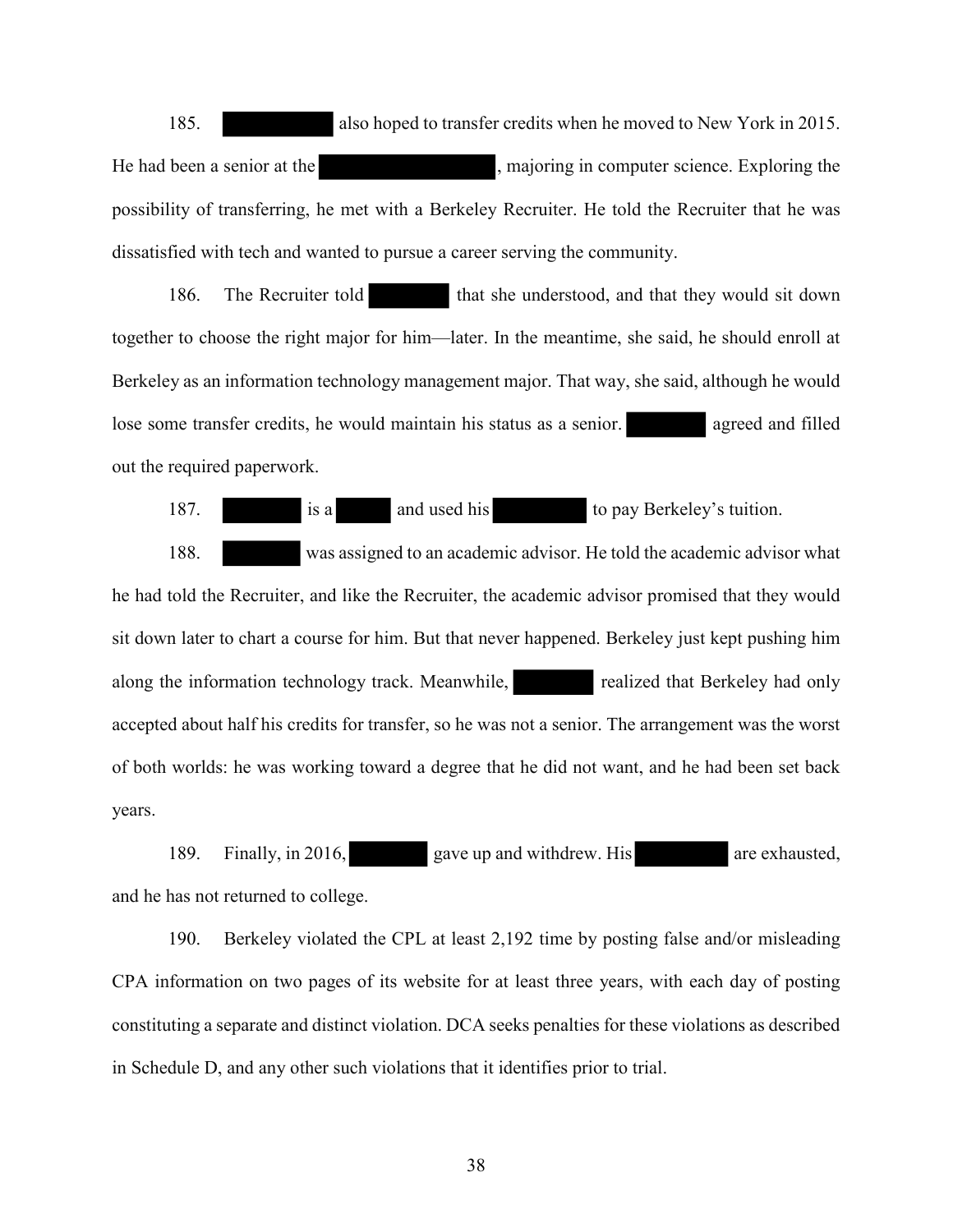191. Berkeley violated the CPL at least twice in the last three years by misrepresenting the probability of finding work after enrolling at Berkeley. DCA seeks penalties for these violations, including those described in Schedule D and any others that DCA identifies before the end of trial.

192. DCA seeks disgorgement of all revenue that Berkeley received from or on behalf of students enrolled in either of its accounting degree programs in the last three years.

193. DCA seeks disgorgement of all revenue that Berkeley received from or on behalf of any students it deceived about transfer credits, majors, or careers (the "Future Prospects Consumers") within the last three years. These students include

and any others whom DCA identifies before the end of trial. See Schedule D.

194. DCA seeks restitution for all "Future Prospects Consumers" in the amount of all Federal Loans borrowed to attend Berkeley, plus applicable interest, and all monies paid directly to Berkeley, within the last five years.

195. DCA seeks an order compelling Berkeley to vacate any judgments it holds against Future Prospects Consumers, discontinue the underlying actions with prejudice, cease all collections activity, and ask all the major credit bureaus to delete information about Berkeley on these consumers' credit reports.

196. DCA seeks an order compelling Berkeley to issue official transcripts to all Future Prospects Consumers.

197. DCA seeks an order enjoining Berkeley from claiming that it prepares students for the CPA examination, and from enrolling transfer students before confirming in writing the number of credits that it will accept.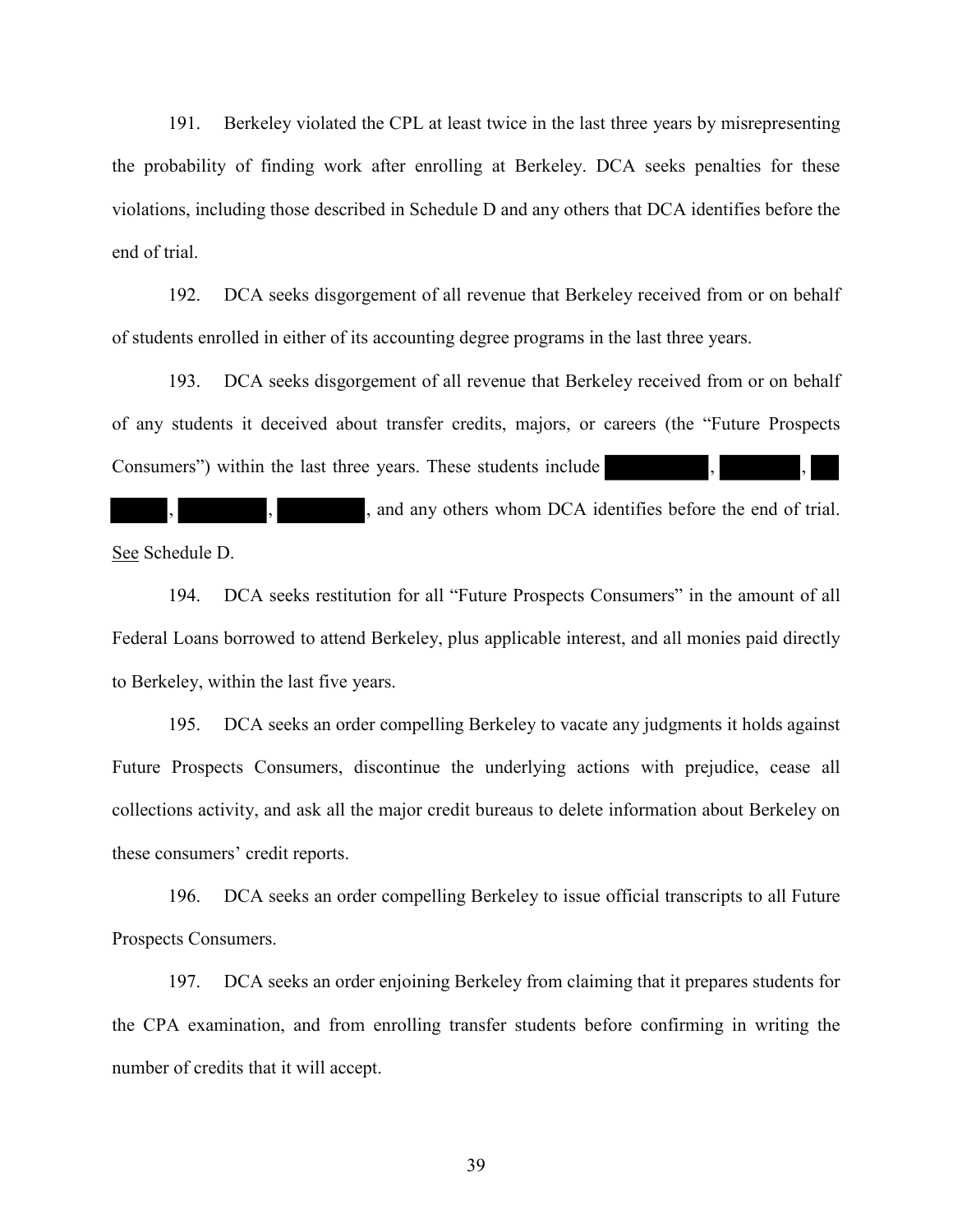#### *F. Berkeley Conceals Costs from Students.*

198. What a student will owe Berkeley depends on their financial aid package, including Pell Grants and Institutional Grants. Most students receive some financial aid, and Berkeley heavily promotes the idea that nobody pays full tuition. See, e.g.,  $\P$  53, 145. But when a student's financial aid application is denied, Berkeley delays informing the student for weeks or months after it finds out—sometimes until it is too late to withdraw for a refund.

199. The CPL bars Berkeley from "fail[ing] to state a material fact if such [failure] deceives or tends to deceive[.]" Code  $\S 20-701(a)(2)$ .

200. The Winter 2016 term began on January 4 of that year. On January 22, 2016, after (the student saddled with surprise Federal Loans and Institutional Loans) had been attending classes for weeks, Berkeley's Student Account Office informed her that she was "cleared" for Winter 2016.

201. On or before January 25, 2016, Berkeley determined that would receive no financial aid for Winter 2016 and therefore owed \$8,270. It generated the stealth Institutional Loan on that date, but never sent her an invoice.

202. On or before October 8, 2016, Berkeley determined that would receive no financial aid for the term in progress, fall 2016, and therefore owed \$12,395 (in addition to the \$8,270 owed for past terms). On that day, Berkeley generated an Institutional Loan to for \$12,395. See ¶ 203. Again, Berkeley sent no invoice. On December 7, 2016, Berkeley generated a financial aid award letter stating that would receive \$8,497 in financial aid, including Institutional Grants worth \$2,101 and a Pell Grant of \$2,908.

203. In Fall 2016, 2018, a returning student, also experienced a failed financial aid application. On or before September 23, 2016, Berkeley told her that she was financially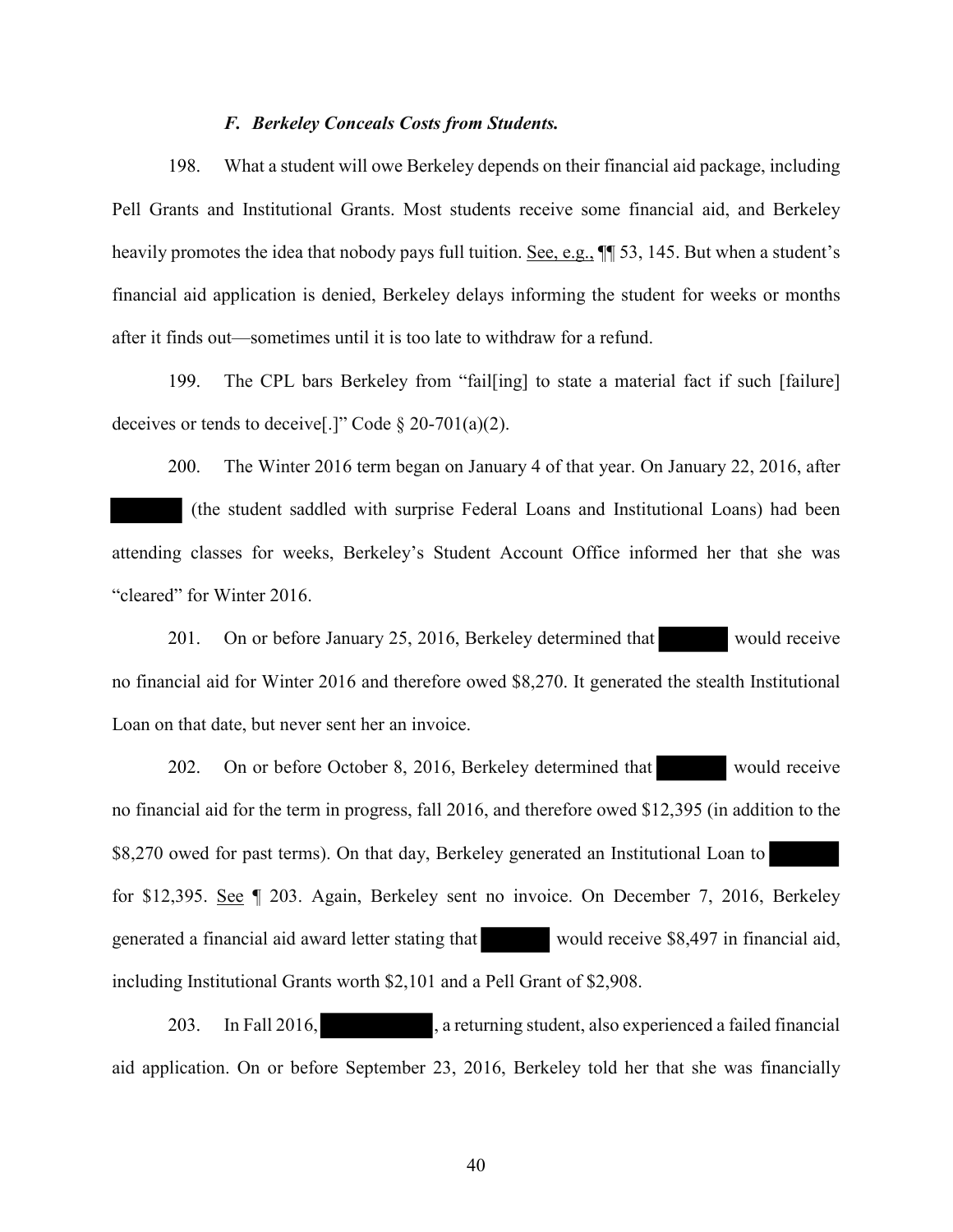"cleared" to attend Fall 2016. Then, within two weeks of the start of the term, Berkeley vaguely told her that there was an issue with her FAFSA.

204. viewed her FAFSA, found an issue, corrected it, and assumed the problem was resolved. She did not receive an invoice from Berkeley until months later, after she completed the term and withdrew. Berkeley had generated, signed on its own behalf, and charged a fee for an Institutional Loan of \$12,395 during the first few weeks of the term. That figure would have shocked  $-i f$  Berkeley had shown it to her. But it did not, as evidenced by the blank space where her signature should be.

205. and (twice) would have been entitled to refunds of at least 50% if Berkeley had promptly notified them of how much they owed and they had withdrawn in response. and and , too, would have been entitled to refunds at the points when Berkeley generated Institutional Loans without telling them. Instead Berkeley simply omitted to tell them their costs.

206. Berkeley knew that financial aid would drop considerably before graduation. To entice her to enroll, Berkeley lied to her.

207. Before enrolled, Berkeley emailed her documents to sign. One of them read, "I, The contract is contracted that as of today, my Financial Aid Lifetime Eligibility is as follows[.]" The document claimed that she could receive Pell Grants for 18 quarters. She signed it on November 14, 2012.

208. The document was false. had used up several terms of eligibility at another for-profit college, so she only had about a year's worth of eligibility remaining.

209. Berkeley sent other documents that week which projected Pell Grants would cover \$1,850 per quarter.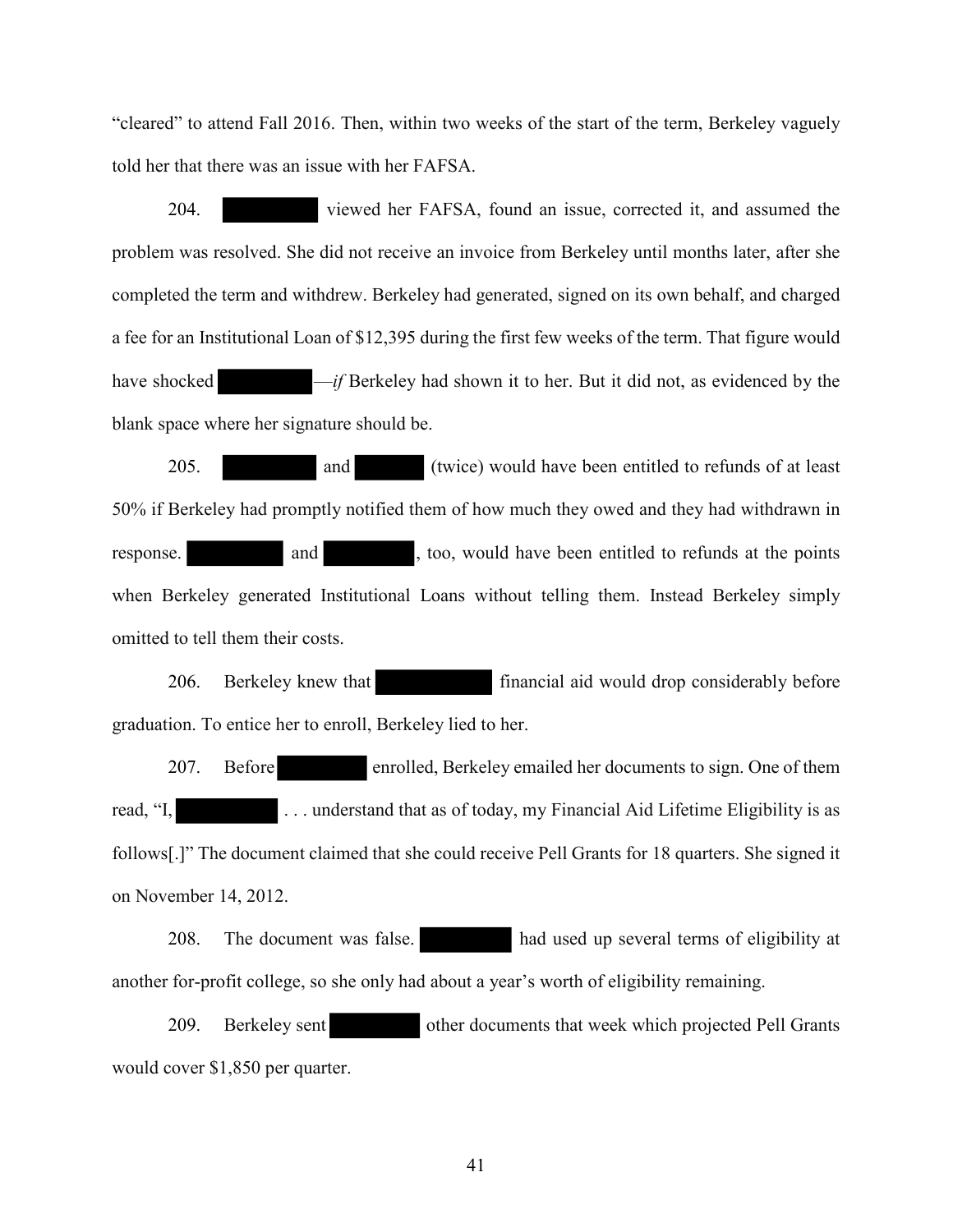210. On January 8, 2014, after the winter quarter began, Berkeley emailed "your financial aid for the winter 2014 term, was reduced by \$930. You are no longer receiving the PELL Grant." She had to make up the difference herself—every term.

211. TAP eligibility was soon exhausted as well, and her costs rose considerably. She borrowed more and put every possible dollar into Berkeley.

212. At the time, was a single mother of three children, all under age 18, one of whom was disabled. Her goal was to complete her degree as quickly as possible. This made her determined to pay Berkeley whatever was necessary.

213. When Berkeley first recruited , it showed her what Berkeley would cost for her first two terms: \$1,156 or \$1,155 in subsidized federal loans, \$1,980 in unsubsidized loans, and \$814 or \$815 out of pocket. In the last term that she attended full time, fall 2014, she borrowed \$1,815 in subsidized loans, \$2,309 in unsubsidized loans, and owed Berkeley \$1,721 out of pocket. In other words, expenses rose by \$1,895 per quarter.

214. Berkeley could have explained all of this to up front. But instead it sent her false information and deceptively rosy short-term projections.

215. With interest, now owes over \$40,000 in Federal Loans. Her monthly payments are over \$500.

216. Berkeley violated the CPL at least three times within the last three years by failing to tell students what they owed. DCA seeks penalties for these violations as described in Schedule E, and any other such violations that it identifies before the end of trial.

217. DCA seeks disgorgement of all revenue Berkeley received within the last three years from or on behalf of these students after it failed to notify them of costs (the "Cost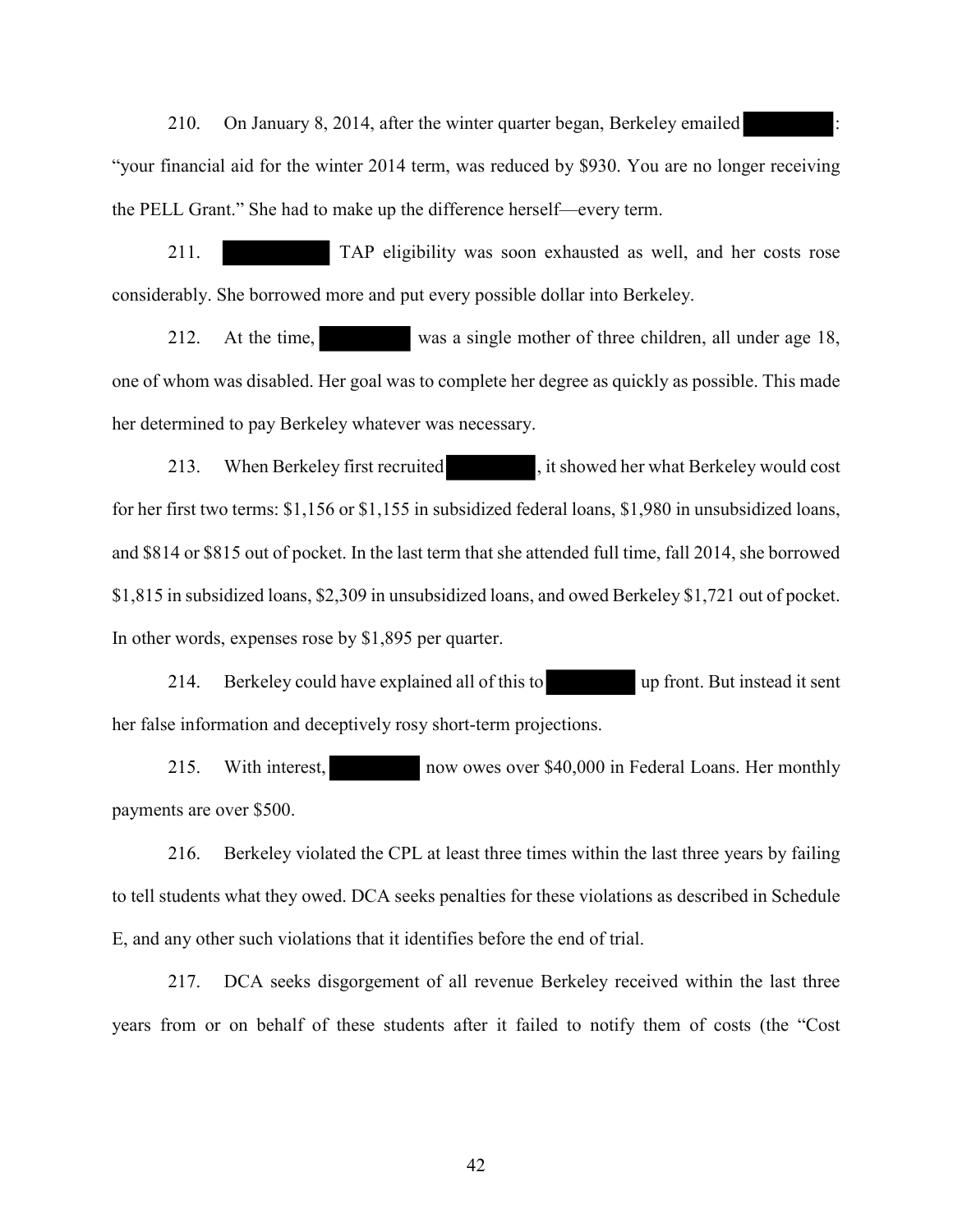Consumers"). The Cost Consumers include

, and any others whom DCA identifies before the end of trial. See Schedule E.

218. DCA seeks an order compelling Berkeley to issue official transcripts to all Cost Consumers.

219. DCA seeks restitution for all Cost Consumers deceived within the last five years, in the amount of monies paid and/or borrowed to continue enrollment at Berkeley based on deception. See Schedule E.

#### *G. Berkeley Collects Debt that Is Not Owed.*

220. Berkeley is a debt collector under the Collection Rules when it seeks monies owed by its current and former students. See 6 RCNY § 5-76. As such, it is barred from "us[ing] any unfair or unconscionable means to collect or attempt to collect a debt," including "(1) collecting any amount . . . unless such amount is expressly authorized by the agreement creating the debt or permitted by law."  $6$  RCNY  $§$  5-77(e).

221. Berkeley pursues its graduates, seeking payments for debts that it is not owed. Often, the alleged basis for the debt is one or more "Challenge Loans." These are loans that Berkeley extends to students with the promise that if they graduate from Berkeley, Berkeley will forgive the debt.

222. was one such borrower. She enrolled in Berkeley's Honors Program in Fall 2013. Determined to earn a bachelor's degree, she attended Berkeley without any terms off and carefully tracked her progress toward graduation. While attending Berkeley full time, she also worked

223. Account records show that for entire tenure at Berkeley, Berkeley expected her to graduate in Summer 2016 or sooner.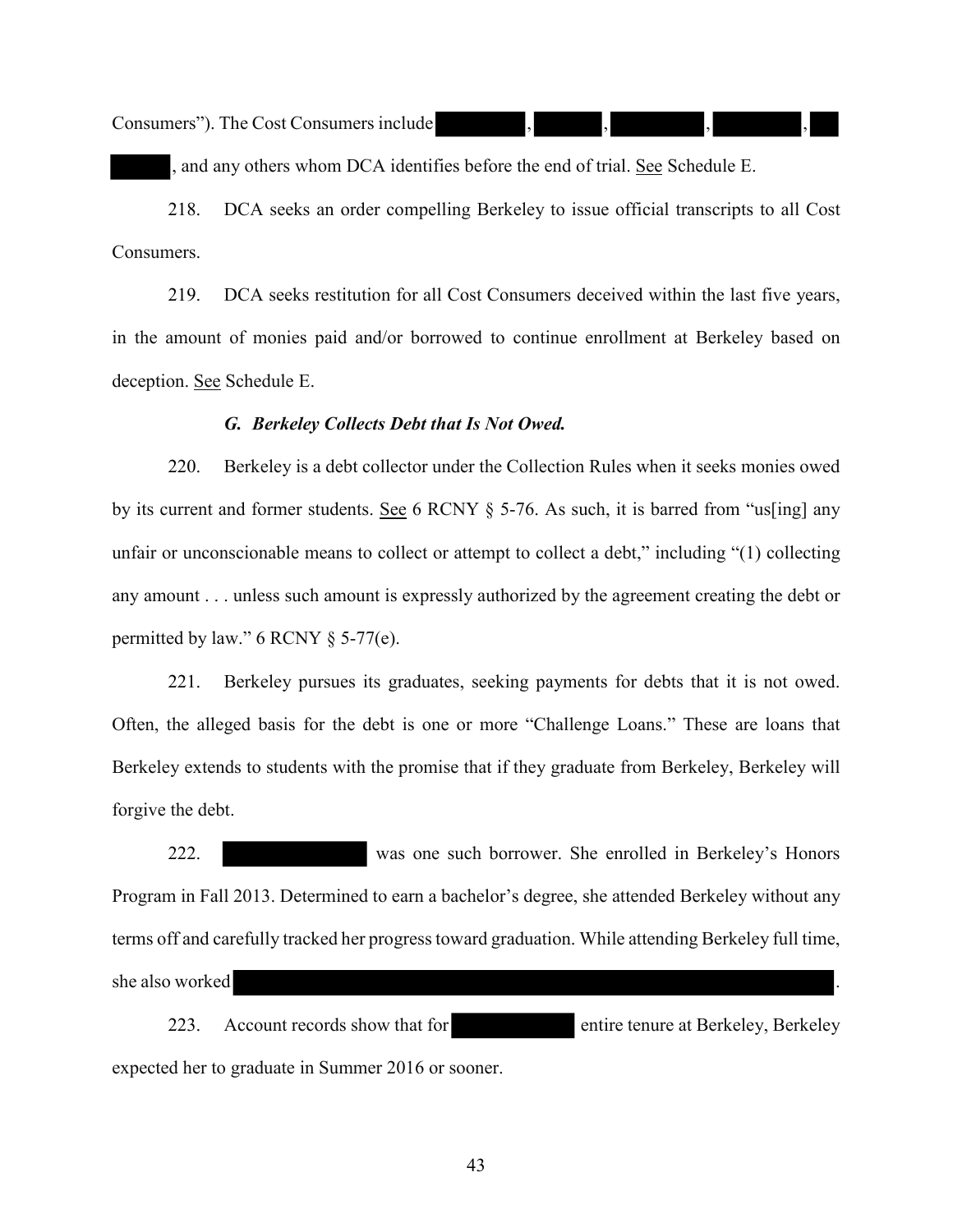224. successfully completed her Summer 2016 courses and a federallymandated counseling session for graduating Federal Loan borrowers. She believed that she was a college graduate. But in November 2016 Berkeley sent her a letter stating that because she was "unable to successfully complete [her] program at Berkeley," she owed it \$4,675 in Challenge Loan debt.

225. As soon as she found out that she had not graduated, arranged to make up the alleged missing credits. Berkeley agreed to award them for an internship she had completed the previous spring if she wrote a paper about it. She submitted the paper to the Dean of Strategic Initiatives within two weeks. The dean (an "upper management" employee) told her that she had earned an A. Berkeley counted her as enrolled part-time in Fall 2016 and let her graduate.

226. As COO Moya later described the episode to a colleague, "was processed as a non-graduate. However, there was an error and we were able to graduate her."

227. Berkeley continued to send "Dunning Letters" (a debt collection notice to a consumer, often sent multiple times, which state that the consumer is overdue on an account receivable to the sender) to for the Challenge Loan for two more months. And Berkeley did not grade her internship paper for free—it obtained a \$747 Pell Grant in name for Fall 2016.

228. found herself in a similar situation. After graduating from Berkeley in September 2016, Berkeley hassled her for months to pay \$425 by sending her Dunning Letters. The alleged debt appeared to be related to a Challenge Loan. But she had graduated early. Finally, Berkeley acknowledged she had graduated and backed off.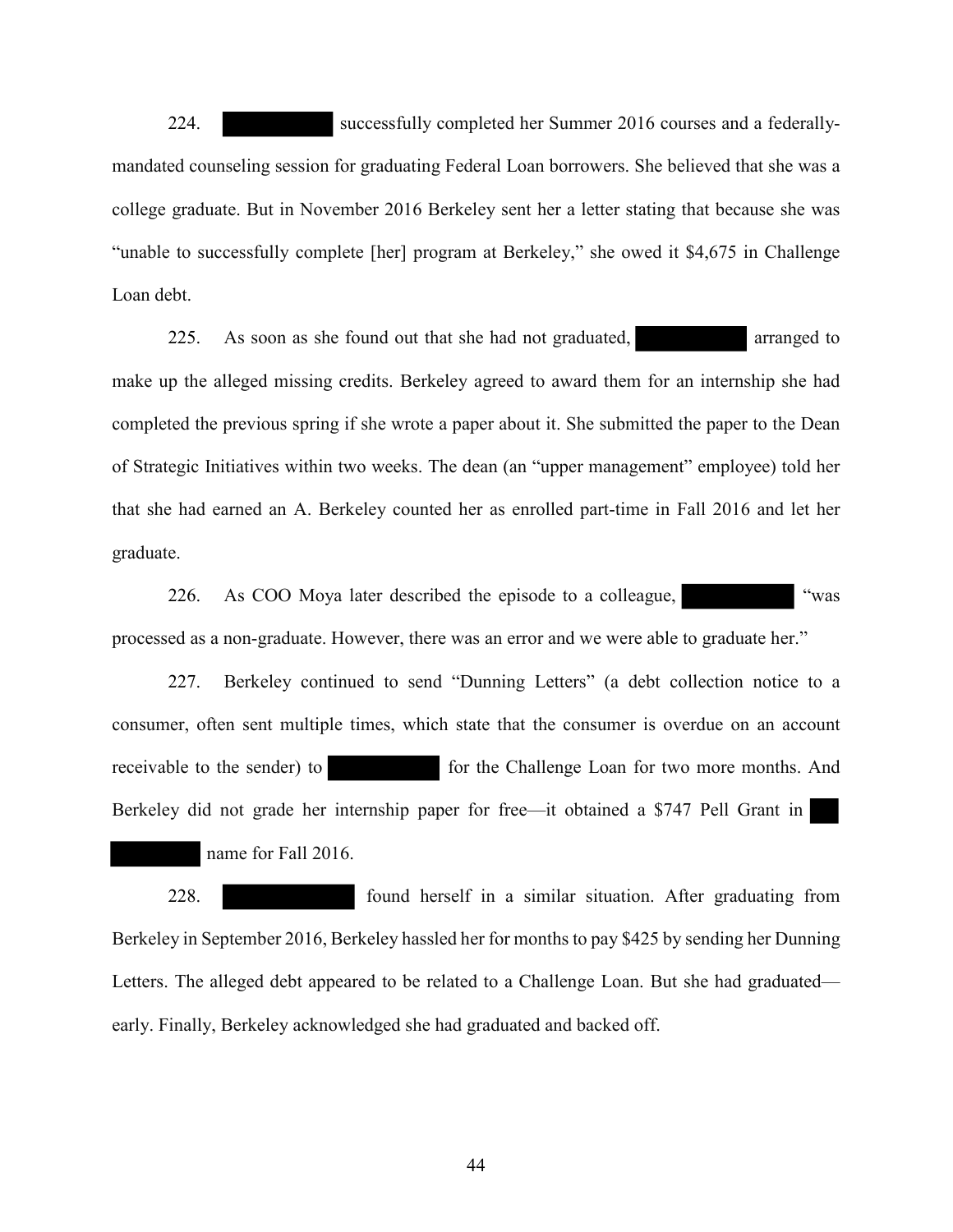229. , on the other hand, does not know why Berkeley thinks he owes it money. He graduated from Berkeley owing it nothing; but when he requested his diploma in 2011, Berkeley refused to issue it, telling him that he owed more than \$3,000. The Student Accounts department referred him to Moya. Moya then referred him to Student Accounts.

230. began receiving constant phone calls from debt collectors. Berkeley continued to stonewall him, with various departments referring him to Moya, and Moya ignoring his messages. As recently as March 2017, Berkeley told that he owed thousands of dollars (first \$5,525, then \$4,111) but refused to explain why.

231. credit report reflects the alleged unpaid debt.

232. Berkeley tried a different tack with , generating two Institutional Loans on her behalf without her knowledge, consent, or signature, and charging her fees for each. See  $\P$ 202-203.

233. Berkeley tried to collect on the Institutional Loans by calling her at least three times, sending her at least four letters, and reporting the alleged debt to three credit bureaus.

234. Berkeley led to believe that she had signed all the documents that it needed to enforce debts against her. Because of Berkeley's efforts, paid at least \$300.

235. There is no agreement creating debt, so Berkeley should not have sought to collect anything.

236. In January 2016, Berkeley told that she owed it \$366. Two months later, Berkeley inexplicably claimed she owed it \$1,217, even though she had not attended Berkeley since it claimed she owed \$366. Neither of these claims seemed related to \$2,125 in alleged Challenge Loan debt, which Berkeley separately sought from throughout the same time period.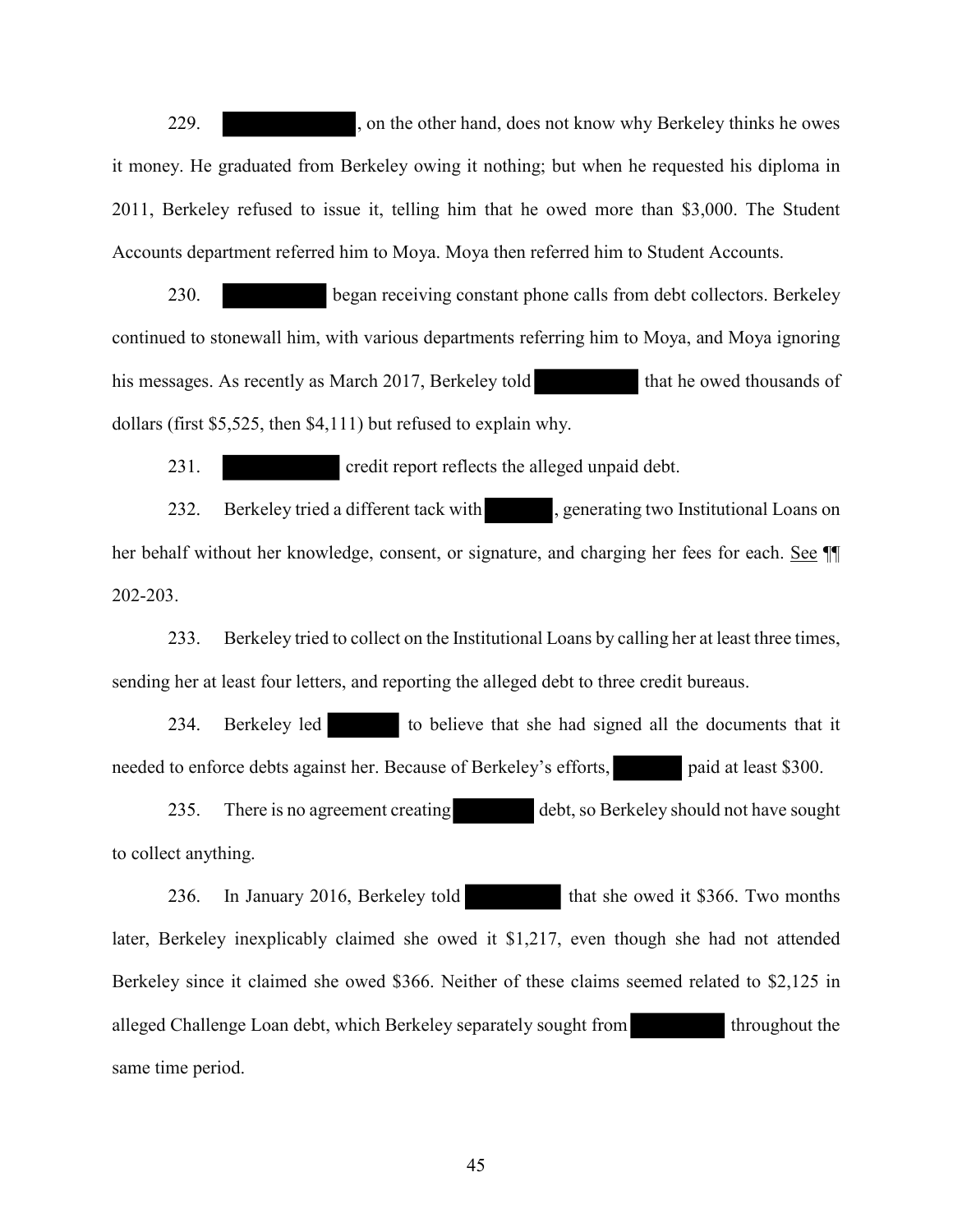237. Berkeley sued in 2016. Two years later, after she requested an account statement, Berkeley realized that it actually owed her a refund for an overpayment in 2014.

238. There was no legal basis for collecting the amounts sought from

, , , , or .

239. Berkeley violated the Collection Rules at least 20 times in the last three years by attempting to collect debts that were not owed. DCA seeks penalties for these violations as described in Schedule F, and any other such violations that it identifies prior to trial.

240. DCA seeks disgorgement of any funds Berkeley collected as debt from former students without a legal basis within the last three years, including

, and any others whom DCA

identifies before the end of trial (collectively the "Baseless Debt Consumers"). See Schedule F.

241. DCA seeks an order compelling Berkeley to release official transcripts to all Baseless Debt Consumers.

242. DCA seeks restitution for all Baseless Debt Consumers, in the amounts that they paid Berkeley, its agents or successors, and any fees paid to sheriffs or other intermediaries within the last five years because of Berkeley's efforts to collect unearned debt. See Schedule F.

243. DCA seeks an order enjoining Berkeley from collecting debt based on contracts that the alleged debtor did not sign.

244. DCA seeks an order compelling Berkeley to move to vacate any judgments it holds against Baseless Debt Consumers, discontinue the underlying actions with prejudice, cease all collections activity, and ask all the major credit bureaus to delete information about Berkeley on these consumers' credit reports.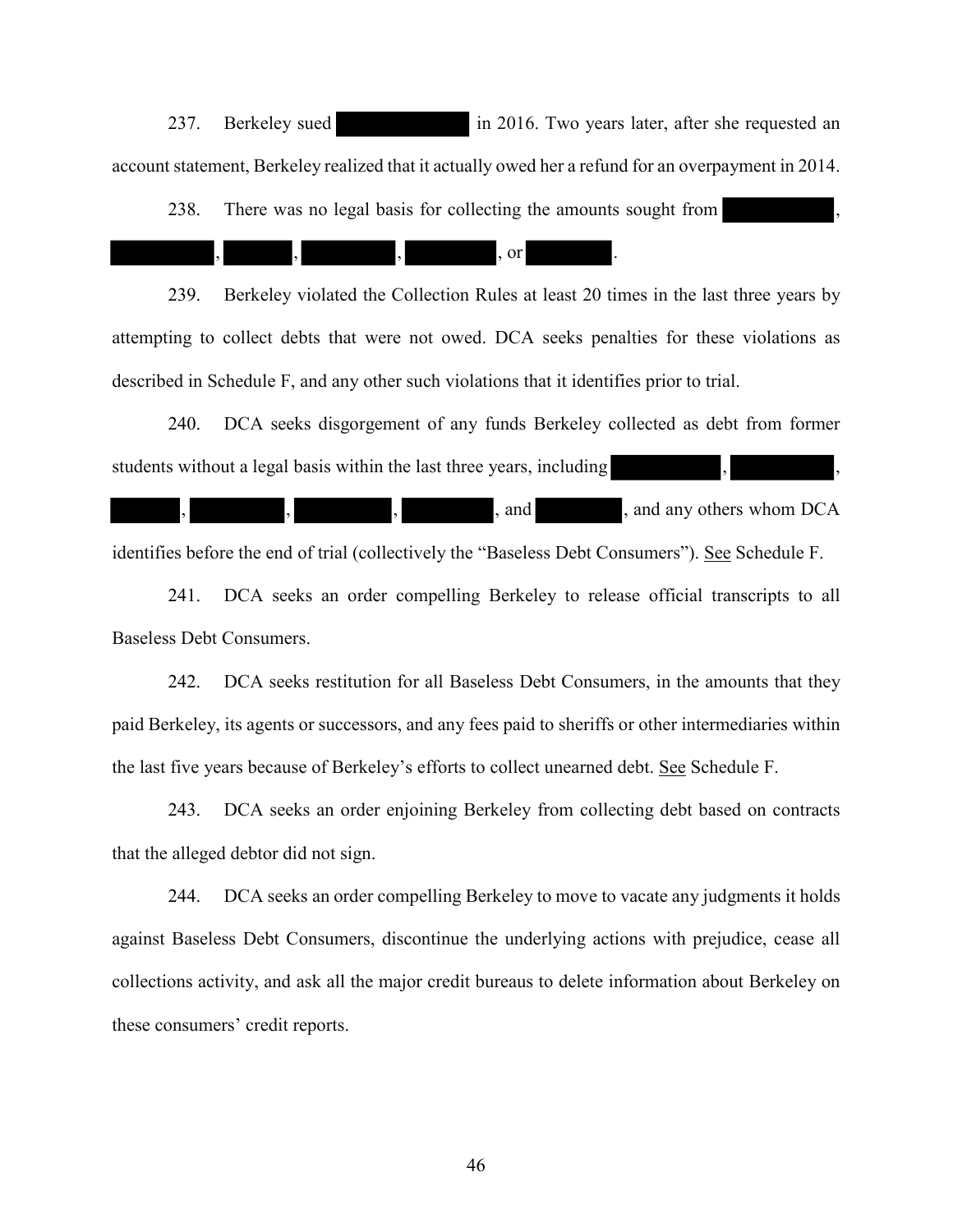#### *H. Berkeley Lies About When Debt Accrued.*

245. The Collection Rules provide that debt collectors "in connection with collection of a debt, shall not make any false, deceptive, or misleading representation." 6 RCNY  $\delta$  5-77(d).<sup>47</sup>

246. In January 2016, Berkeley sued its former student for for \$4,300. At least seven years had passed since her withdrawal from Berkeley.

247. The statute of limitations on collections actions is six years. See CPLR 213. Berkeley got around that law in case by having its lawyer affirm to the court, in a written filing, that "this cause of action accrued in New Jersey on 6/26/2015[.]" Neither the location nor the date of accrual is accurate.

248. Based on that false filing, Berkeley obtained a judgment against that is accruing 9% interest. Berkeley uses the judgment to garnish her paycheck.

249. executed a Challenge Loan contract in 2010. The contract let Berkeley extend \$425 in credit to her every term that she attended. Ultimately, she borrowed \$4,675 pursuant to this contract and then later, according to Berkeley, incurred an additional \$3,570 of debt.

250. Berkeley sued in August 2017 for \$8,245, asserting that all her debt accrued on June 28, 2017—almost a year after she withdrew from Berkeley. This also included her Challenge Loan debt and \$1,275 that Berkeley extended her more than six years prior to the date it sued her. Berkeley did this despite having signed a contract with in 2016 stating that she only owed \$1,559 for past terms, i.e., that she did not owe anything related to the 2010 Challenge Loan contract.

<sup>&</sup>lt;sup>47</sup> That the representation was made in legal filings does not bar application of the Collection Rules. Debt collection laws typically apply to legal filings. Under the federal Fair Debt Collection Practices Act (FDCPA), for example, debt collectors are liable to consumers for lies to the court. See, e.g., Samms v. Abrams, 112 F. Supp. 3d 160, 164 (S.D.N.Y. 2015) (debt collector created "false impression" that it was legally entitled to attorney fees by seeking them in complaint).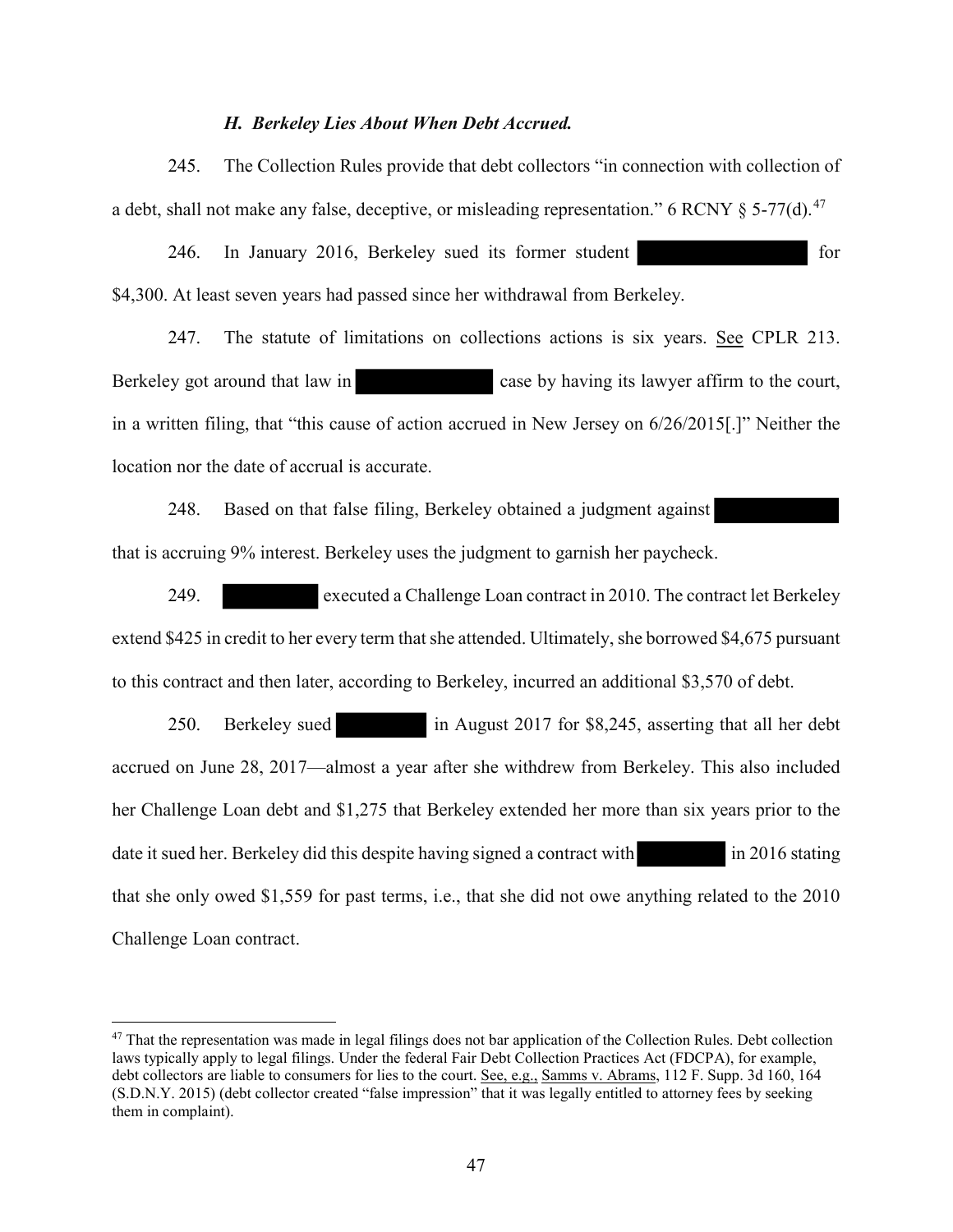251. Berkeley violated the Collection Rules at least twice in the last three years by making false representations about when debt accrued. DCA seeks penalties for these violations as described in Schedule G, and any other such violations that it identifies prior to trial.

252. DCA seeks disgorgement of any funds Berkeley collected from students based on false dates of debt accrual, including  $\blacksquare$ , and any others whom DCA identifies before the end of trial (collectively the "Wrong Date Consumers"). See Schedule G.

253. DCA seeks an order compelling Berkeley to issue official transcripts to all Wrong Date Consumers.

254. DCA seeks an order compelling Berkeley to move to vacate any judgments that it holds against Wrong Date Consumers, discontinue the underlying actions with prejudice, cease all collections activity, and ask all the major credit bureaus to delete information about Berkeley on these consumers' credit reports.

255. DCA seeks restitution for Wrong Date Consumers for any amounts paid to Berkeley, its agents or successors, and any intermediaries, within the last five years, based on false debt accrual dates.

#### *I. Berkeley Cloaks Its Identity from Former Students.*

256. Berkeley sends Dunning Letters and invoices (the "Invoice") to student who withdraw and are believed to owe money. On these documents, the author and payee are not identified as "Berkeley" but rather as "BES, Inc." Upon information and belief, BES, Inc. is a fictitious name.

257. In connection with the collection of a debt, Berkeley is barred from using "any business, company, or organization name other than the true name of the debt collector's business[.]" 6 RCNY § 5-77(d)(13).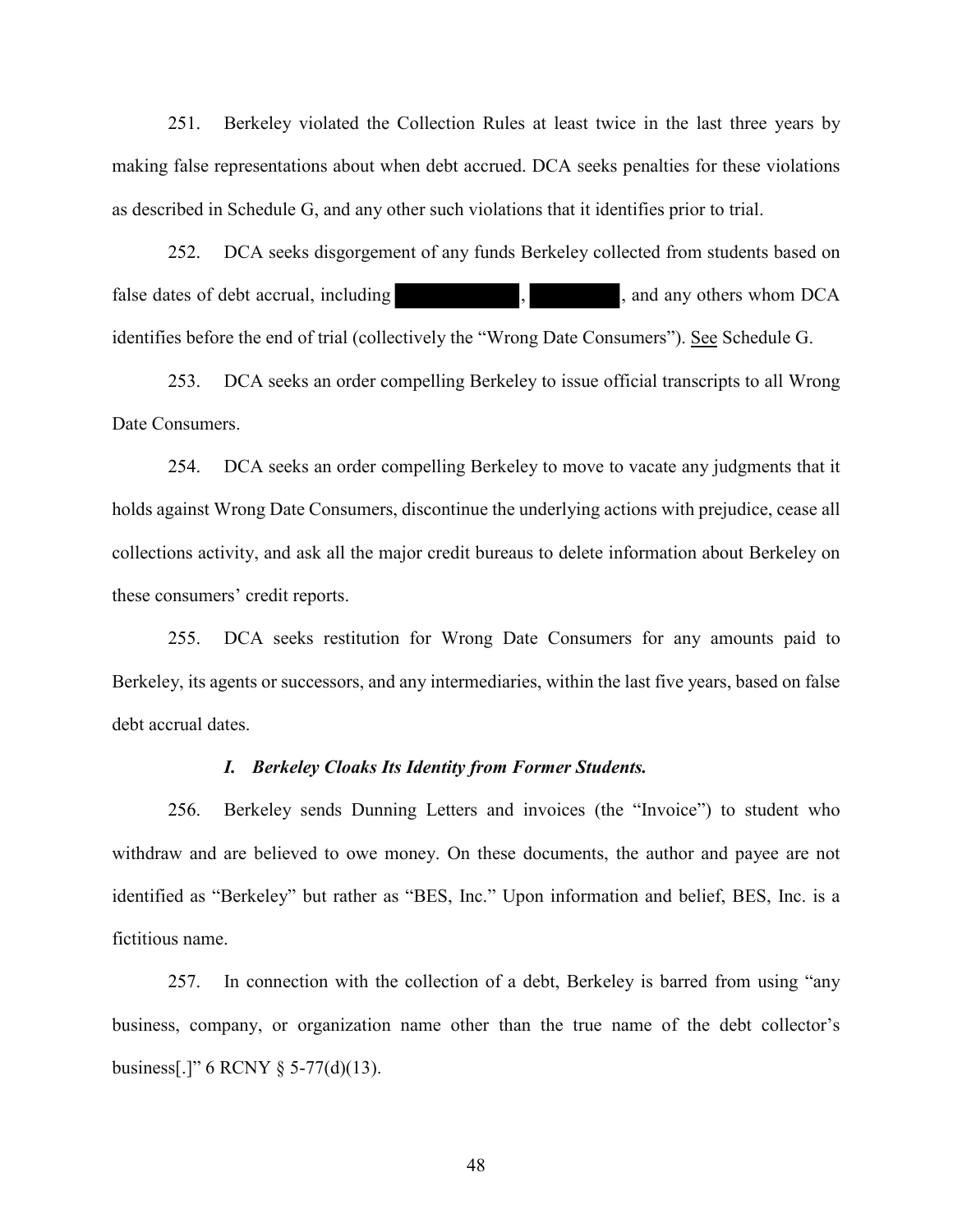258. The Dunning Letters and Invoices are initiated in connection with debt collection. Berkeley violates the Collection Rules each time it sends a Dunning Letter or Invoice with this fictitious name.

259. Berkeley violated the Collection Rules at least 15 times in the last three years by using a fictitious name in connection with collecting debts from former students, including , and . DCA seeks penalties for these violations as described in Schedule H, and for any such violations that it discovers before the end of trial.

260. DCA seeks an order enjoining Berkeley from collecting debt under any name that does not include the word "Berkeley."

#### *J. Berkeley Lies to Former Students about Legal Judgments.*

261. Berkeley sued in August 2017. After she found out about the case, she tried to discuss it with Berkeley. Berkeley told her, erroneously, that it already held a judgment against her. Feeling hopeless, did not explore how to defend herself in the pending action.

262. This was not a one-off error by a rogue Berkeley employee. Berkeley's "Policy and Procedures for BES Collection Department" (the "Collection Policy")—which is the only written material that Berkeley uses to train collection employees—offers the following misinformation about the legal process: its collection agency "investigates the [student's] account to see if Berkeley should issue a legal judgment, upon approval by Berkeley management."

263. This is false on its face, since only a court of law can issue a "legal judgment."

264. The Collection Rules bar Berkeley from making a "false representation of the character, amount or legal status of any debt[.]" 6 RCNY § 5-77(e)(14).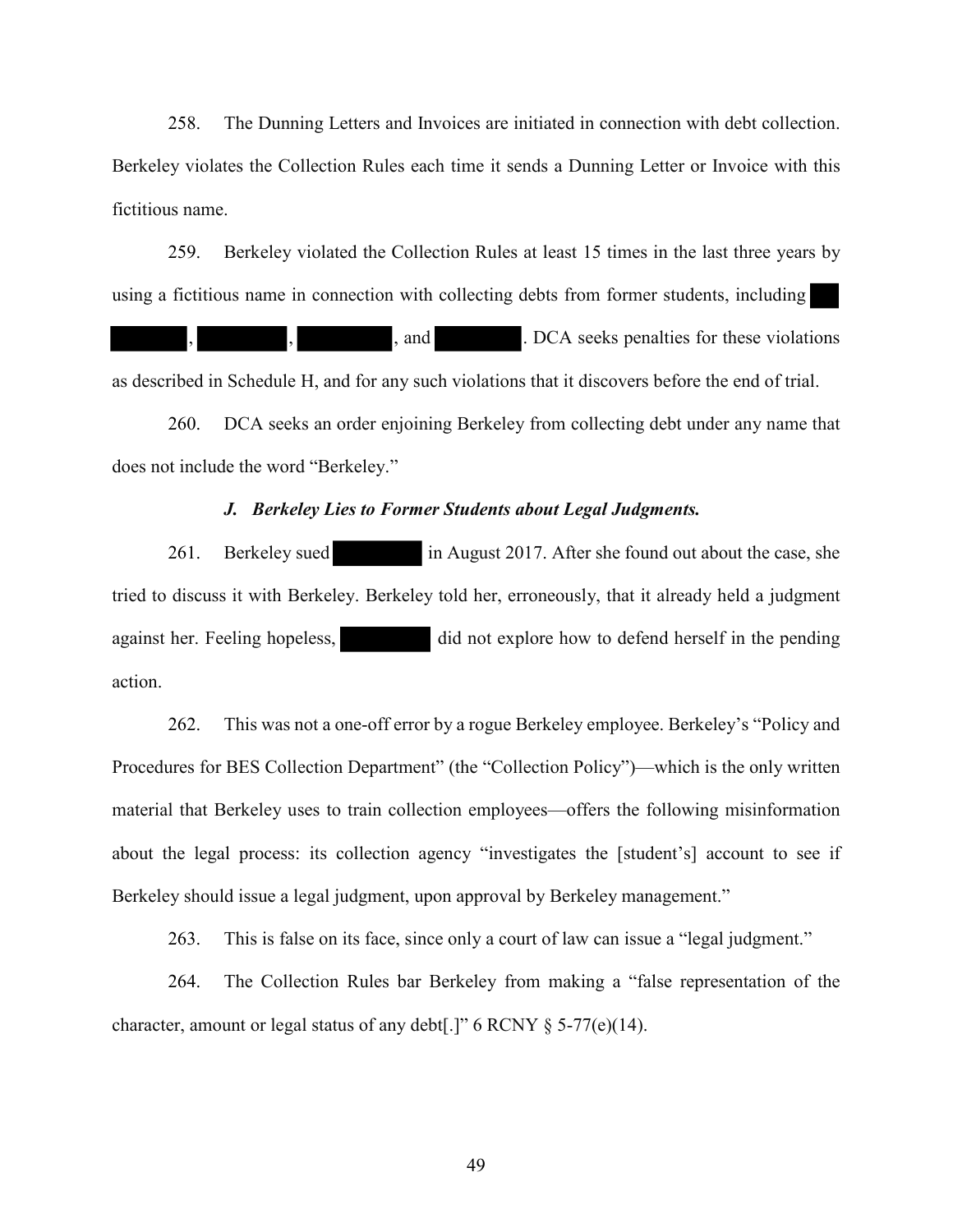265. Each time Berkeley represents to a consumer that it held a "legal judgment" based on its policy, it violates the Collection Rules. It has done so at least once. DCA seeks penalties for this violation as described in Schedule I, and for any other such violations that it discovers before the end of trial. DCA seeks restitution for in the amount that she paid after the false statement, and likewise for any similarly deceived consumers whom it discovers before the end of trial.

266. DCA seeks an order enjoining Berkeley from representing its internal determinations to pursue consumers as "legal judgments."

#### *K. Berkeley Deceives Former Students about Re-enrollment.*

267. After a student withdraws from Berkeley, Berkeley begins trying to woo them back. In addition to sending Dunning Letters and Invoices, Berkeley emails the former student (the "Reenrollment Emails").

268. The CPL bars Berkeley from making false or misleading statements, including as to "the reasons for … price reductions, or price in comparison to prices of … one's own price at a past or future time[.]" Code  $\S 20-701(a)(6)$ .

269. Berkeley's Re-enrollment Emails express concern for the former students' wellbeing and future. For example, in July 2016, Moya emailed and and a photograph of a graduation ceremony with the note: "my goal is for you to see yourself in this graduation picture and to get you back on track towards graduation!!" According to the email, "All we want is for you to graduate!"

270. The Re-enrollment Emails offer to retroactively reduce tuition and fees: "Upon your re-enrollment at Berkeley College for the [following term], your prior account balance owed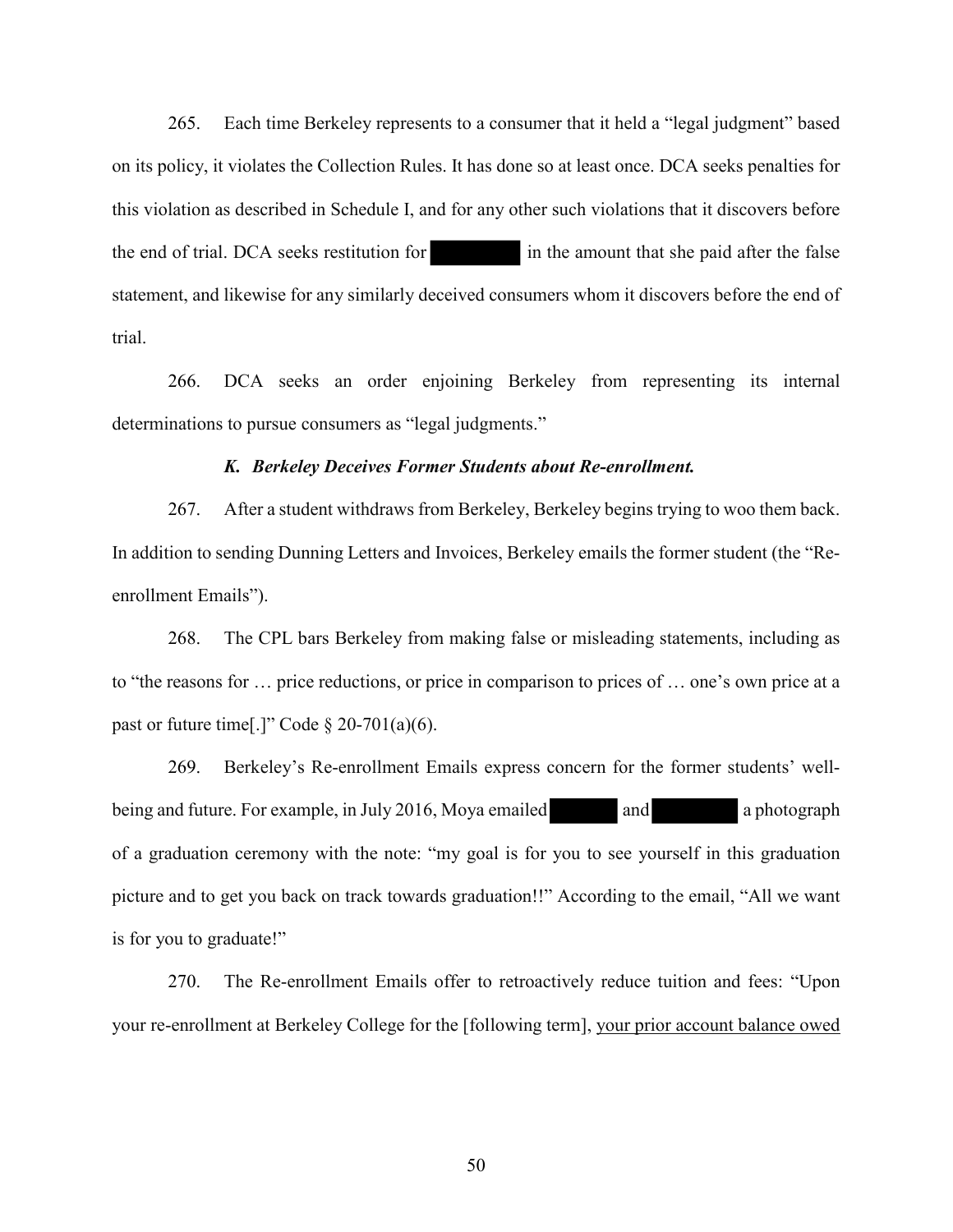to Berkeley College will be set aside and eventually forgiven, if you comply with ALL of the program details." (Emphasis in original.)

271. The Dunning Letter makes a similar offer in even vaguer terms: "If . . . you wish to re-enroll at Berkeley, repayment of your Challenge loan will be deferred until you graduate from Berkeley."

272. Former students who express interest in re-enrollment are invited to meet one-onone with Berkeley. There they are given legal documents that they must sign before re-enrolling (the "Re-enrollment Contract"). The Re-enrollment Contract contains several terms, such as:

a. The re-enrolled student must attend Berkeley continuously until graduation.

b. Should Berkeley sue the re-enrolled student, she will not defend herself. "I hereby acknowledge the validity of the [prior terms'] Debt, waive any defenses I may have to its collection, and agree not to contest the validity of the Debt in any future legal proceeding."

273. Berkeley does not disclose these conditions in the Re-enrollment Email or the Dunning Letter.

274. has re-enrolled at Berkeley multiple times in hopes of clearing her debt. 275. attended Berkeley on and off from 2009 to 2014, funding her studies with Federal Loans, Institutional Loans, and Challenge Loans. During this time, she realized that she would be better off financially at CUNY, but she could not transfer because of the Transcript Denial Policy. Meanwhile, whenever she took time off from Berkeley, she would find herself facing onerous repayment and enticing re-enrollment offers. So, she fell into a cycle of withdrawing from Berkeley because she could not afford out-of-pocket costs, then re-enrolling in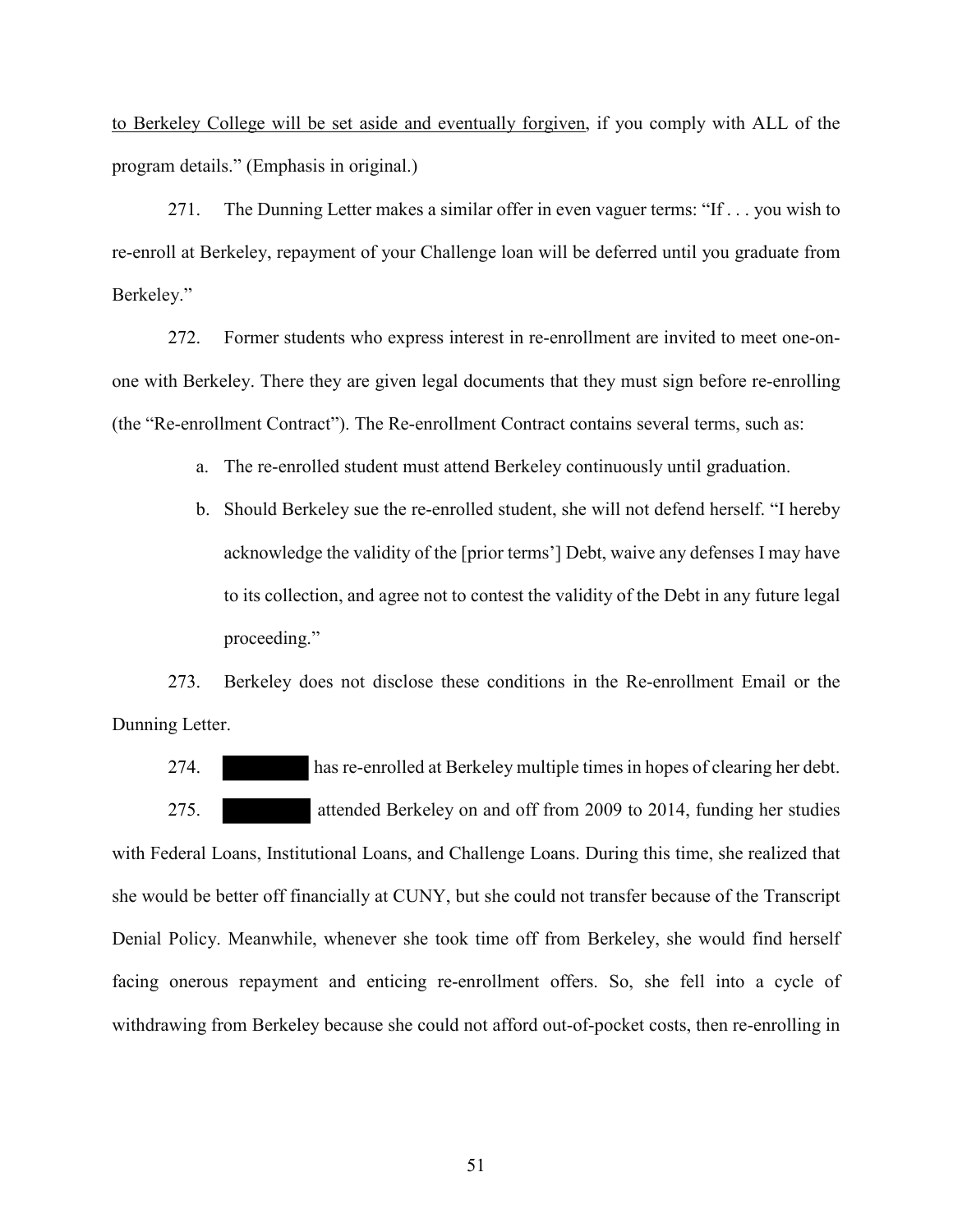the hope of clearing her debt to Berkeley, then—after incurring even more debt—withdrawing when out-of-pocket costs overwhelmed her again. In other words, she was caught in a debt trap.

276. finally quit Berkeley for good in 2014, after her mother died. As a single parent and full-time worker, had relied on her mother for help taking care of her young son. Moya, the COO, at first discouraged her from withdrawing but then, after she burst into tears, told her he understood. A few months later he demanded that she meet with him again. She refused, but then acquiesced to a phone call. On the phone he berated her and threatened to send her account to collections if she did not re-enroll.

277. Indeed, in April 2016, after ignored Re-enrollment Emails, Berkeley sued her. It now holds a judgment against her for over \$5,000. She also owes tens of thousands of dollars in Federal Loans. She struggles to provide for her son with ruined credit.

278. Berkeley violated the CPL at least three times by advertising an offer to former students without disclosing material conditions, including continuous enrollment and waiver of all defenses in future litigation.

279. When Berkeley sends Re-enrollment Emails, its motivation is not to help former students graduate. If that were true, it would not employ the Transcript Denial Policy. Rather, Berkeley's goal in sending Re-enrollment Emails and offering debt reduction is to squeeze more money out of former students.

280. Berkeley violated the CPL at least three times by making false representations about its reason for reducing or discounting the price of past semesters. DCA seeks penalties for these violations as described in Schedule J.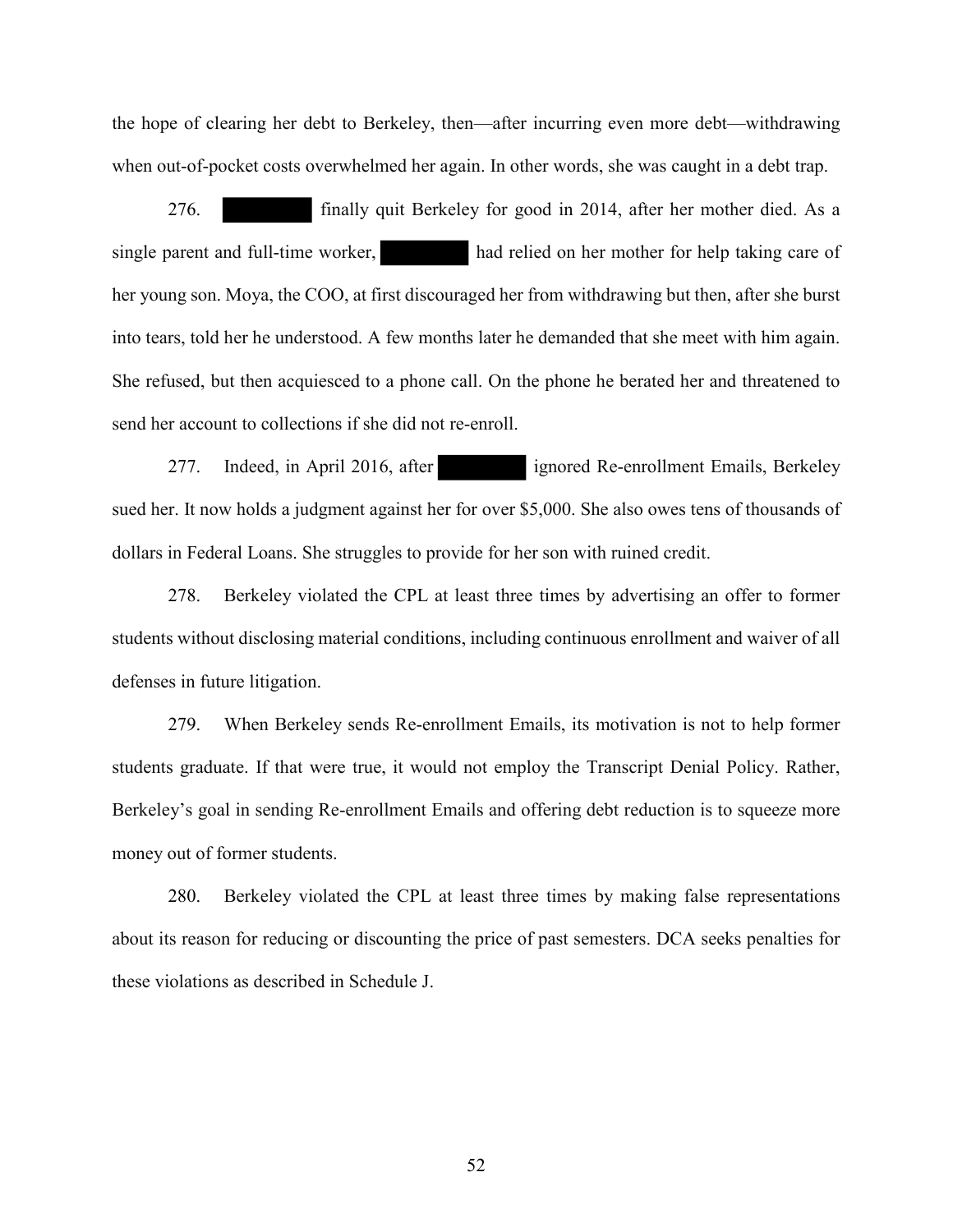281. Berkeley violated the CPL at least three times by failing to disclose material terms in statements about re-enrollment. DCA seeks penalties for these violations as described in Schedule J.

282. DCA seeks disgorgement of all revenue Berkeley collected in the last three years from students who re-enrolled after receiving false or misleading Re-enrollment Offers and Dunning Letters (the "Re-enrollment Consumers"), including , , , , and any others whom DCA identifies before the end of trial. See Schedule J.

283. DCA seeks restitution for all Re-enrollment Consumers in amounts paid to Berkeley and its agents or intermediaries, plus any applicable interest on loans incurred, based on false and misleading Re-enrollment Emails or Dunning Letters. See Schedule J.

284. DCA seeks an order compelling Berkeley to issue official transcripts to all Reenrollment Consumers.

285. DCA seeks an order finding that Berkeley never held a valid debt related to the Reenrollment Consumers for any amounts incurred after they received a Re-enrollment Email or Dunning Letter.

286. DCA seeks an order compelling Berkeley to move to vacate any judgments that it holds against Re-enrollment Consumers, discontinue any collections actions with prejudice, cease all collections activity, and ask all the major credit bureaus to delete information about Berkeley on these consumers' credit reports.

#### **FIRST CAUSE OF ACTION**

*Engaging in deceptive trade practices in violation of NYC Code § 20-700 At least 2,265 violations* 

287. NYC Code § 20-700 prohibits deceptive trade practices, defined as "[a]ny false, falsely disparaging, or misleading oral or written statement, visual description or other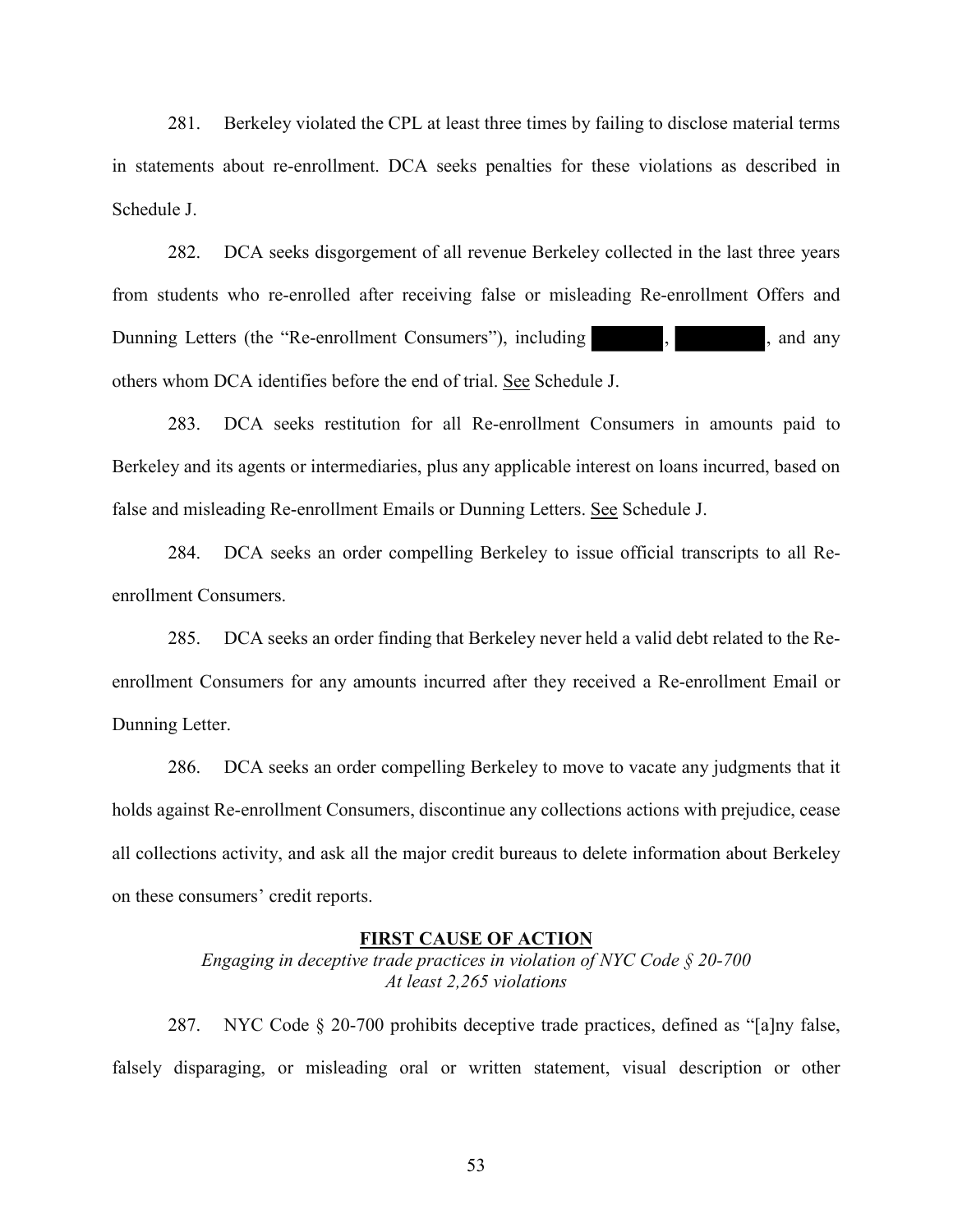representation of any kind made in connection with the sale . . . or in connection with the sale, lease, rental or loan or in connection with the offering for sale . . . or loan of consumer goods or services, or in the extension of consumer credit or in the collection of consumer debts, which has the capacity, tendency or effect of deceiving or misleading consumers." NYC Code § 20-701(a). Deceptive trade practices include but are not limited to: "(1) representations that goods or services have ... characteristics ... [or] benefits ... that they do not have; ... (2) the use, in any oral or written representation, of exaggeration, innuendo or ambiguity as to a material fact or failure to state a material fact if such use deceives or tends to deceive; (3) disparaging the goods, services, or business of another by false or misleading representations of material facts; . . . (7) stating that a consumer transaction involves consumer rights, remedies or obligations that it does not involve  $\ldots$ " <u>Id.</u>

288. Berkeley violated NYC Code § 20-700 repeatedly and persistently.

289. Berkeley violated NYC Code § 20-700 at least 50 times by deceiving students and prospective students about Federal Loans. As detailed in Schedule A, it is liable for penalties for each violation, restitution to students, and disgorgement of all revenues received in the form of Federal Loans from or on behalf of students whom it deceived about Federal Loans. For each violation, Berkeley is liable for a \$350 penalty, or \$500 if the violation was knowing.

290. Berkeley violated NYC Code § 20-700 at least nine times by deceiving students and prospective students about the Institutional Loan. As detailed in Schedule B, it is liable for penalties for each violation, restitution to students, and disgorgement of all revenues received from or on behalf of students whom it deceived about the Institutional Loan. For each violation, Berkeley is liable for a \$350 penalty, or \$500 if the violation was knowing.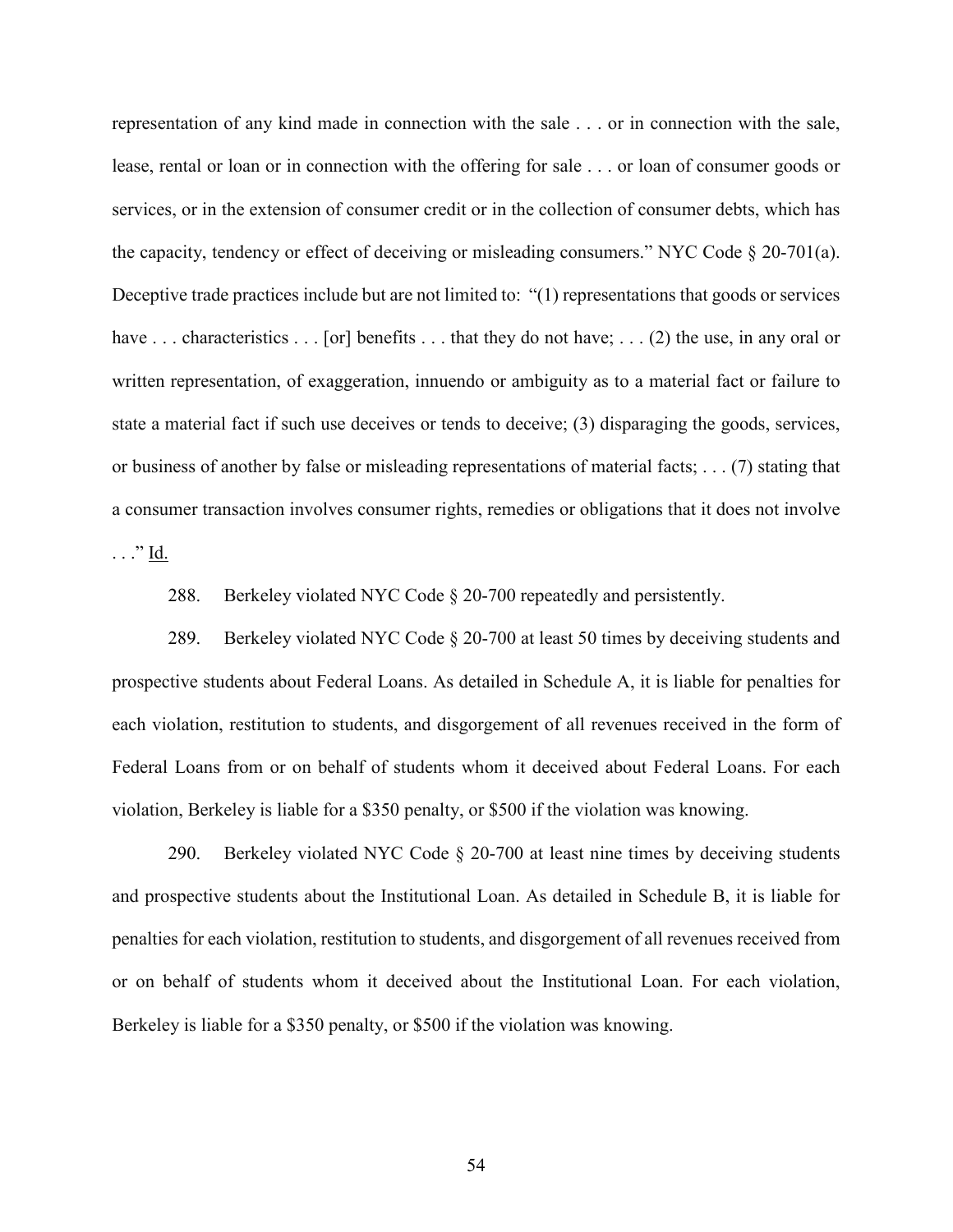291. Berkeley violated NYC Code § 20-700 at least five times by falsely disparaging competitors. As detailed in Schedule C, it is liable for penalties for each violation, restitution to students, disgorgement of all revenues received from or on behalf of students to whom it disparaged a competitor. For each violation, Berkeley is liable for a \$350 penalty, or \$500 if the violation was knowing.

292. Berkeley violated NYC Code § 20-700 at least 2,194 times by deceiving prospective students about transfer credits, majors, and careers. As detailed in Schedule D, it is liable for penalties for each violation, restitution to students, and disgorgement of all revenues received from or on behalf of students whom Berkeley deceived about transfer credits, majors, or careers. For each violation, Berkeley is liable for a \$350 penalty, or \$500 if the violation was knowing.

293. Berkeley violated NYC Code § 20-700 at least four times by hiding its costs from students. As detailed in Schedule E, it is liable for penalties for each violation, restitution to students, and disgorgement of all revenues received from or on behalf of students after hiding costs from them. For each violation, Berkeley is liable for a \$350 penalty, or \$500 if the violation was knowing.

294. Berkeley violated NYC Code § 20-700 at least three times by making false representations about its reasons for providing discounts. As detailed in Schedule J, it is liable for penalties for each violation, restitution to students, and disgorgement of all revenues received from or on behalf of students after making false representations to them. For each violation, Berkeley is liable for a \$350 penalty, or \$500 if the violation was knowing.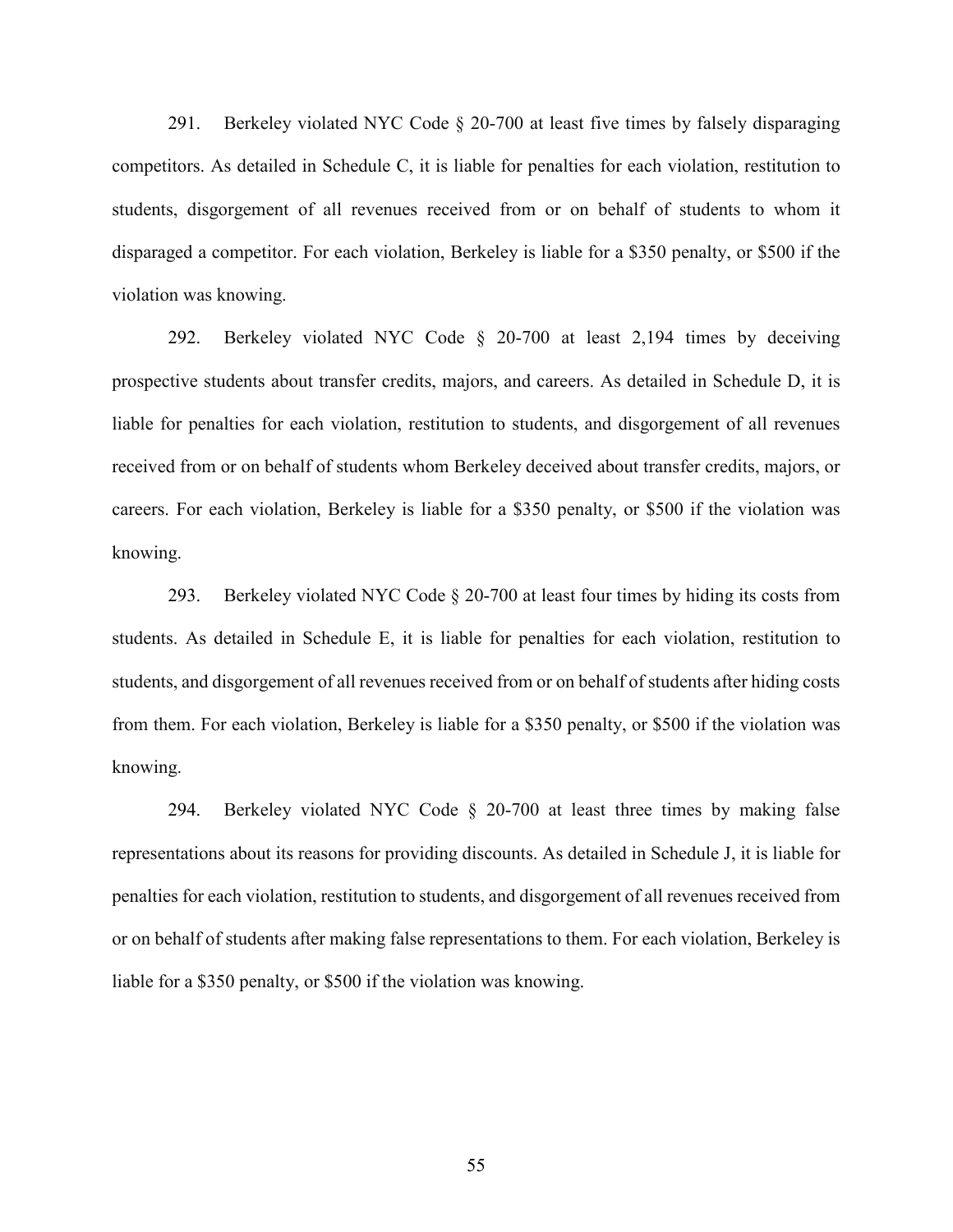#### **SECOND CAUSE OF ACTION**

*Failing to disclose material conditions in violation of 6 RCNY § 5-09(a) At least 1,099 violations* 

295. Rule 6 RCNY § 5-09 provides that "[s]ellers offering consumers goods or services in print advertising and promotional literature must disclose clearly and conspicuously all material exclusions, reservations, limitations, modifications or conditions."

296. Berkeley violated 6 RCNY § 5-09 repeatedly and persistently.

297. Berkeley failed to disclose material exclusions, reservations, limitations, modifications or conditions on its institutional grants at least 1,096 times.

298. Berkeley failed to disclose material exclusions, reservations, limitations, modifications or conditions on its Re-enrollment Contracts at least three times, as detailed in Schedule J.

299. Berkeley is liable for each time it violated New York City law by failing to make required disclosures. For each violation, Berkeley is liable for a \$350 penalty, or \$500 if the violation was knowing. Berkeley is also liable for disgorgement of all revenues received from or on behalf of students after their re-enrollment.

#### **THIRD CAUSE OF ACTION**

*Collecting debt not owed in violation of 6 RCNY § 5-77(e)(1) At least 22 violations* 

300. Rule 6 RCNY § 5-77(e) bars Berkeley from "us[ing] any unfair or unconscionable means to collect or attempt to collect a debt," including "(1) collecting "any amount … unless such amount is expressly authorized by the agreement creating the debt or permitted by law."

301. Berkeley used unfair or unconscionable means to collect or attempt to collect a debt at least 22 times by seeking to collect amounts that it was not owed, as detailed in Schedule F.

302. Berkeley violated 6 RCNY § 5-77(e)(1) repeatedly and persistently.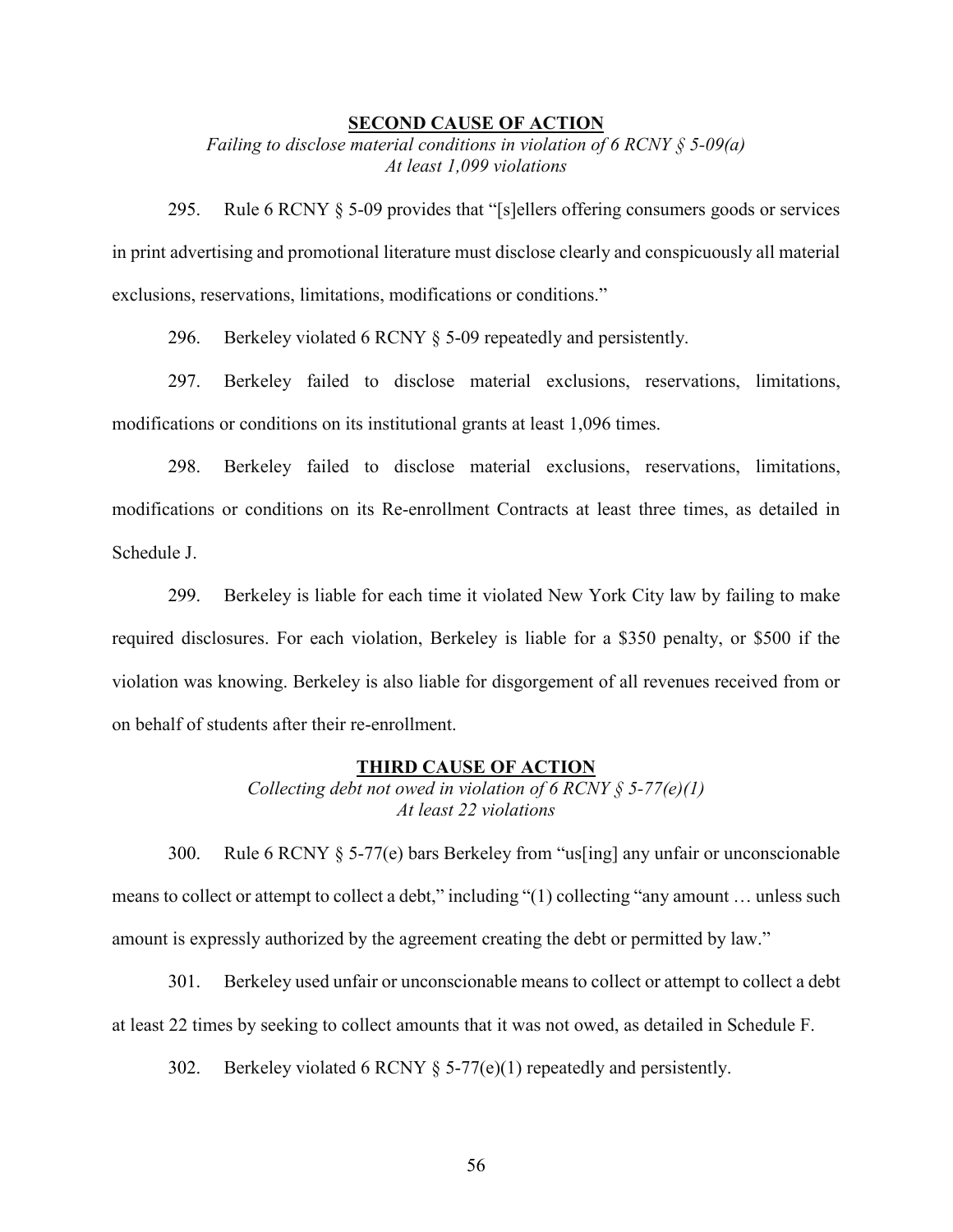303. Berkeley is liable for each time it violated New York City law by collecting or attempting to collect debts not owed. For each violation, Berkeley is liable for a \$350 penalty, or \$500 if the violation was knowing. Berkeley is also liable for disgorgement of all revenues collected within the last there years after using unfair or unconscionable means of collection. DCA seeks restitution from Berkeley as detailed in Schedule F.

#### **FOURTH CAUSE OF ACTION**

*Misrepresenting a debt's date of accrual in violation of 6 RCNY § 5-77(d) At least 2 violations* 

304. Rule 6 RCNY § 5-77(d) bars Berkeley from "mak[ing] any false, deceptive, or misleading representation" in connection with the collection of a debt.

305. Berkeley made false, deceptive, or misleading representations in connection with the collection of a debt at least twice by misrepresenting the date that a debt accrued, as detailed in Schedule G.

306. Berkeley violated 6 RCNY § 5-77(d) repeatedly and persistently.

307. Berkeley is liable for each time it violated New York City law in this way. For each violation, Berkeley is liable for a \$350 penalty, or \$500 if the violation was knowing. Berkeley is also liable for disgorgement of all revenues collected within the last three years after doing so, and restitution as described in Schedule G.

#### **FIFTH CAUSE OF ACTION**

*Collecting debt under a false name in violation of 6 RCNY § 5-77(d)(13) At least 16 violations* 

308. Rule 6 RCNY § 5-77(d)(13) bars Berkeley from, in connection with the collection of a debt, using "any business, company, or organization name other than the true name of the debt collector's business[.]"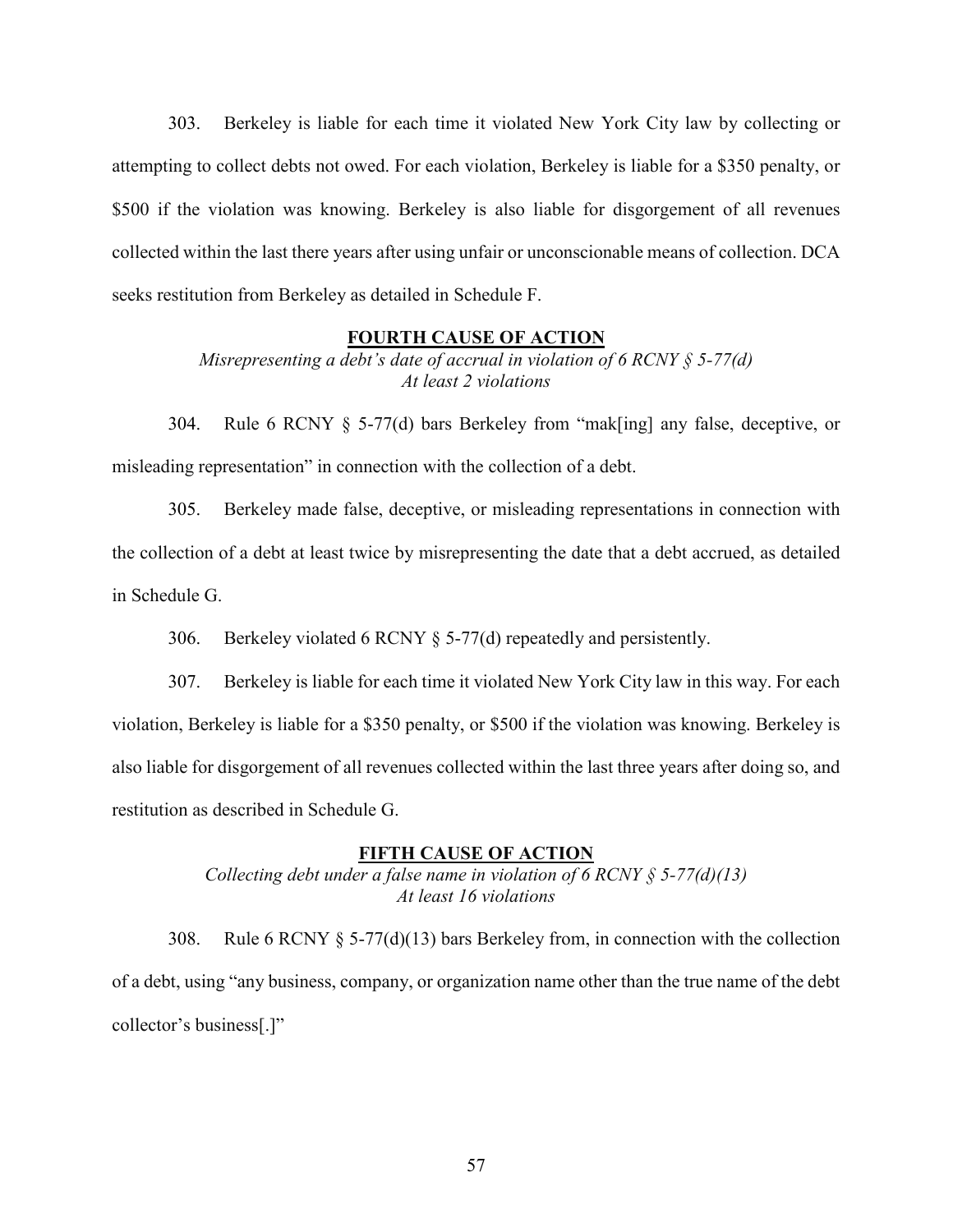309. Berkeley used a name other than its true name in connection with collecting debt at least 16 times, as detailed in Schedule H.

310. Berkeley violated 6 RCNY § 5-77(d)(13) repeatedly and persistently.

311. Berkeley is liable for each time it violated New York City law by collecting or attempting to collect debts. For each violation, Berkeley is liable for a \$350 penalty, or \$500 if the violation was knowing.

#### **SIXTH CAUSE OF ACTION**

*Falsely representing the legal status of debts in violation of 6 RCNY § 5-77(e)(14) At least 1 violation*

312. The Collection Rules bar Berkeley from making "the false representation of the character, amount or legal status of any debt[.]" 6 RCNY § 5-77(e)(14).

313. Berkeley falsely represented that it held a legal judgment at least once, as detailed in Schedule I, and in accordance with a written institutional policy.

314. Berkeley violated 6 RCNY § 5-77(e)(14) repeatedly and persistently.

315. Berkeley is liable for each time it violated New York City law by falsely representing that it held a legal judgment. For each violation, Berkeley is liable for a \$350 penalty, or \$500 if the violation was knowing. Berkeley is also liable for disgorgement of all revenues collected within the last three years after doing so, and restitution as described in Schedule I.

#### **RELIEF SOUGHT**

WHEREFORE, the Plaintiffs request that the Court:

A. Declare that Berkeley was responsible for repeated, multiple or persistent deceptive conduct when it:

- 1. Deceived students and prospective students about Federal Loans;
- 2. Deceived students and prospective students about Institutional Loans;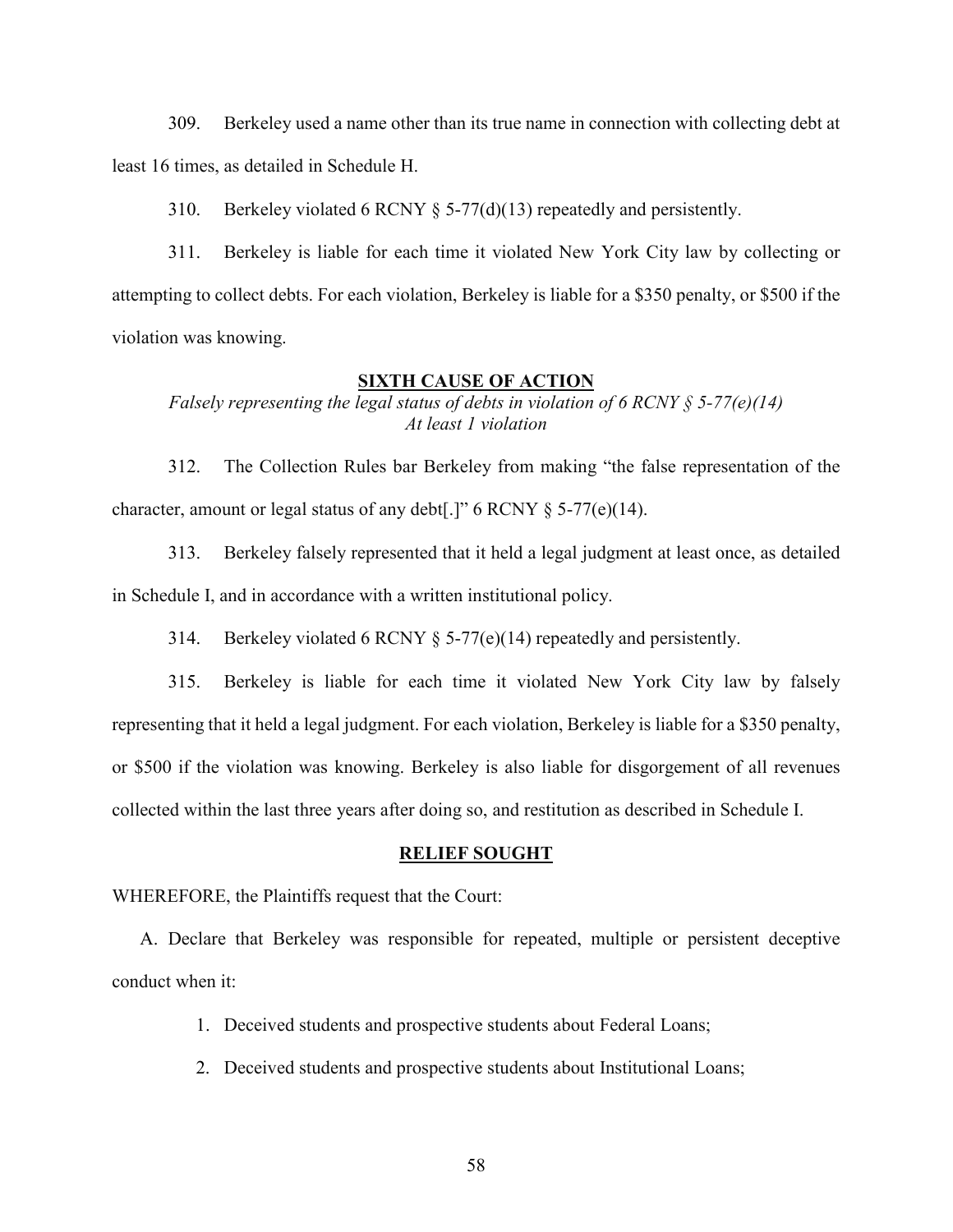- 3. Deceived students and prospective students about Institutional Grants;
- 4. Falsely disparaged competitors;
- 5. Deceived students and prospective students about transfer credits, majors, or careers;
- 6. Hid costs from students;
- 7. Collected debt it was not owed;
- 8. Lied about when debt accrued;
- 9. Cloaked its identity from former students while collecting debt;
- 10. Lied to former students about the legal status of their debt; and
- 11. Deceived former students about re-enrollment.
- B. Find that Berkeley committed the above violations knowingly.
- C. Establish an account for consumer restitution (the "Account") as described in NYC Code

§ 20-703(c) and CPLR 2601, to be structured and funded according to the following orders.

- 1. Order Berkeley to pay all monies that it received from or on behalf of the Federal Loan Consumers within the last three years.
- 2. Order Berkeley to pay all monies that it received from or on behalf of the Institutional Loan Consumers within the last three years.
- 3. Order Berkeley to pay all monies that it received from or on behalf of the Disparagement Consumers within the last three years.
- 4. Order Berkeley to pay all monies that it received from or on behalf of the Future Prospects Consumers within the last three years.
- 5. Order Berkeley to pay all monies that it received from or on behalf of the Cost Consumers within the last three years.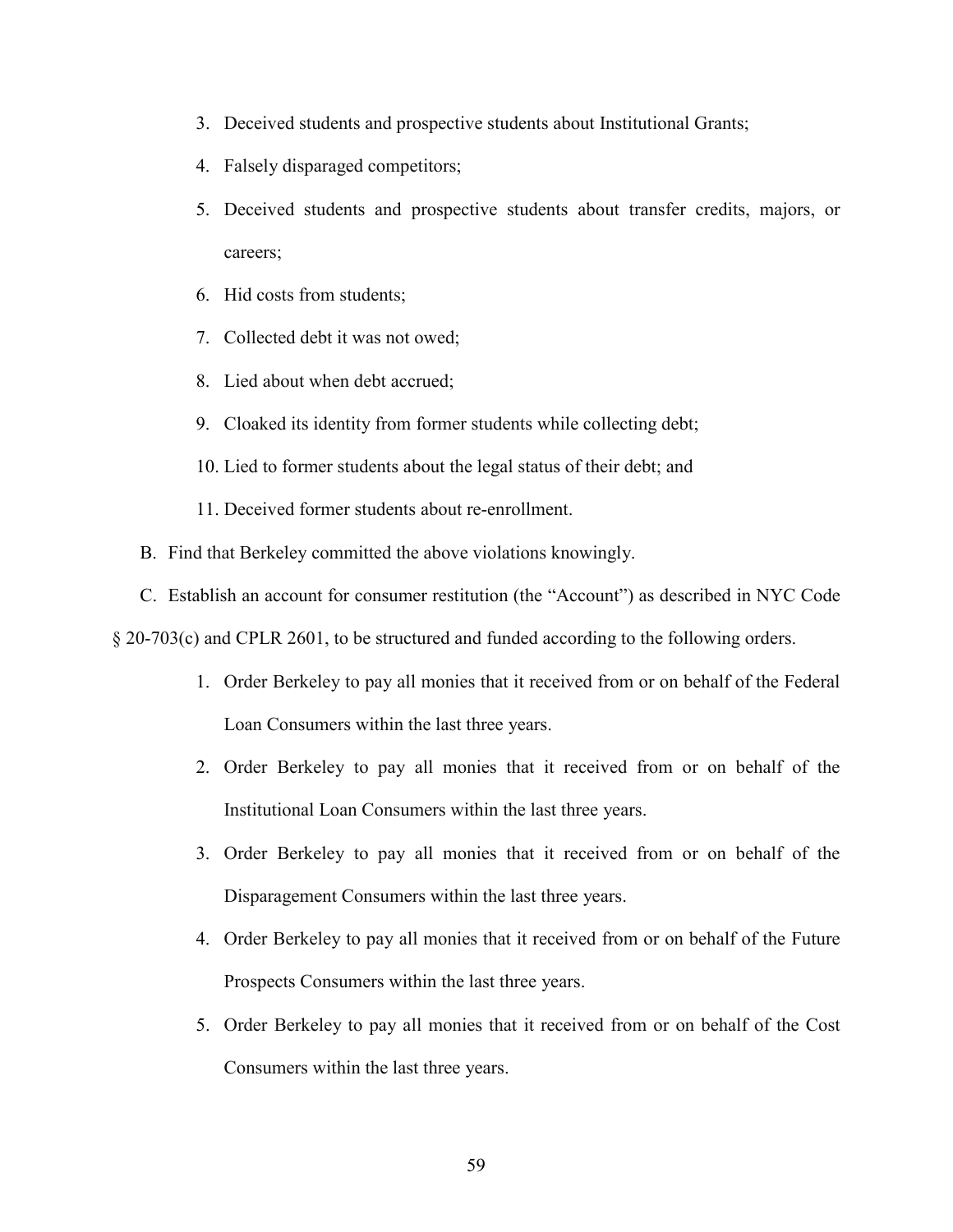- 6. Order Berkeley to pay all monies that it collected from the Baseless Debt Consumers within the last three years.
- 7. Order Berkeley to pay all monies that it collected from the Wrong Date Consumers within the last three years.
- 8. Order Berkeley to pay all monies that it collected from former students within the last three years after misrepresenting the legal status of their alleged debt.
- 9. Order Berkeley to pay all monies that it received from or on behalf of the Reenrollment Defendants within the last three years.

D. Order Berkeley to pay the City the cost of DCA's investigation and prosecution of this action.

- E. Order Berkeley to pay civil penalties as follows.
	- 1. \$350 for each time it deceived a student or prospective student about Federal Loans, or \$500 if the violation was knowing.
	- 2. \$350 for each time it deceived a student or prospective about institutional grants, or \$500 if the violation was knowing.
	- 3. \$350 for each time it deceived a student or prospective student about the Institutional Loan.
	- 4. \$350 for each time it falsely disparaged a competitor, or \$500 if the violation was knowing.
	- 5. \$350 for each time it deceived a student or prospective student about transfer credits, majors, or employment, or \$500 if the violation was knowing.
	- 6. \$350 for each time it deceived students about future costs, or \$500 if the violation was knowing.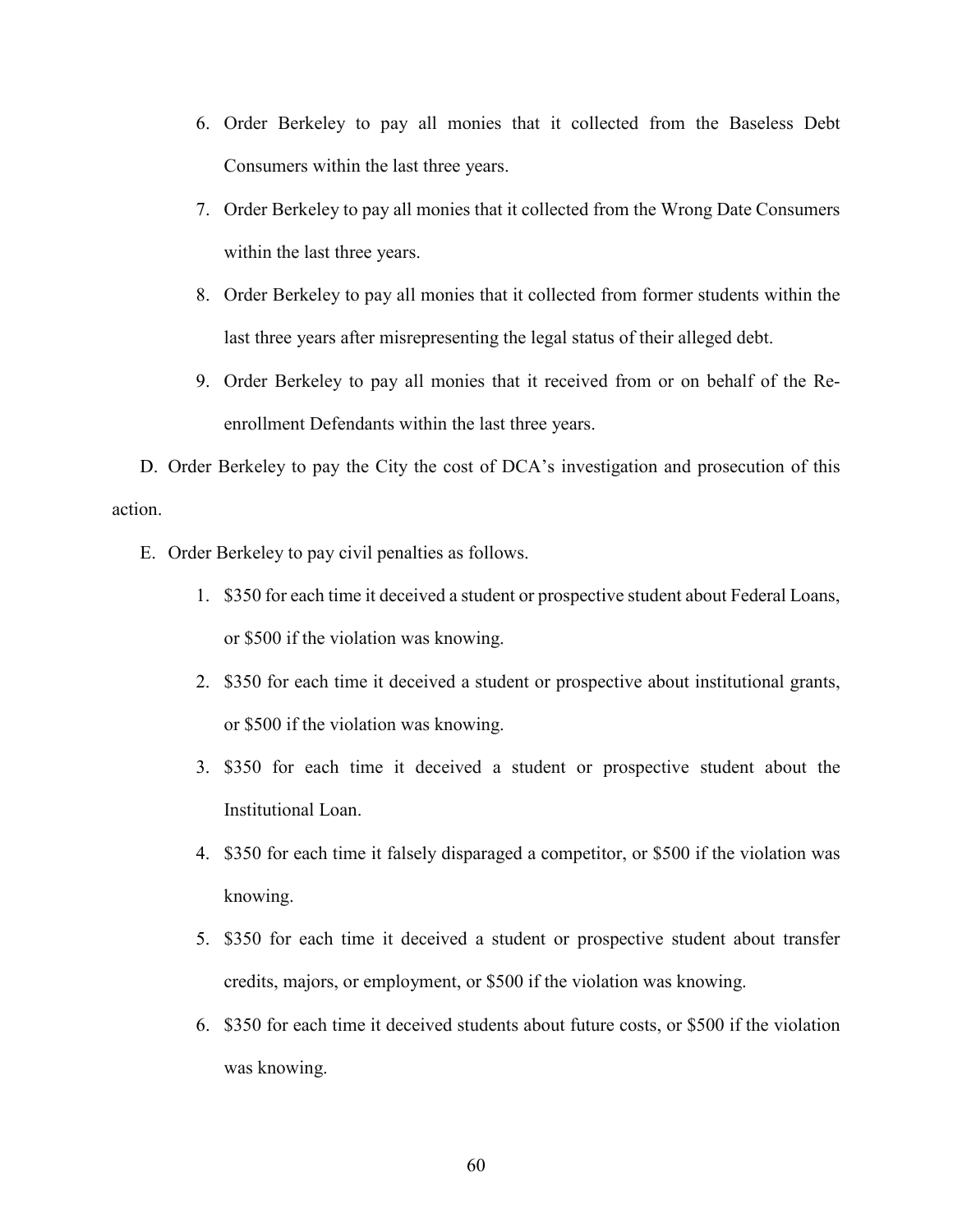- 7. \$350 for each time it sought to collect debt that was not owed, or \$500 if the violation was knowing.
- 8. \$350 for each time it falsely represented the date when a student's debt accrued, or \$500 if the violation was knowing.
- 9. \$350 for each time it cloaked its identity from a former student, or \$500 if the violation was knowing.
- 10. \$350 for each time it falsely represented that it held a legal judgment against a student or former student, or \$500 if the violation was knowing.
- 11. \$350 for each time it deceived a former student about re-enrolling, or \$500 if the violation was knowing.

F. Find that Berkeley deceived the Disparagement Consumers and the Future Prospects Consumers in direct relation to the educational services that they received from Berkeley.

G. Find that Berkeley deceived the Federal Loan Consumers in direct relation to the federal student loans that they borrowed to attend Berkeley.

H. Order Berkeley to cease collections activity against the Federal Loan Consumers, Institutional Loan Consumers, Disparagement Consumers, Future Prospects Consumers, Cost Consumers, Baseless Debt Consumers, Wrong Date Consumers, and Re-enrollment Consumers.

I. Report to credit bureaus that any negative reports that Berkeley or its agents made against the Federal Loan Consumers, Institutional Loan Consumers, Disparagement Consumers, Future Prospects Consumers, Cost Consumers, Baseless Debt Consumers, Wrong Date Consumers, and Re-enrollment Consumers were in error.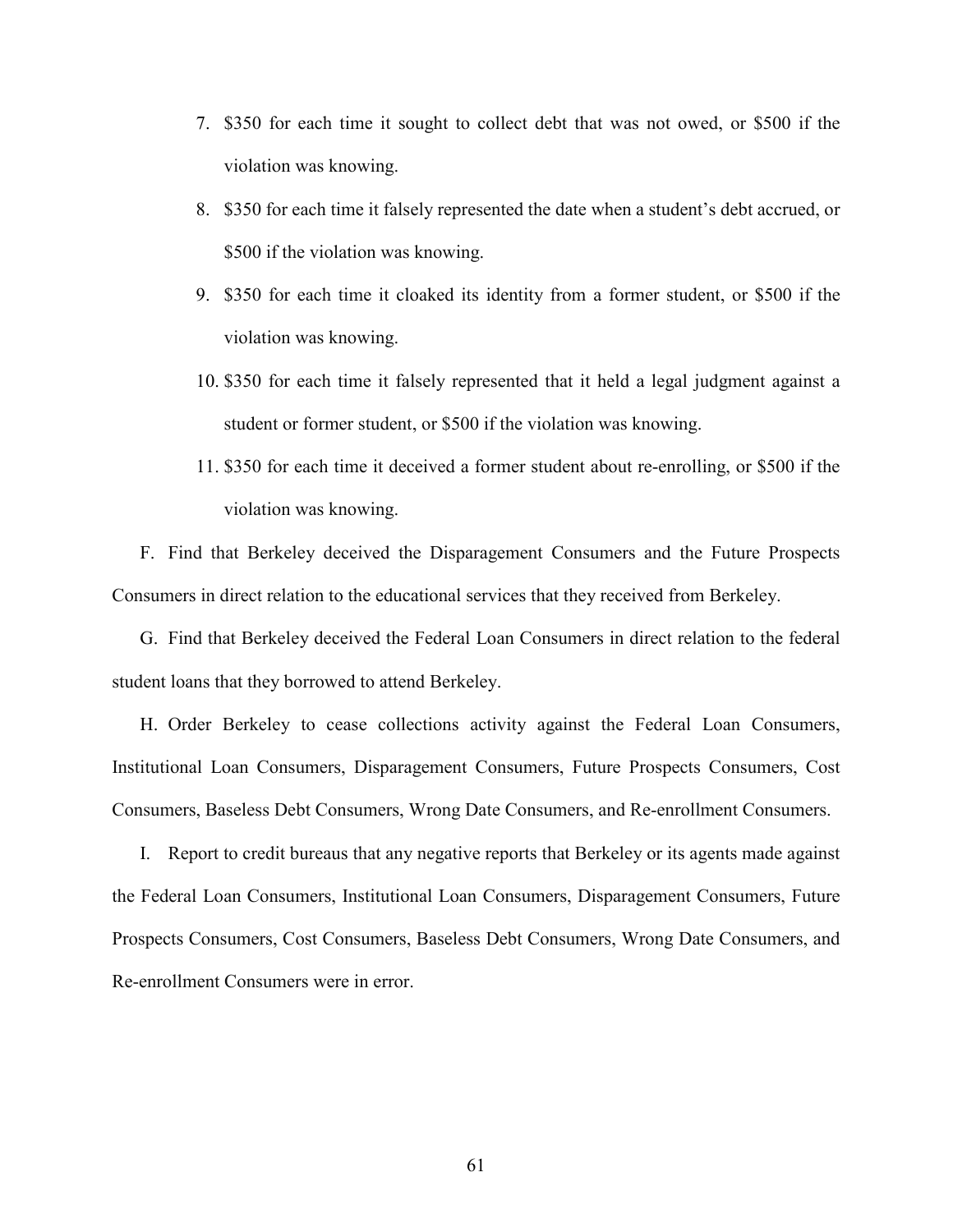J. Order Berkeley to release official transcripts to all Federal Loan Consumers, Institutional Loan Consumers, Disparagement Consumers, Future Prospects Consumers, Cost Consumers, Baseless Debt Consumers, Wrong Date Consumers, and Re-enrollment Consumers.

- K. Enjoin Berkeley from engaging in the following conduct:
	- a. Interfering with Entrance Counseling or completing Entrance Counseling for students;
	- b. Disseminating materials to students and prospective students that describe interestonly payment plans and deferments as generally available;
	- c. Making claims about other colleges that are not based in fact;
	- d. Claiming that Berkeley prepares students for the CPA examination;
	- e. Enrolling transfer students before confirming in writing the number of the students' credits that it will accept;
	- f. Collecting debt based on contracts that the alleged debtor did not sign;
	- g. Collecting debt under a name that does not include the word "Berkeley"; and
	- h. Referring to legal investigations or legal complaints as "judgments."
- L. Award Plaintiffs such other and further relief that it deems just.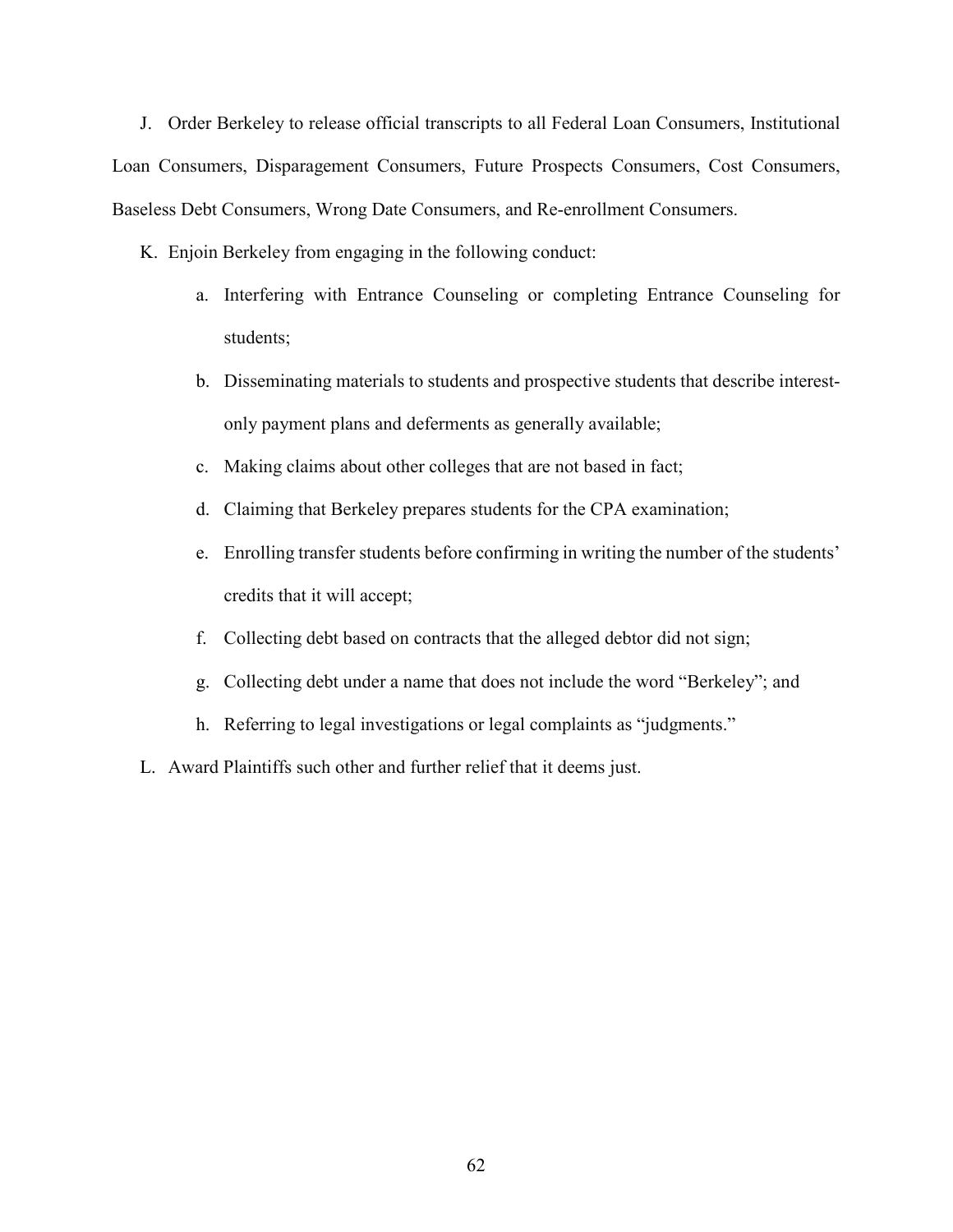Dated: New York, NY October 15, 2018 ZACHARY W. CARTER

Corporation Counsel of the City of New York Sheryl R. Neufeld, Assistant Corporation Counsel Attorneys for Plaintiffs 100 Church Street, Rm. 5-173 New York, NY 10007 (212) 356-2207

 $\mathcal{L}_1$  be galler

NEW YORK CITY DEPARTMENT OF CONSUMER AFFAIRS By: Glenna Goldis, Staff Counsel Tamala T. Boyd, General Counsel Michael Tiger, Deputy General Counsel Nicole Arrindell, Associate General Counsel 42 Broadway, 9<sup>th</sup> Floor New York, NY 10004 (212) 436-0301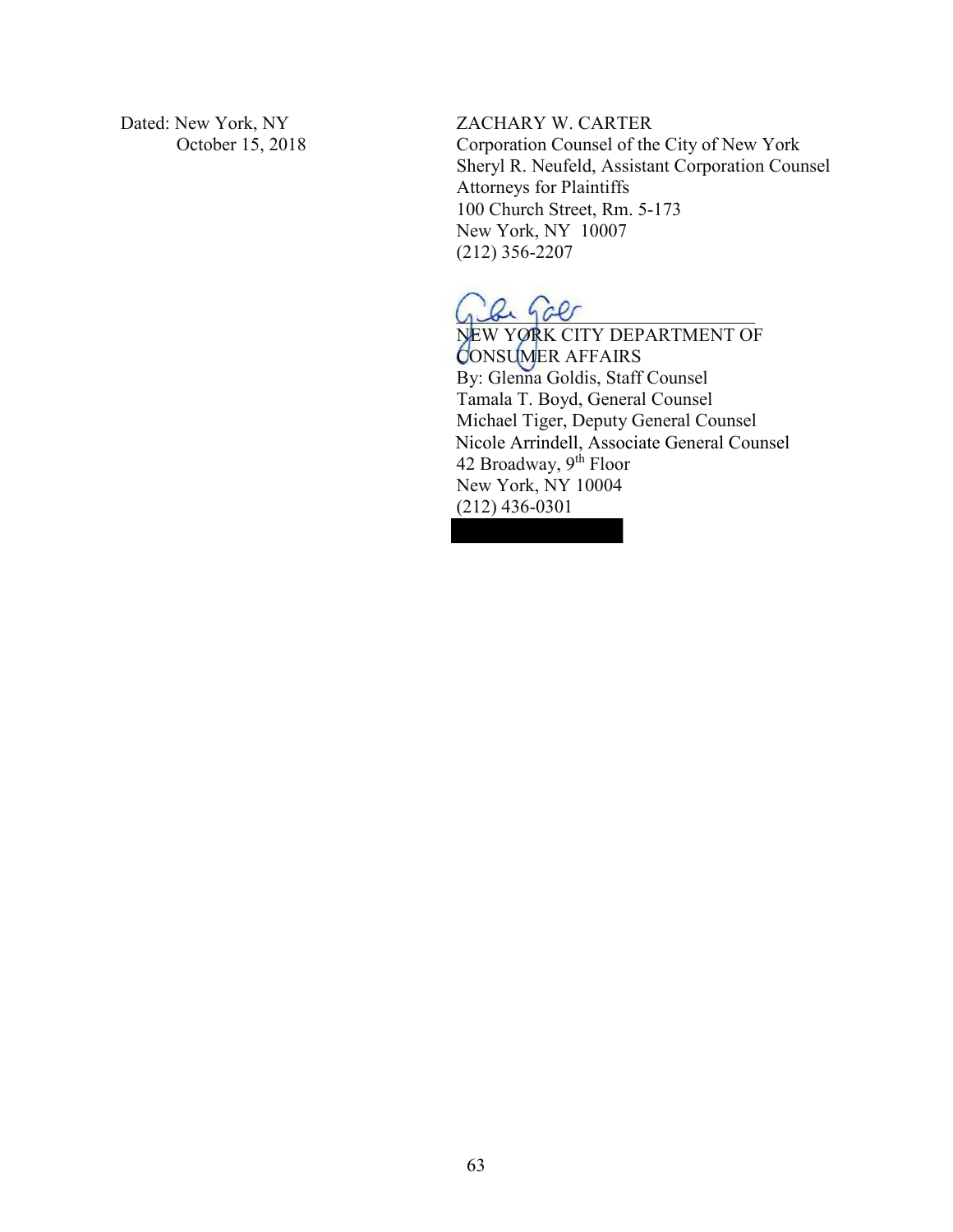## Schedule A

## Federal Loan Deception

|                         | Berkeley Interfered | False           | Misleading        | Number of Federal | Restitution sought |
|-------------------------|---------------------|-----------------|-------------------|-------------------|--------------------|
|                         | with Entrance       | Representations | "Disclosure Form" | Loans within 3    | for deception      |
|                         | Counseling          | about Federal   |                   | years of filing   | within 5 years     |
|                         |                     | Loans           |                   |                   |                    |
|                         | Yes                 | Unknown         | Unknown           | Unknown           | Yes                |
|                         | Yes                 | Unknown         | Unknown           | 13                | Yes                |
|                         | Unknown             | Unknown         | Yes               | 8                 | Yes                |
|                         | Unknown             | Unknown         | Yes               | 4                 | Yes                |
|                         | Unknown             |                 | Unknown           | 16                | Yes                |
|                         | Yes                 |                 | Unknown           | $\overline{0}$    | Yes                |
|                         | Unknown             |                 | Unknown           | $\boldsymbol{0}$  | Yes                |
|                         | Yes                 | Unknown         | Unknown           | $\overline{0}$    | Yes                |
|                         | Yes                 | Unknown         | Unknown           | $\theta$          | N/A                |
|                         | Unknown             | Unknown         | Yes               | $\overline{2}$    | Yes                |
|                         | Yes                 | Unknown         | Unknown           | Unknown           | Yes                |
|                         | Unknown             | Unknown         | Yes               | N/A               | Yes                |
| Undercover 1            | N/A                 | $\overline{2}$  | No                | $\overline{0}$    | N/A                |
| Undercover 2            | N/A                 | $\overline{2}$  | No                | $\boldsymbol{0}$  | N/A                |
| Undercover 3            | N/A                 |                 | No                | $\overline{0}$    | N/A                |
| <b>Total Violations</b> | 2                   | 5               | $\boldsymbol{0}$  | 43                |                    |
| within 3 Years          |                     |                 |                   |                   |                    |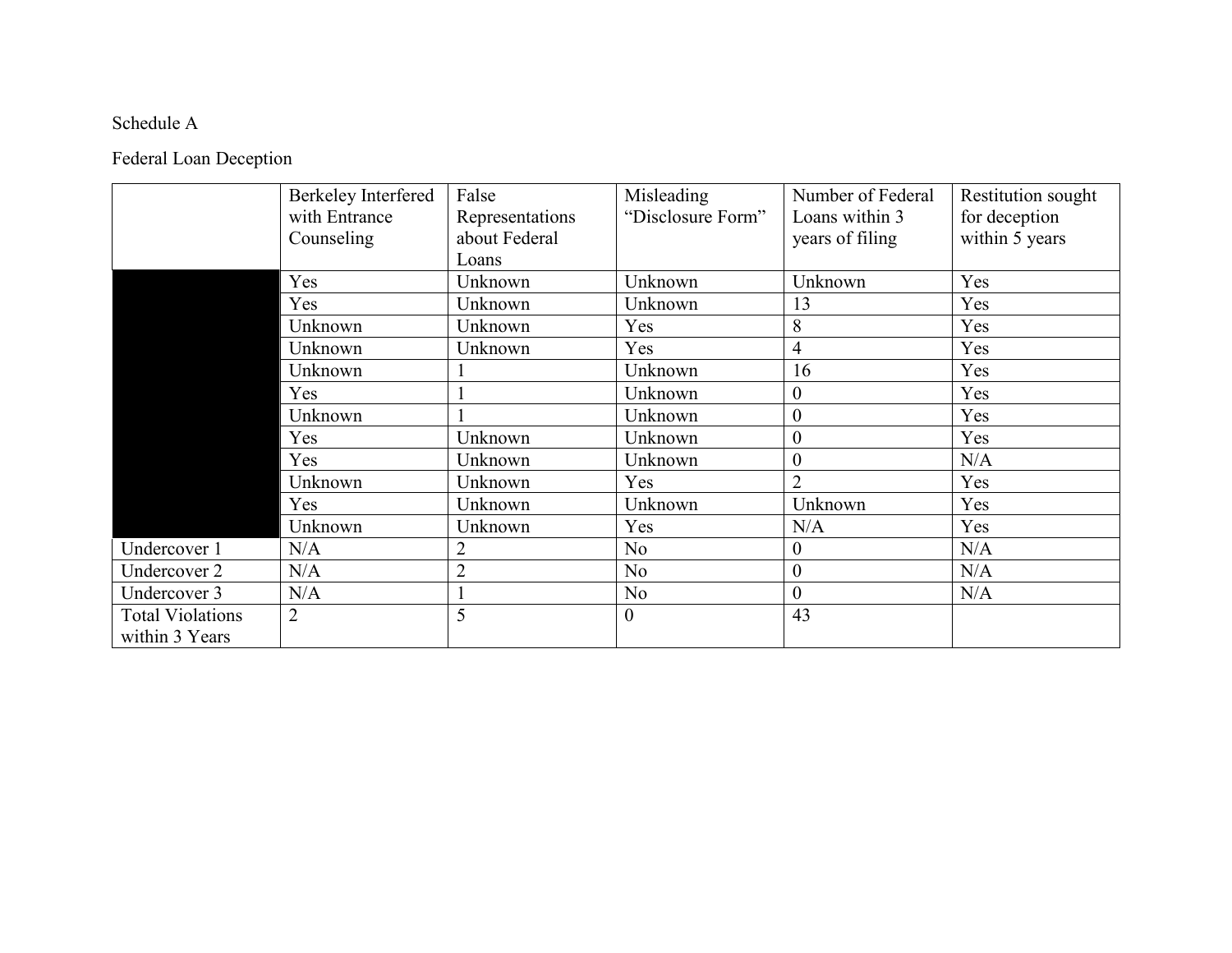## Schedule B

## Institutional Loan Deception

|              | Deceptions | Penalties sought for loans or | Restitution sought? |
|--------------|------------|-------------------------------|---------------------|
|              |            | statements within 3 years     |                     |
|              |            |                               | Yes                 |
|              |            |                               | Yes                 |
|              |            | N/A                           | Yes                 |
|              |            |                               | N/A                 |
|              |            | N/A                           | Yes                 |
|              |            |                               | Yes                 |
| Undercover 3 |            |                               | N/A                 |

### Schedule C

## Falsely Disparaging Competitors

|              | Deception about           | Deception about | Penalties sought for     | Restitution sought? |
|--------------|---------------------------|-----------------|--------------------------|---------------------|
|              | <b>Accelerated Degree</b> | Competitors'    | deception within 3 years |                     |
|              |                           | Costs/Financing |                          |                     |
|              | Yes                       | Unknown         | N/A                      | Yes                 |
|              | Yes                       | Unknown         | N/A                      | Yes                 |
|              | Yes                       | Yes             |                          | Yes                 |
|              | Yes                       | Unknown         | N/A                      | Yes                 |
|              | Yes                       | Unknown         | N/A                      | Yes                 |
|              | Yes                       | Unknown         | N/A                      | Yes                 |
| Undercover 1 | No                        | Yes             |                          | N/A                 |
| Undercover 2 | Yes                       | N <sub>o</sub>  |                          | N/A                 |
| Undercover 3 | Yes                       | Yes             |                          | N/A                 |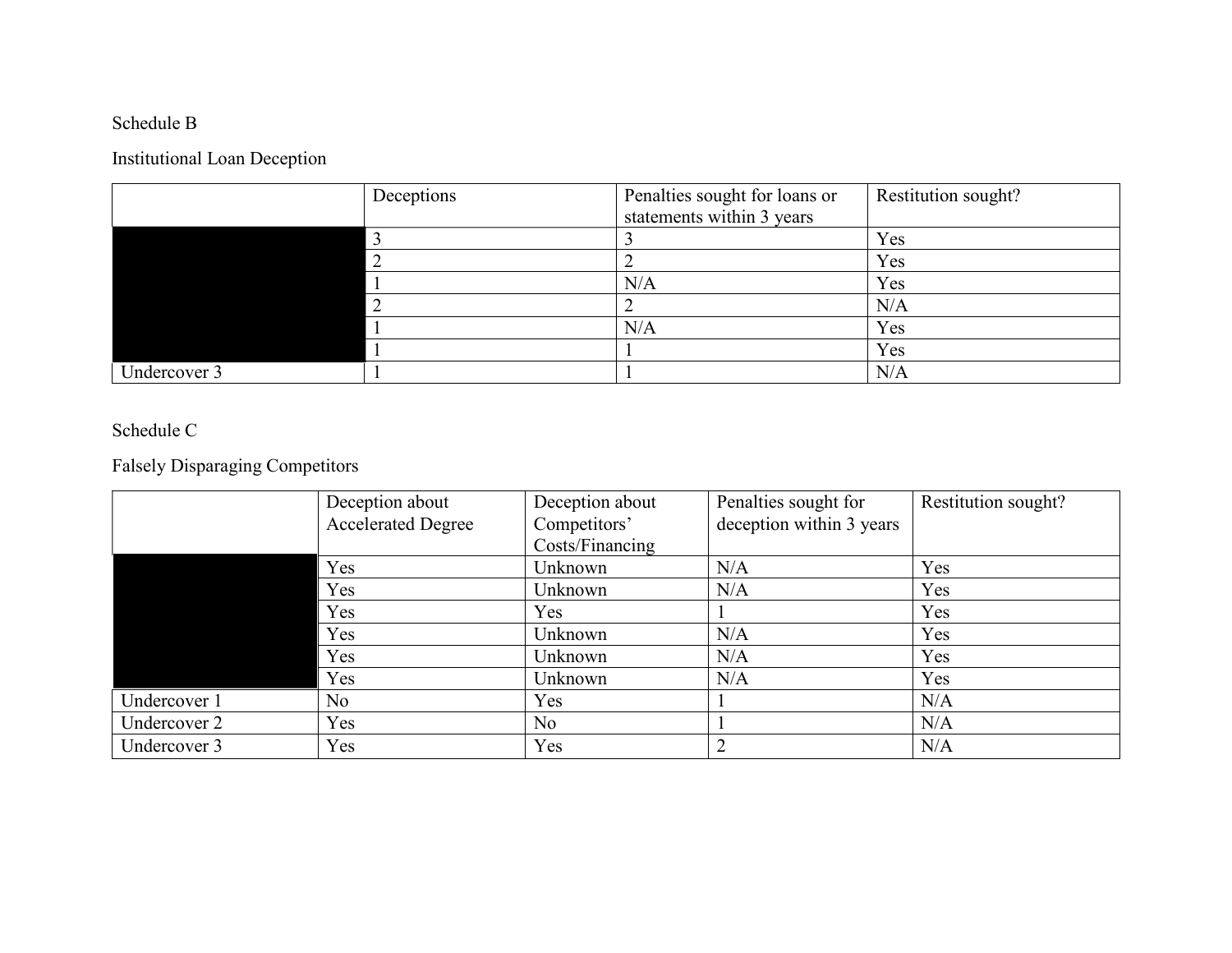## Schedule D

## Deception about Transfer Credits, Majors, and Careers

|              | Deceptive Statements about   | Penalties sought for deception | Restitution sought? |
|--------------|------------------------------|--------------------------------|---------------------|
|              | Transfer Credits, Majors, or | within 3 years                 |                     |
|              | Careers                      |                                |                     |
|              |                              | N/A                            | Yes                 |
|              |                              | N/A                            | Yes                 |
|              |                              | N/A                            | Yes                 |
|              |                              | N/A                            | Yes                 |
|              |                              | N/A                            | Yes                 |
| Webpage      | 2,192 (one per day from      | 2,192                          | N/A                 |
|              | October 19, 2015 to October  |                                |                     |
|              | 18, 2018)                    |                                |                     |
| Undercover 1 |                              |                                | N/A                 |
| Undercover 3 |                              |                                | N/A                 |

### Schedule E

## Concealing Costs

| <b>Concealed Costs</b> | Penalties sought for deception | Restitution sought? |
|------------------------|--------------------------------|---------------------|
|                        | within 3 years                 |                     |
|                        | N/A                            | Yes                 |
|                        |                                | Yes                 |
|                        | N/A                            | Yes                 |
|                        |                                | Yes                 |
|                        |                                | Yes                 |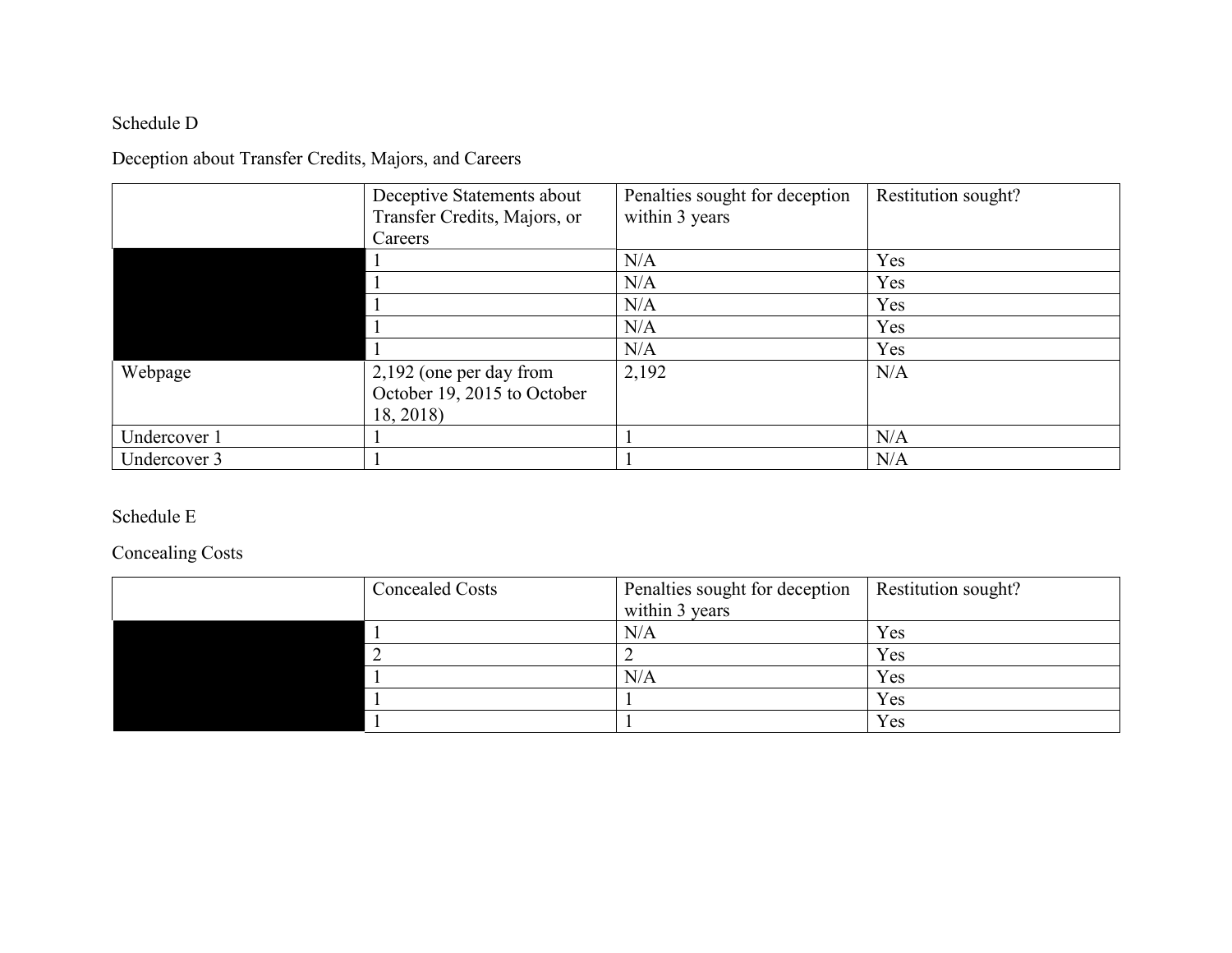## Schedule F

## Collecting Debt Not Owed

| Attempts to Collect Debt Not | Penalties sought for deception | Restitution sought? |
|------------------------------|--------------------------------|---------------------|
| Owed                         | within 3 years                 |                     |
|                              |                                | Yes                 |
|                              |                                | Yes                 |
| 10                           | 10                             | Yes                 |
|                              |                                | Yes                 |
|                              |                                | Yes                 |
|                              |                                | Yes                 |
|                              |                                | Yes                 |

### Schedule G

## Misrepresenting Date When Debt Accrued

| Misrepresentations about Date   Penalties sought for deception<br>of Accrual | within 3 years | Restitution sought? |
|------------------------------------------------------------------------------|----------------|---------------------|
|                                                                              |                |                     |
|                                                                              |                | Yes                 |
|                                                                              |                | Yes                 |

### Schedule H

### Collecting Debt under a False Name

| <b>Communications under False</b> | Penalties sought for deception | Restitution sought? |
|-----------------------------------|--------------------------------|---------------------|
| Name                              | within 3 years                 |                     |
|                                   |                                | N/A                 |
|                                   |                                | N/A                 |
|                                   |                                | N/A                 |
|                                   |                                | N/A                 |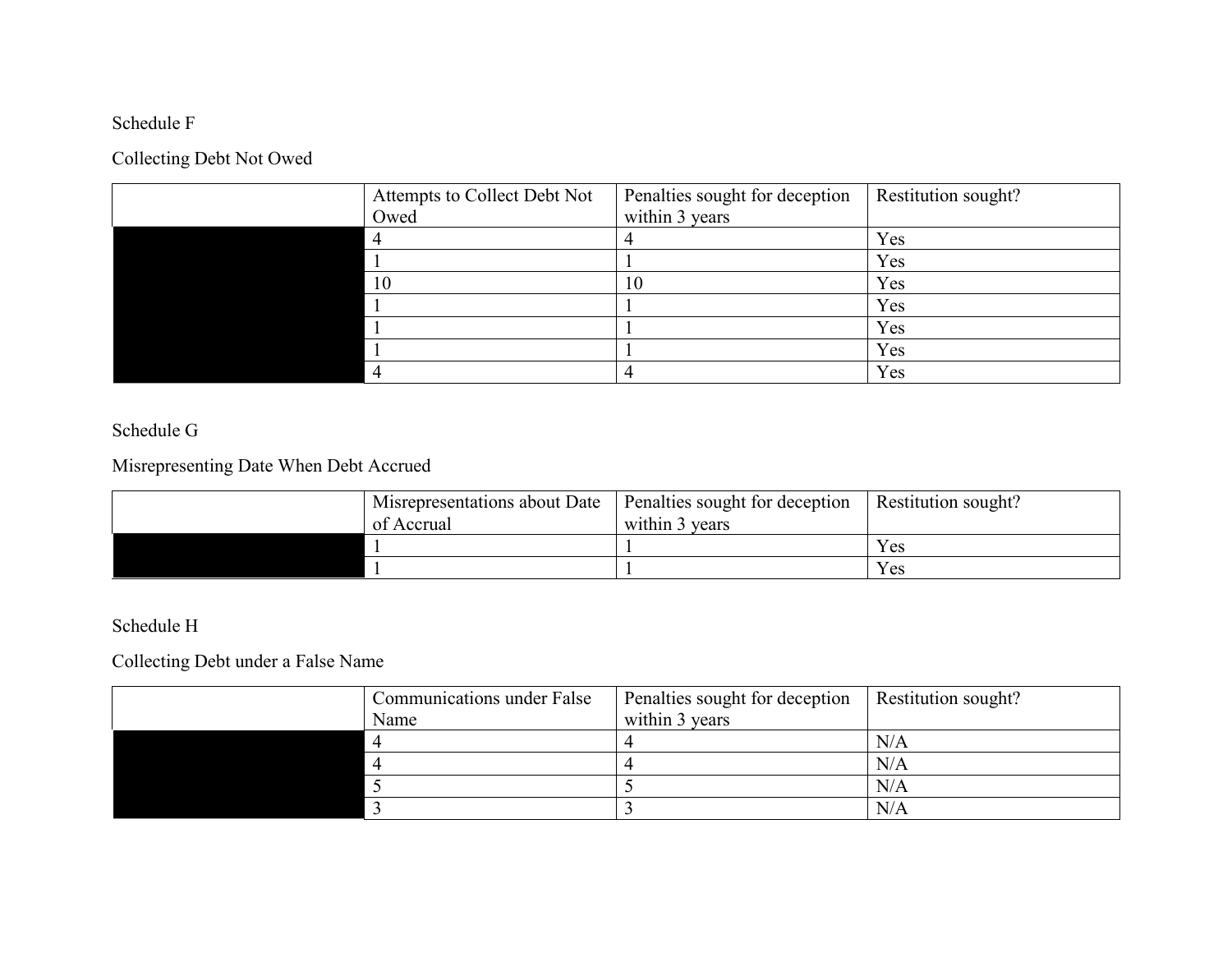### Schedule I

## Misrepresenting Status of Debts

| <b>False Statements about Status</b><br>of Debts | Penalties sought for deception<br>vears<br>د within | Restitution sought? |
|--------------------------------------------------|-----------------------------------------------------|---------------------|
|                                                  |                                                     | Yes                 |

## Schedule J

## Re-enrollment Deception

| Deceptive Statements<br>about Reasons for<br>Discount | <b>Failure to Disclose</b><br><b>Material Terms</b> | Penalties sought for<br>deception within 3 years | Restitution sought? |
|-------------------------------------------------------|-----------------------------------------------------|--------------------------------------------------|---------------------|
|                                                       |                                                     |                                                  | Yes                 |
|                                                       |                                                     |                                                  | Yes                 |